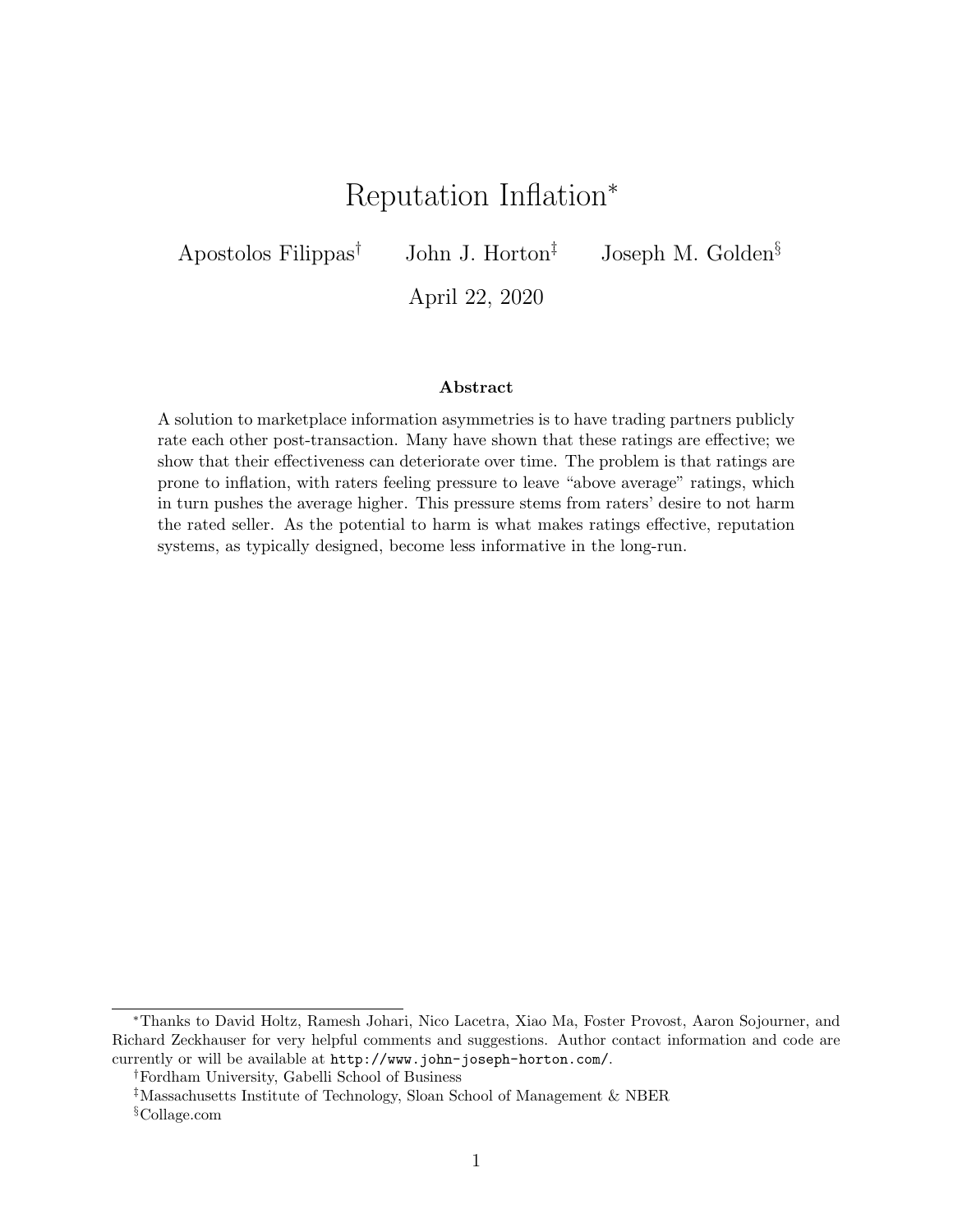# 1 Introduction

Scores of various kinds—credit scores, school grades, restaurant and film "star" reviews, restaurant hygiene scores, Better Business Bureau ratings—have long been important sources of information for market participants. A large literature documents the economic importance of such scores [\(Resnick et al.,](#page-34-0) [2000;](#page-34-0) [Jin and Leslie,](#page-33-0) [2003;](#page-33-0) [Resnick et al.,](#page-34-1) [2006;](#page-34-1) [Mayzlin](#page-33-1) [et al.,](#page-33-1) [2014;](#page-33-1) [Ghose et al.,](#page-32-0) [2014;](#page-32-0) [Luca,](#page-33-2) [2016;](#page-33-2) [Luca and Zervas,](#page-33-3) [2016\)](#page-33-3). As more of economic and social life has become computer-mediated, opportunities to generate and apply new kinds of scores—particularly in marketplace contexts—have proliferated, as has the number of individuals and businesses subject to these "reputation systems" [\(Levin,](#page-33-4) [2011;](#page-33-4) [Hall and](#page-32-1) [Krueger,](#page-32-1) [2018;](#page-32-1) [Katz and Krueger,](#page-33-5) [2019\)](#page-33-5). Designing effective reputation systems has become a first-order question in the digital economy.

In online marketplaces, "reputations" are typically calculated from numerical feedback scores left by past trading partners. As many have noted, the distribution of feedback scores in various online marketplaces seems implausibly  $\cos y$ .<sup>[1](#page-0-0)</sup> For example, the median seller on eBay has a score of 100% positive feedback ratings, and the tenth percentile is 98.21% positive feedback ratings [\(Nosko and Tadelis,](#page-34-2) [2015\)](#page-34-2). On Uber and Lyft, it is widely known that anything less than 5 stars is considered "bad" feedback: [Athey et al.](#page-31-0) [\(2019\)](#page-31-0) find that nearly 90% of UberX Chicago trips in early 2017 had a perfect 5-star rating.

Of course, there is no ground truth that tells us what the distribution of scores in some market should look like at a moment in time. However, if we look at how the distribution of scores changes over time, we can potentially learn more about what the reputation system is measuring. Two distinct—but not mutually exclusive—reasons can cause rising feedback scores: (1) raters are becoming more satisfied, or (2) raters are lowering their rating standards. The first possibility—more satisfied raters giving higher scores—is due to improvements in market "fundamentals," such as better marketplace features, better cohorts of buyers/sellers joining the platform, lower-priced products, and less picky buyers/sellers. The second possibility—giving higher scores despite not being more satisfied—can be thought of as a kind of inflation. This "reputation inflation" erodes the comparability of feedback scores over time, and can reduce the informativeness of a reputation system.<sup>[2](#page-0-0)</sup>

In this paper, we examine the reputation system of a large online labor market, focusing on the evolution of average feedback scores over time, and the causes for the dynamics

 $1<sup>1</sup>A$  PEW research center survey finds that while more than 80% of U.S. adults read online reviews before purchasing an item, almost 50% find the truthfulness of these reviews hard to assess. For more details, see <http://www.pewinternet.org/2016/12/19/online-reviews>.

<sup>2</sup>This kind of inflation is similar to the conjecture about the increase in college grades—namely, that students' work is not getting better, but rather that the same quality of work now earns a higher grade [\(Babcock,](#page-31-1) [2010;](#page-31-1) [Butcher et al.,](#page-31-2) [2014\)](#page-31-2).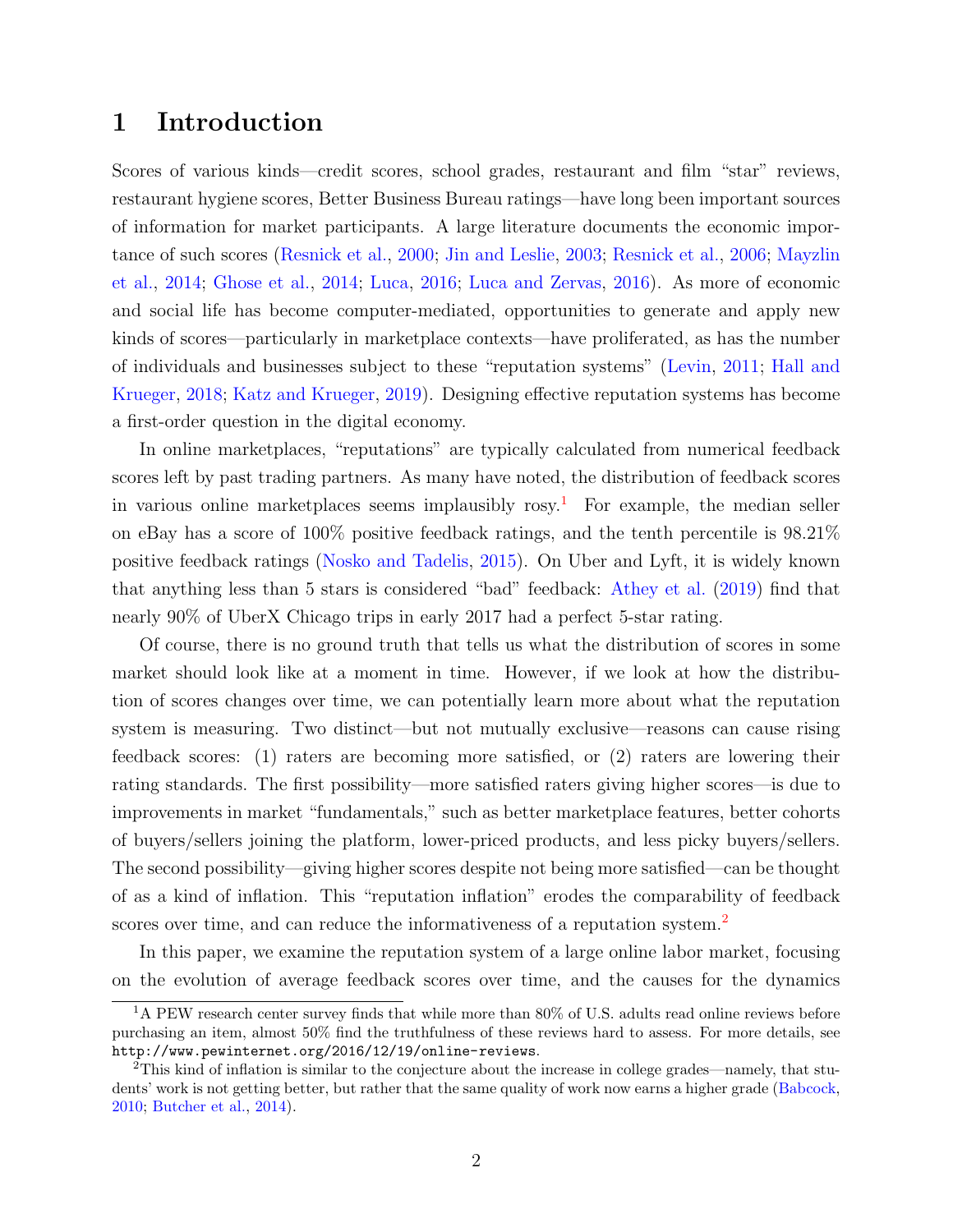we observe. Mirroring findings from other marketplaces, we find that the distribution of recent employer feedback for workers is highly top-censored, with an overwhelming majority receiving perfect feedback.<sup>[3](#page-0-0)</sup> However, the distribution has not always been this skewed—the fraction of workers receiving a perfect 5-star rating grew from 33% to 85% in just 6 years. Feedback scores in four other online marketplaces for which we obtained longitudinal data exhibit a similar increase over time.

To examine whether the increase is caused by raters becoming more satisfied or by raters lowering their rating standards, we use longitudinal data that include both the feedback scores and an alternative measure of rater satisfaction. The idea is that if rater satisfaction is also captured by an alternative measure that does not inflate—or inflates at a lower rate—then we can exploit this difference to produce an estimate of inflation in the measure of interest.

As a first alternative measure of rater satisfaction, we use information obtained by the introduction of a parallel and experimental reputation system that asked employers to rate workers "privately." This private feedback was not conveyed to the rated workers, nor made public to future would-be employers. At the same time, raters were still asked to give the status quo "public" feedback, both written and numerical. The conjecture motivating the platform's private feedback feature was that employers would be more candid in private, willing to give bad feedback if not exposed to retaliation from angry workers, and/or because a bad report would not harm the worker. We find that average private feedback scores were decreasing over the period they were collected, but at the same time average public feedback scores for the *same* transactions were increasing. This difference helps to disentangle the two reasons that can cause rising feedback scores: employers were not becoming more satisfied, but instead they were lowering their rating standards for public feedback.

As a second alternative measure of rater satisfaction, we use the sentiment employers express in the written feedback that accompanies numerical scores. To capture this sentiment, we fit a model that predicts numerical feedback from the text of written feedback. Critically, the model is fit using written feedback from a narrow window of time early in our data, allowing us to learn the relationship that prevailed between written sentiment and numerical score when the training feedback text was created. Using the predictions of the model, we can then decompose the growth in average feedback scores into a component due to improvements in market fundamentals that increased rater satisfaction and is reflected in written feedback, and the residual component that is due to inflation. We find that although predicted feedback scores based on written feedback have increased over time, presumably

<sup>&</sup>lt;sup>3</sup>We use the terms "employer" and "worker" for consistency with the literature, and not as a comment on the legal relationship of the transacting parties.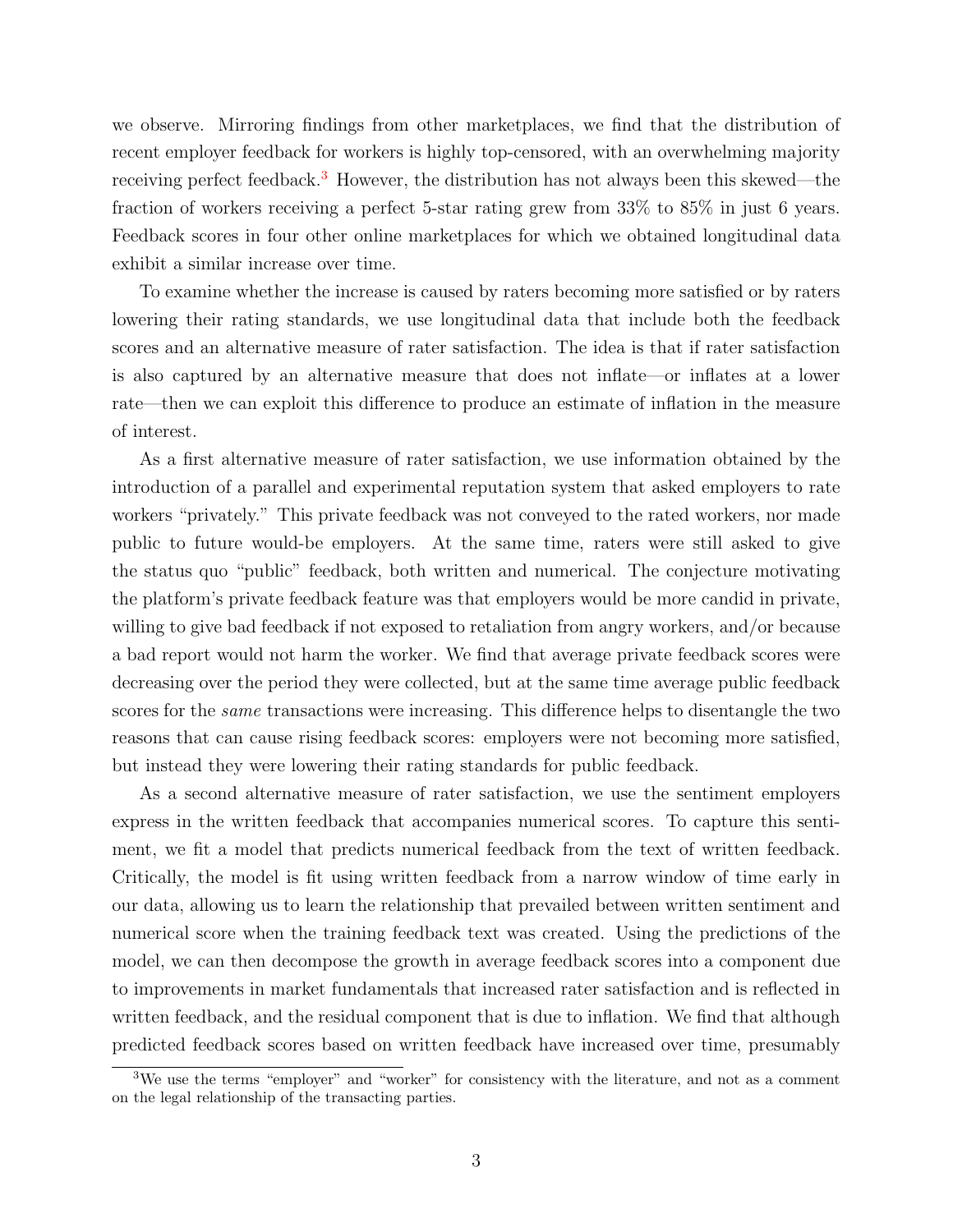due to improvements in fundamentals, they have not increased nearly as much as the numerical feedback scores. Our estimates suggest that more than 50% of the increase in scores over a 6 year period was due to inflation, and are robust across different specifications and training sets. Furthermore, insofar written feedback is also subject to inflation, our approach understates the extent of reputation inflation.

As a less model-dependent approach, we also compare the numerical feedback scores associated with the same common sentences appearing in written feedback in two different time periods. We show that the same sentences systematically have higher associated numerical feedback scores in the latter period. For example, employers calling the work they received "terrible" would assign on average a public feedback score of 1.4 stars in 2008, but they would instead assign 2.4 stars in 2015.[4](#page-0-0)

We next turn to understanding the cause of reputation inflation. We argue that the key to understanding reputation inflation is appreciating the role of costs, and how these costs affect raters. A starting point is the divergence between public and private feedback scores: 28.4% of those employers that privately report that they would definitely not hire the same worker in the future, *publicly* assign them 4 or more stars out of 5. The reverse essentially never happens—raters giving "good" private feedback and bad public feedback. The likely reason is that bad public feedback is costly in a way that bad private feedback is not. For example, employers may still fear that workers who receive bad feedback will retaliate by complaining, bad-mouthing the rater, or withholding future cooperation. It is important to note that rated workers in our setting cannot retaliate by giving the employer bad feedback, because employer and worker feedback are revealed simultaneously [\(Bolton et al.,](#page-31-3) [2013\)](#page-31-3). The cost may even be altruistic, as employers may simply not want to harm the ratee's future prospects, because public feedback is consequential. Together, these "reflected" costs make giving bad feedback costlier to the rater than giving good feedback.

The cost of giving bad feedback could explain why feedback scores are higher than they would be if more employers reported truthfully. However, it cannot by itself explain the dynamics of ever-higher scores we observe: inflation requires the cost of leaving a given bad score to increase over time. We hypothesize this is precisely what happens: the same nominal feedback score (e.g., 2 "stars") becomes costlier to the rated worker over time, and hence costlier for the rater to give. In other words, the cause of inflation is that what

<sup>&</sup>lt;sup>4</sup>In addition to employing alternative measures of rater satisfaction to estimate the extent of reputation inflation, we also directly test alternative hypotheses that could explain the over time increase in feedback scores. In Appendix  $\overline{A}$ , we provide tests that directly rule out several plausible explanations, including changes in employer, worker, and task composition, as well as trading partner selection. Furthermore, Appendix [B](#page-38-0) verifies that the private feedback measure was not misinterpreted by the employers, and provides tests ruling out selection concerns in giving private feedback. Appendix [C](#page-42-0) rules out selection and composition concerns in giving written feedback, and provides robustness tests for the predictive modeling approach.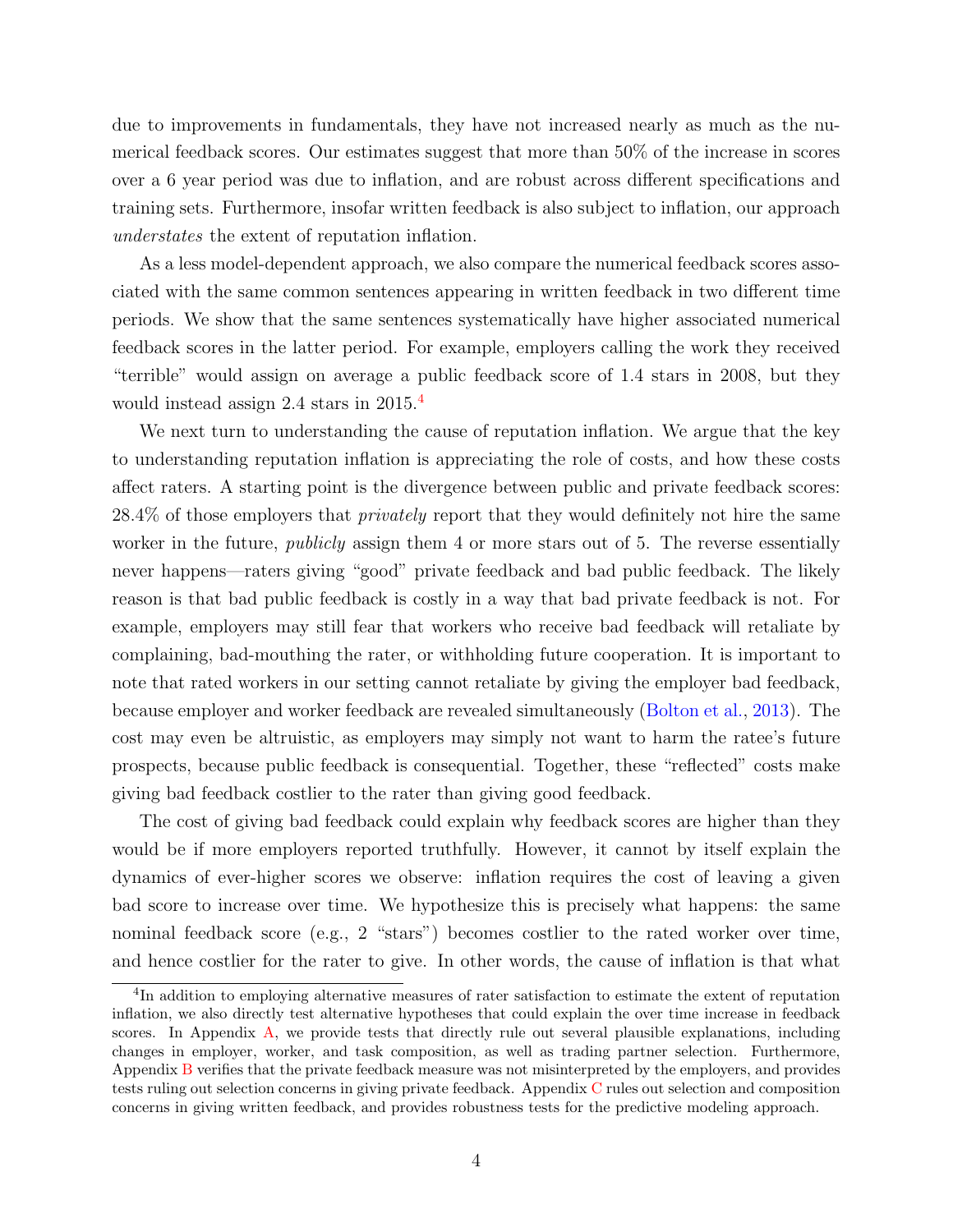constitutes bad feedback—feedback that causes worse market outcomes for raters receiving that score—is endogenous, depending on the current distribution of feedback scores, which in turn determines what inferences future buyers make from a score.

We formally illustrate how reputations can inflate through a simple model of a marketplace with a reputation system. We show that, in this model, there exists a unique and stable equilibrium in which reputations are universally inflated, because employers are more likely to report good feedback, regardless of actual worker performance, even when raters derive some benefit from telling the truth. The degree of reputation inflation depends on how much cost the rated party that receives bad feedback can impose on the rater who gives it; this could explain why in less personal settings—such as consumers rating products on Amazon or restaurants on Yelp—ratings are more spread out. In contrast, inflation is likely more acute in highly "personal" settings, such as on peer-to-peer platforms [\(Einav et al.,](#page-32-2) [2016;](#page-32-2) [Filippas et al.,](#page-32-3) [forthcoming\)](#page-32-3).

As a test for our model's claim that reflected costs cause inflation, we report quasiexperimental evidence from a platform intervention that allows us to test the predictions of our model. After collecting private feedback for 10 months, the platform began publicly releasing batched aggregates of this private feedback score to future would-be employers, thereby making private feedback consequential to workers. This batching kept private feedback quasi-anonymous, because the worker would not know which particular employer gave which feedback (unless every rater in the batch gave the lowest or highest possible rating). Furthermore, as the platform chose to only display average private feedback scores for each worker, workers could not see past private feedback scores assigned by would-be employers.

The private feedback quasi-experiment created a positive shock to the cost of workers from receiving bad private feedback, allowing us to test our hypotheses that (1) the raters' choice of what score to give is strategic—in the sense that employers consider the likely costs and benefits to what they report—and hence are more candid in private because there are no reflected costs, and (2) if employers have altruistic intents then inflation should occur, because the switch to public revelation made private feedback consequential to workers. To see why, it is important to note that this policy change would have different effects depending on the structure of these reflected costs. If employers only want to avoid worker retaliation, then we should observe no effect, because giving bad feedback to workers cannot "get back" to the employers—their identity remains hidden. However, if employers do not want to harm workers' future prospects, then private feedback scores will start inflating. Of course, introducing a new, potentially more informative feedback measure may have caused improvements in fundamentals, and hence we still need to disentangle the effect of improvements in fundamentals from inflation on the observed changes, as we did with the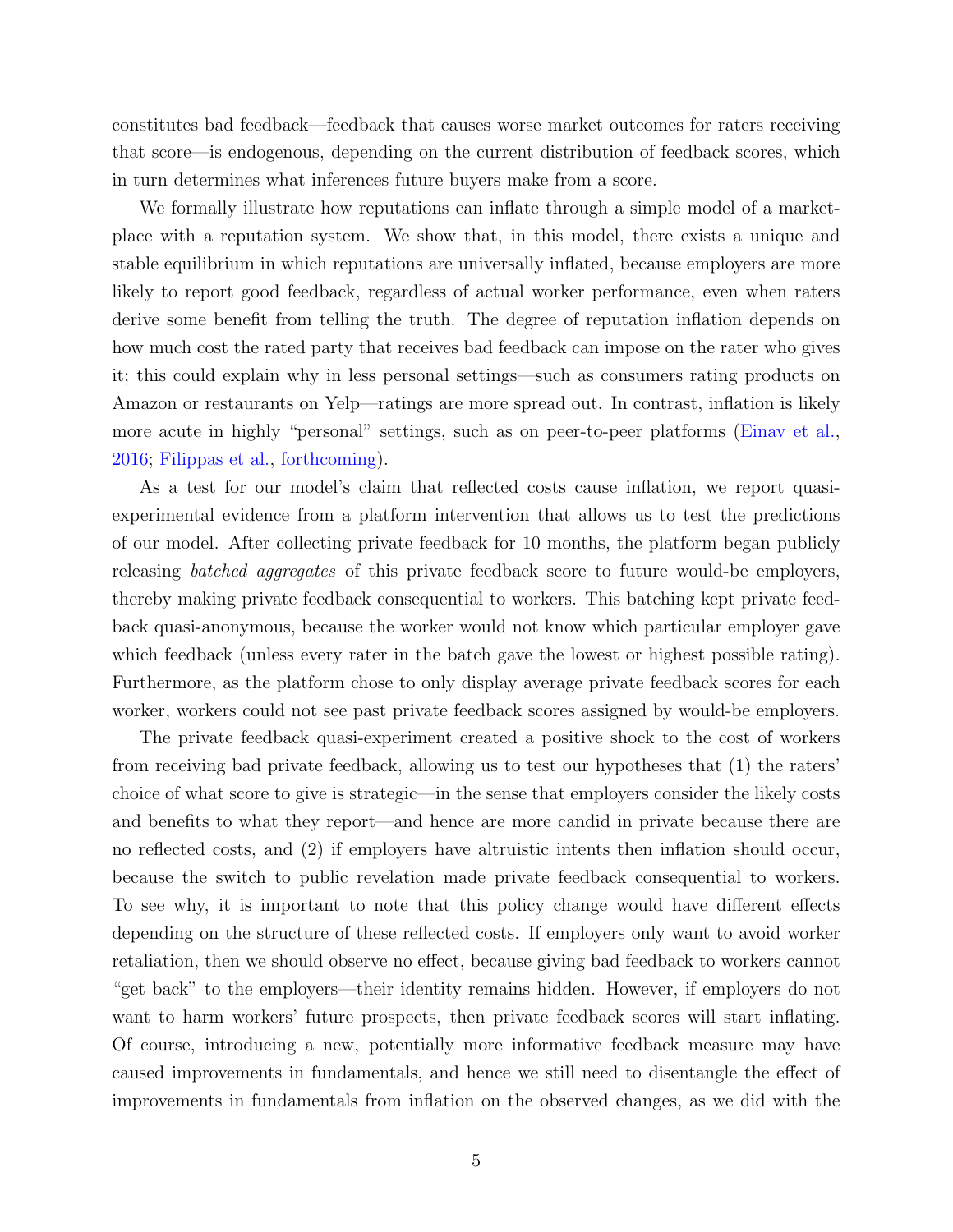whole history of feedback scores.

We find that when the platform suddenly made private feedback scores public, private feedback scores began increasing immediately, but there was limited change in the sentiment of written feedback—the no-longer-private feedback became inflated, mirroring what we observed with public feedback. This result implicates the role of the reflected cost of bad feedback: when bad feedback became costlier to receive for workers, it also became costlier to give for employers, and there was less bad feedback. As bad feedback became scarce, what was mildly negative before became very negative, starting the inflation process described in our model.

Our paper makes several contributions. Our key contribution is documenting the extent of reputation inflation in a large online marketplace, and identifying its root cause. Our long-run, whole-system perspective is possible because we use data spanning over a decade of the operations of the marketplace. We suspect the reputation inflation problem is likely widespread, given that many online marketplaces share the same features as the one we study in depth, and nearly all have those features that we show lead to inflation. Our collection of longitudinal data from other platforms supports this view—in every marketplace for which we could obtain data, we observe average feedback scores increasing, even though each of these marketplaces do not allow "tit-for-tat" rating behavior [\(Bolton et al.,](#page-31-3) [2013\)](#page-31-3).

While our paper is not the first to explain how reputations can be biased, previous worked has focused on cross-sectional data [\(Dellarocas and Wood,](#page-32-4) [2008;](#page-32-4) [Tadelis and Zettelmeyer,](#page-34-3) [2015;](#page-34-3) [Tadelis,](#page-34-4) [2016;](#page-34-4) [Hu et al.,](#page-33-6) [2017\)](#page-33-6). We believe ours is the first paper to take a longitudinal approach and show how individually rational choices about what feedback to leave push the market towards a less informative equilibrium, as to establish that the ever-higher reputation scores are to a large extent due to reputation inflation. Our analysis of the public revelation quasi-experiment highlights the key role of costs to raters, and that these costs are hard to diminish: making feedback quasi-anonymous failed to counteract inflation. Insofar that employers know bad feedback is consequential to workers, employers find it costly to assign bad feedback—even if the rated individual cannot retaliate. This suggests an inherent tension between ratings being consequential and ratings being informative. Whether reputation systems less prone to inflation can be designed remains an open research question.

The rest of the paper is organized as follows. Section [2](#page-6-0) surveys related literature, introduces the empirical setting, and documents increasing feedback scores over time across five online marketplaces. Section [3](#page-13-0) employs two alternative measures of rater satisfaction to show that the feedback score increase in our setting is largely due to reputation inflation. To examine the causes of reputation inflation, Section [4](#page-20-0) presents a simple theoretical framework, and Section [5](#page-24-0) examines the quasi-experimental revelation of private feedback information.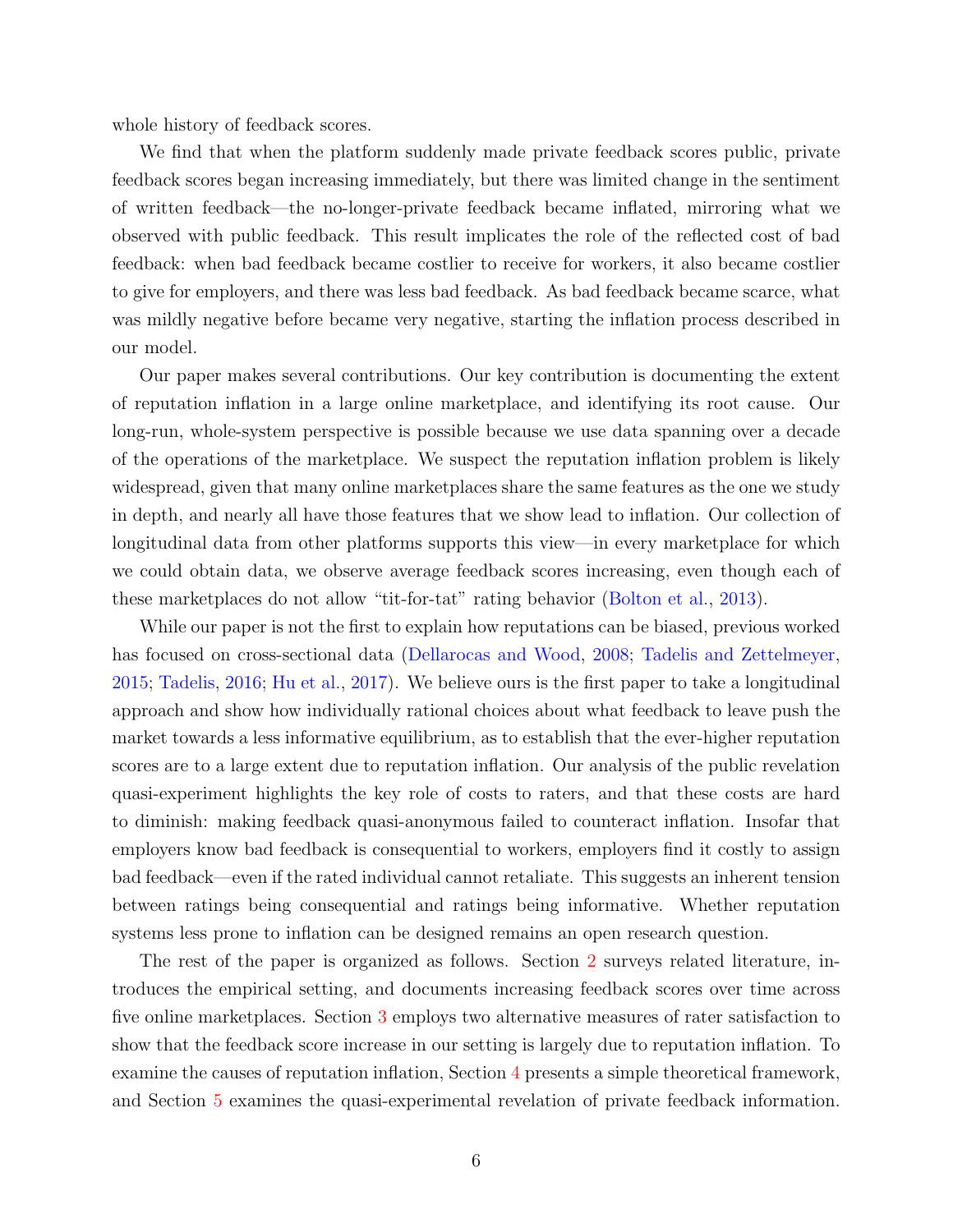Section [6](#page-28-0) concludes.

### <span id="page-6-0"></span>2 Empirical context

The setting for our study is a large online labor market. In online labor markets, employers hire workers to perform remote tasks, such as computer programming, graphic design, and data entry. Online labor markets differ in their scope and focus, but services provided by the platform are similar to those provided by other peer-to-peer markets, and include maintaining job listings, arbitrating disputes, certifying worker skills and, importantly, building and maintaining reputation systems [\(Horton,](#page-32-5) [2010;](#page-32-5) [Filippas et al.,](#page-32-3) [forthcoming\)](#page-32-3). Online markets offer a convenient setting for research due to the excellent measurement afforded in the online setting, and the ease of conducting field experiments [\(Horton et al.,](#page-32-6) [2011\)](#page-32-6).

### 2.1 Related work on reputation systems

One particular focus of the online market design literature has been reputation systems. There is overwhelming evidence that reputation systems are economically significant, and confer substantial benefits for online markets by reducing moral hazard and adverse selection [\(Resnick et al.,](#page-34-0) [2000;](#page-34-0) [Dellarocas,](#page-32-7) [2003;](#page-32-7) [Jin and Leslie,](#page-33-0) [2003;](#page-33-0) [Resnick et al.,](#page-34-1) [2006;](#page-34-1) [Cabral](#page-31-4) and Hortaçsu, [2010;](#page-31-4) [Mayzlin et al.,](#page-33-1) [2014;](#page-32-0) [Ghose et al.,](#page-32-0) 2014; [Stanton and Thomas,](#page-34-5) [2015;](#page-34-5) [Luca,](#page-33-2) [2016;](#page-33-2) [Luca and Zervas,](#page-33-3) [2016;](#page-33-3) [Benson et al.,](#page-31-5) [2019\)](#page-31-5). Our paper contributes to a recent stream within this literature that examines factors that may decrease the informativeness of reputation systems, and hence reduce their positive effects. The two main challenges in this line of research are (i) the difficulty of assessing the informational content of feedback scores, and (ii) identifying the reasons that lead to the informativeness decrease.

Assessing the informativeness of online reputation is closely related to the challenges faced by firms measuring customer satisfaction. In particular, measuring customer satisfaction can be hard because of the common method bias, the attenuation bias due to measurement errors, and the omitted variable bias [\(Kamakura,](#page-33-7) [2010;](#page-33-7) [Podsakoff et al.,](#page-34-6) [2012;](#page-34-6) Büschken [et al.,](#page-31-6) [2013\)](#page-31-6). To address these biases in a cross-sectional data, researchers have exploited sources of plausibly exogenous randomness, such as the availability of individual service employees [\(Huang and Sudhir,](#page-33-8) [2019\)](#page-33-8). To bypass the same problem, we use a longitudinal approach, measuring changes in feedback scores over time. Our approach is conceptually similar to estimating monetary inflation, and inflation in non-digital contexts [\(Sidrauski,](#page-34-7) [1967;](#page-34-7) [Friedman,](#page-32-8) [1977;](#page-32-8) [Diewert,](#page-32-9) [1998;](#page-32-9) [Mishkin,](#page-33-9) [2000;](#page-33-9) [Babcock,](#page-31-1) [2010;](#page-31-1) [Berentsen et al.,](#page-31-7) [2011\)](#page-31-7).

The reasons that lead to less informative feedback scores have also received substan-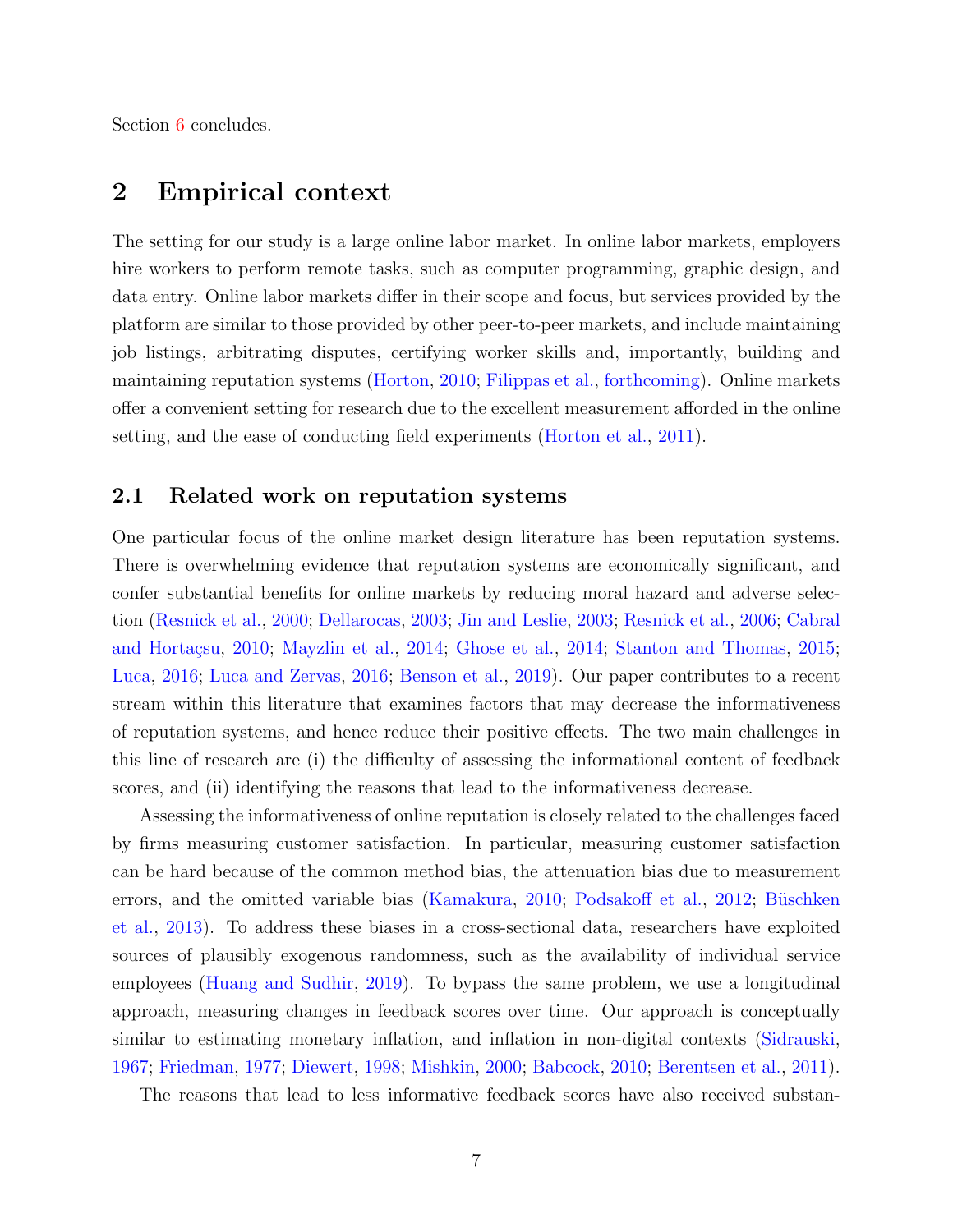tial attention [\(Avery et al.,](#page-31-8) [1999;](#page-31-8) [Dellarocas and Wood,](#page-32-4) [2008;](#page-32-4) [Bolton et al.,](#page-31-3) [2013;](#page-31-3) [Nosko](#page-34-2) [and Tadelis,](#page-34-2) [2015\)](#page-34-2). Similar to the findings of our paper, [Fradkin et al.](#page-32-10) [\(2019\)](#page-32-10) also find a divergence between private and public feedback measures, which they attribute to reciprocal rating behavior due to the degree of social distance between the transacting parties. While reciprocity surely plays a role, our analysis of the private feedback revelation quasiexperiment supports that inflation occurs due to raters having an altruistic desire not to harm, and hence incurring a greater personal cost as the harm they impose on the rated party increases. Furthermore, to the best of our knowledge, our paper is the first to examine the informativeness of reputation systems over time.

In addition to the difficulty of eliciting truthful feedback, recent work has also examined other factors that may reduce the informativeness of reputation systems. One threat to reputation systems is that feedback scores are prone to manipulation by malevolent users. [Mayzlin et al.](#page-33-1) [\(2014\)](#page-33-1) examine firms' incentive to create fake reviews by exploiting the difference in reviews for a given hotel between Expedia, where only customers can post reviews, and TripAdvisor.com, where everyone can post reviews. In the same empirical context, [Luca and Zervas](#page-33-3) [\(2016\)](#page-33-3) analyze restaurant reviews that are identified by Yelp's filtering algorithm as suspicious or fake, and find that such reviews have increased over time, and that restaurants generate fake reviews strategically to both harm competition and boost their own reputations. This kind of fraud is not possible in the reputation system of our setting, because (i) employers may only leave reviews only post-transaction, (ii) a worker's reputation is the average of her scores on completed projects, weighted by the dollar value of each project, and (iii) a "last six months" score is shown along with the lifetime score.

Another reputation system feature that can bias feedback is allowing firms to respond to consumer reviews. [Proserpio and Zervas](#page-34-8) [\(2017\)](#page-34-8) examine how managerial responses to reviews affect hotels' online reputations; they find that hotels start responding after a negative shock to their ratings, and that they subsequently receive fewer but longer negative reviews. [Proserpio and Zervas](#page-34-8) argue that the mechanism driving this result is that unsatisfied consumers become less likely to leave short, indefensible reviews when hotels are likely to scrutinize them; once hotels start responding, they attract reviewers who are inherently more positive in their evaluations. In contrast, [Chevalier et al.](#page-31-9) [\(2018\)](#page-31-9) argue that negative reviews are more likely to be stimulated by managerial responses, because potential reviewers perceive negative reviews to be more impactful—a claim which the authors also corroborate with experimental evidence. [Ma et al.](#page-33-10)  $(2015)$  examine the effect of a firm's service intervention in response to a compliment or a complaint on Twitter on the consumer's subsequent comments. The authors show that "redress-seeking" is a major driver of complaints, and hence an intervention may encourage future complaints.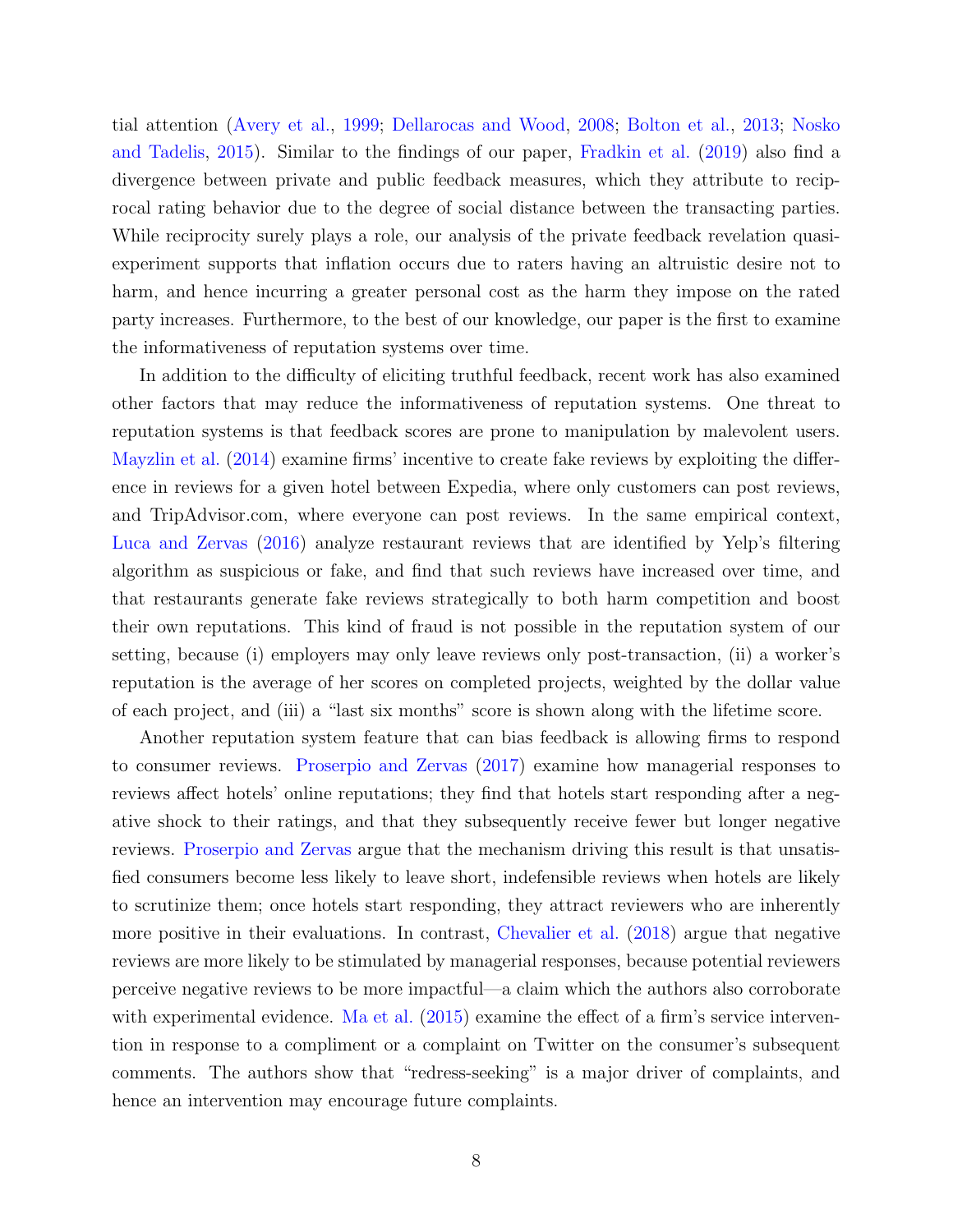In order to prevent feedback conditioning—tit-for-tat behavior and redress-seeking feedback scores are simultaneously revealed and are immutable in state-of-the-art bilateral reputation systems of platforms such as Airbnb, Uber, as well as in our setting [\(Bolton et al.,](#page-31-3) [2013\)](#page-31-3). Despite this feature, the hardness of eliciting negative feedback persists: [Fradkin et al.](#page-32-10) [\(2019\)](#page-32-10) find that introducing simultaneously revealed Airbnb reviews reduced the percentage of 5-star ratings by only 1.2%.

Our paper also contributes to empirical studies of the long-run behavior of reputation systems, which has received little attention, perhaps due to the difficulty of obtaining longitudinal data. Previous has work focused on feedback scores in the context of online retail markets. [Li and Hitt](#page-33-11) [\(2008\)](#page-33-11) examine data from Amazon, and find evidence that consumers with higher valuations for a product are more likely to be early adopters, which can cause a decreasing trend in feedback scores. [Godes and Silva](#page-32-11) [\(2012\)](#page-32-11) find that the average Amazon review becomes more negative over time, which can be partially explained by a decrease in the diagnosticity of previous reviews. We highlight the need for a longitudinal view, documenting increases in feedback scores across five online peer-to-peer markets, and how the resulting top-censoring severely diminishes the informativeness of these scores. We also contribute to this literature by examining peer-to-peer markets, which are distinctly different than retail markets.

### 2.2 Status quo reputation system

In our setting, when one party ends a contract both parties are prompted to give feedback.<sup>[5](#page-0-0)</sup> Employers are asked to give both written feedback, e.g., "Paul did excellent work—I'd work with him again" or "Ada is a great person to work for—her instructions were always very clear," and numerical feedback. The numerical feedback is given on several weighted dimensions: "Skills" (20%), "Quality of Work" (20%), "Availability" (15%), "Adherence to Schedule" (15%), "Communication" (15%) and "Cooperation" (15%). On each dimension, the rater gives a score on a 1-5 scale.

The scores are aggregated according to the dimension weights. A worker's reputation at a moment in time is the average of her scores on completed projects, weighted by the dollar value of each project. On the worker profile, a lifetime score is shown as well as a "last 6 months" score, which is more prominently displayed. Showing recent feedback is presumably the platform's response to the opportunism that becomes possible once a employer or worker has obtained a high, hard-to-lower reputation [\(Aperjis and Johari,](#page-31-10) [2010;](#page-31-10) [Liu,](#page-33-12) [2011\)](#page-33-12). Despite the aggregation of individual scores into a reputation, the entire feedback

<sup>&</sup>lt;sup>5</sup>We use the present tense here to describe the reputation system before the introduction of private feedback.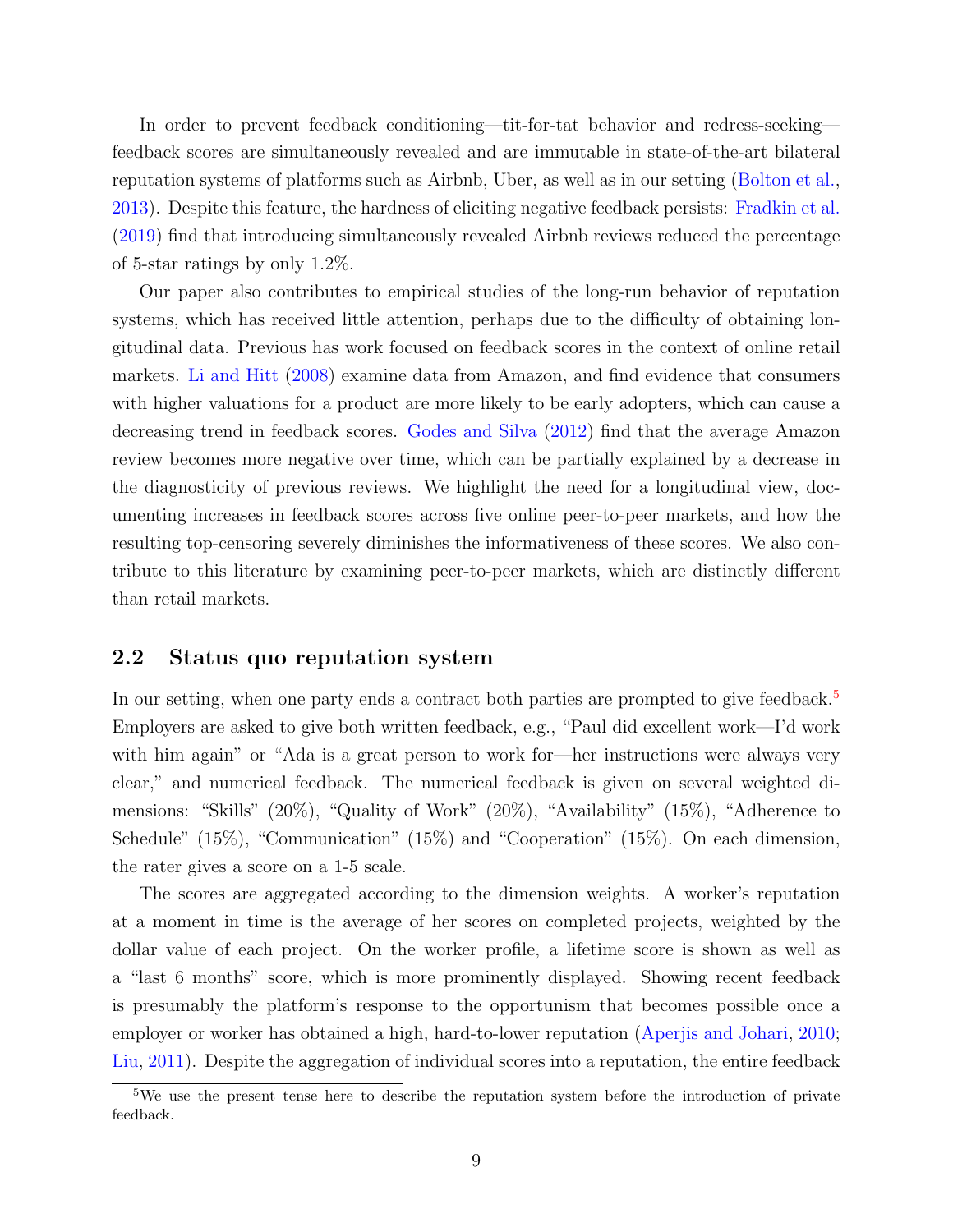"history" is available to interested parties for inspection. Workers can view the feedback given to previous workers rated by that employer, and the feedback received by an employer from that same worker.

The reputation system could be characterized as state-of-the-art for a bilateral system, in the sense that direct tit-for-tat conditioning is not possible [\(Dellarocas,](#page-32-12) [2005;](#page-32-12) [Bolton et](#page-31-3) [al.,](#page-31-3) [2013;](#page-31-3) [Fradkin et al.,](#page-32-10) [2019\)](#page-32-10). Both the employer and the worker have an initial 14-day period in which to leave feedback. The platform does not reveal public feedback immediately, but rather uses a "double-blind" process. If both parties leave feedback during the 14-day feedback period, then the platform reveals both sets of feedback simultaneously. If only one party leaves feedback, then the platform reveals it at the end of the feedback period. Thus, neither party learns its own rating before leaving a rating for the other party. Leaving feedback is strongly encouraged, but not compulsory. These encouragements seem effective, in that over the history of the platform, 81.8% of employers eligible to leave feedback have chosen to do so.

### <span id="page-9-0"></span>2.3 Feedback now and in the past

The distribution of employer-on-worker feedback scores in the market is highly right-skewed, but has not always been that way—scores have increased sharply over time. Most of the increase is explained by an increasing share of contracts receiving perfect 5-star feedback. These features of the data can be seen in the three panels of Figure [1.](#page-10-0)

Figure [1a](#page-10-0) depicts the histogram of public feedback scores from January 1, 2014 to May 11, 201[6](#page-0-0), for contracts worth more than  $$10<sup>6</sup>$  Public feedback scores are between 1 and 5 stars, inclusive, and with increments of 0.25 stars. Each bar is labeled with the percentage of total observations falling in that bin, and the red dashed line shows the cumulative number of assignments with feedback less than or equal to the right limit of the bin it is above. More than 80% of the evaluations fall in the 4.75 to 5.00 star bin (1, 339, 071 observations). The average feedback pooled for the whole sample shown in Figure [1a](#page-10-0) is 4.77.

<sup>6</sup>We use this \$10 restriction throughout the paper to remove mistaken, trial, and erroneous transactions.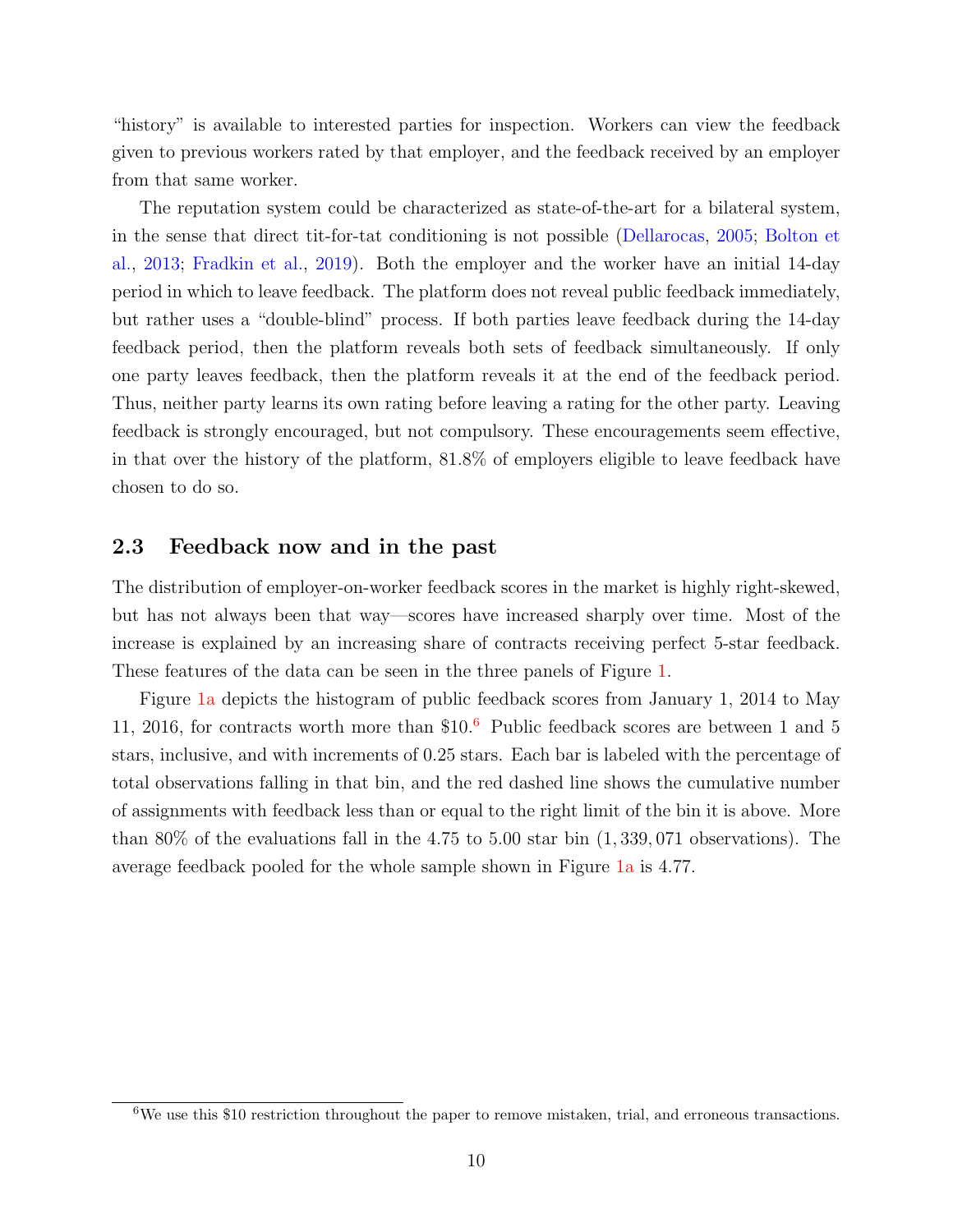

<span id="page-10-0"></span>Figure 1: Employer-on-worker feedback characteristics in an online marketplace (a) Distribution of feedback scores for the period January 1, 2014 to May 11, 2016.



Notes: The top panel shows the histogram of public numerical ratings assigned by employers to workers, discretized by 0.25 star interval bins. The scale for feedback is 1 to 5 stars. The value of each bin is shown above it, and the red line depicts the empirical cumulative density function. The sample we use consists of all contracts worth more than 10\$ from January 1, 2014 to May 11, 2016, for which the employer provided feedback. See Section [2.3](#page-9-0) for the description of the sample. The middle panel plots the average public feedback scores assigned by employers to workers on completed contracts by month. The average scores are computed for every month, and a 95% interval is depicted for every point estimate. The shaded area denotes the data that was used in Figure [1a.](#page-10-0) This bottom panel plots the fraction of public feedback scores assigned in a given month into four bins,  $[1, 3)$ ,  $[3, 4)$ ,  $[4, 4.99)$ , and 5 stars, over time.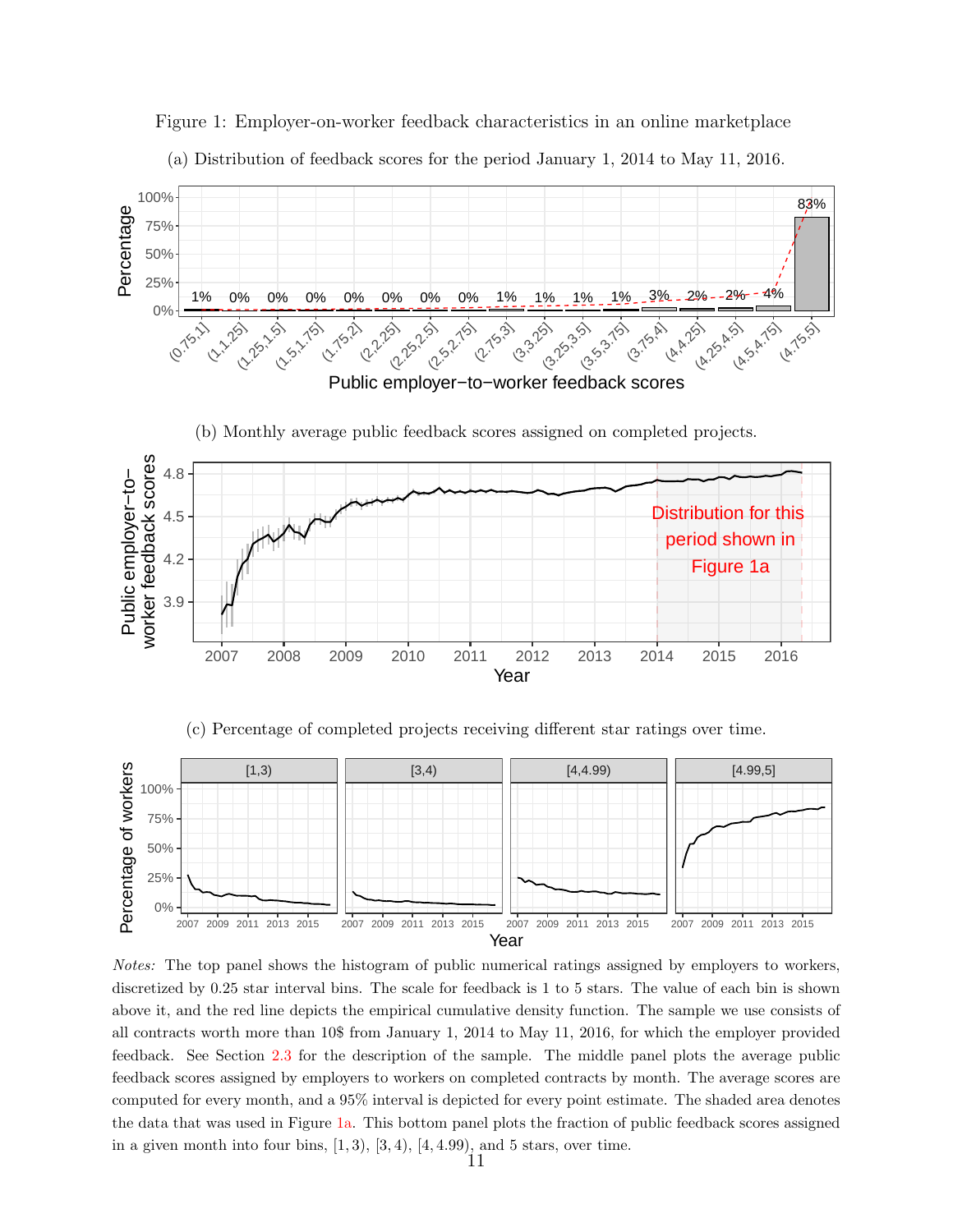Scores have not always been highly right-skewed. Figure [1b](#page-10-0) shows the average monthly feedback over time, for contracts ending within each month. There is a clear increase in the feedback scores awarded on the platform: the feedback score average has increased from 3.74 in the beginning of 2007, to 4.85 in May 2016. The strongest period of increase was 2007, when average feedback scores increased by about 0.53 stars.

The increase in average feedback could be the outcome of raters giving less bad feedback, more good feedback, or some combination thereof. Figure [1c](#page-10-0) shows the fraction of contracts having a rating within different ranges, over time. In the early days of the platform rating assignments were reasonably dispersed, with completed contracts regularly receiving ratings in the (0, 3] range. Near the end of our data, completed contracts essentially never receive a rating in the  $(0, 3]$  range. Instead, there has been a dramatic increase in the fraction of contracts getting exactly 5 stars: 33% of contracts received a 5-star rating at the start of sample, compared to 85% at the end of the sample.

#### 2.4 Evidence from other online marketplaces

Before exploring the causes for the pattern observed in Figure [1b,](#page-10-0) we turn to the question of whether the observed increase in feedback scores is specific to our setting or a general feature of reputation systems. Although there is substantial evidence of right-skewed distributions of ratings at a moment in time [\(Nosko and Tadelis,](#page-34-2) [2015;](#page-34-2) [Athey et al.,](#page-31-0) [2019\)](#page-31-0), we are unaware of other research showing that this right-skewness arises over time rather than being present at launch. For this reason, we obtained data from four other online marketplaces, two of which contain city-level data.

The average feedback scores for the various marketplaces are shown in Figure [2.](#page-12-0) Panel (a) shows longitudinal data in a competing online labor market. Panel (b) plots longitudinal ratings data from four major cities in the United States and Europe in a large home-sharing platform. Home-sharing platforms are peer-to-peer marketplaces that facilitate short-term rentals for lodging [\(Filippas and Horton,](#page-32-13) [2018\)](#page-32-13). Panel (c) plots numerical feedback data from an online marketplace that facilitates the short-term rental of a durable asset [\(Sundararajan,](#page-34-9) [2013;](#page-34-9) [Filippas et al.,](#page-32-3) [forthcoming\)](#page-32-3). Panel (d) plots longitudinal ratings data from six major cities in the United States in a large online marketplace for services.

The goods and services that are transacted in these marketplaces differ dramatically. In panel (a) ratings are assigned by employers to workers, in panel (b) by guests (those who are renting properties) to hosts (those who are renting out properties), in panel (c) by users (renters of the asset) to users (providers of the asset) after the transaction has taken place, and in panel (d) by consumers of the service to providers of the service. Furthermore, these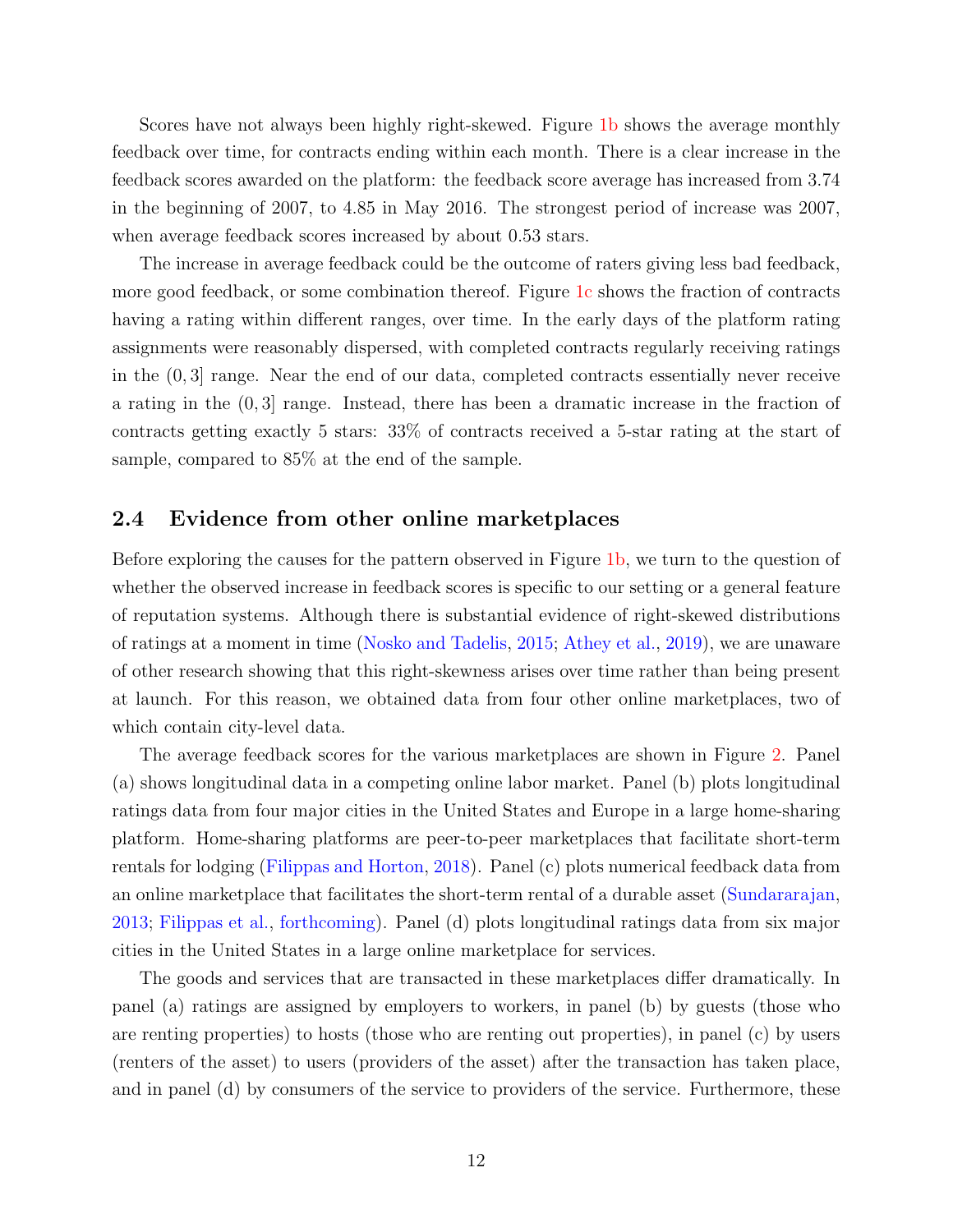platforms greatly differ in the marketplace mechanisms they employ. For example, in the home-sharing marketplace renters choose the provider, but in the service marketplace the platform assigns a nearby available provider to the consumer upon request of the service.

Despite the differences in goods being transacted, transactions in these marketplaces are personal (peer-to-peer), and the same base reputation system is used. In particular, ratings are given after the transaction has taken place and are consequential for the rated party, and all platforms utilize mechanisms that prevent tit-for-tat rating behavior. We observe an increase in ratings over time that mirrors the pattern that we found in our setting. This provides us with evidence that increasing feedback scores are likely common in online marketplaces with similar reputation system characteristics, even when other marketplace characteristics vary, and irrespective of the transacted goods and services.

<span id="page-12-0"></span>Figure 2: Longitudinal buyer-on-seller feedback scores for a collection of online marketplaces



Notes: This figure plots the average public feedback scores assigned in four online peer-to-peer marketplaces. Scores are assigned by employers to workers in panels (a), by guests (users renting properties) to hosts (users renting out properties) in panel (b), by renters (those renting the durable asset) to providers (those renting out the durable asset) in panel  $(c)$ , and by customers to providers of a service in panel  $(d)$ . In panel  $(d)$ , average feedback scores are demeaned by subtracting from all observations the average feedback score on the platform during the first period of data collection. In all platforms, scores are assigned upon the completion of each transaction, and the scale for feedback is 1 to 5 stars. For each observation, average scores are computed for every time period, and a 95% interval is depicted for every point estimate.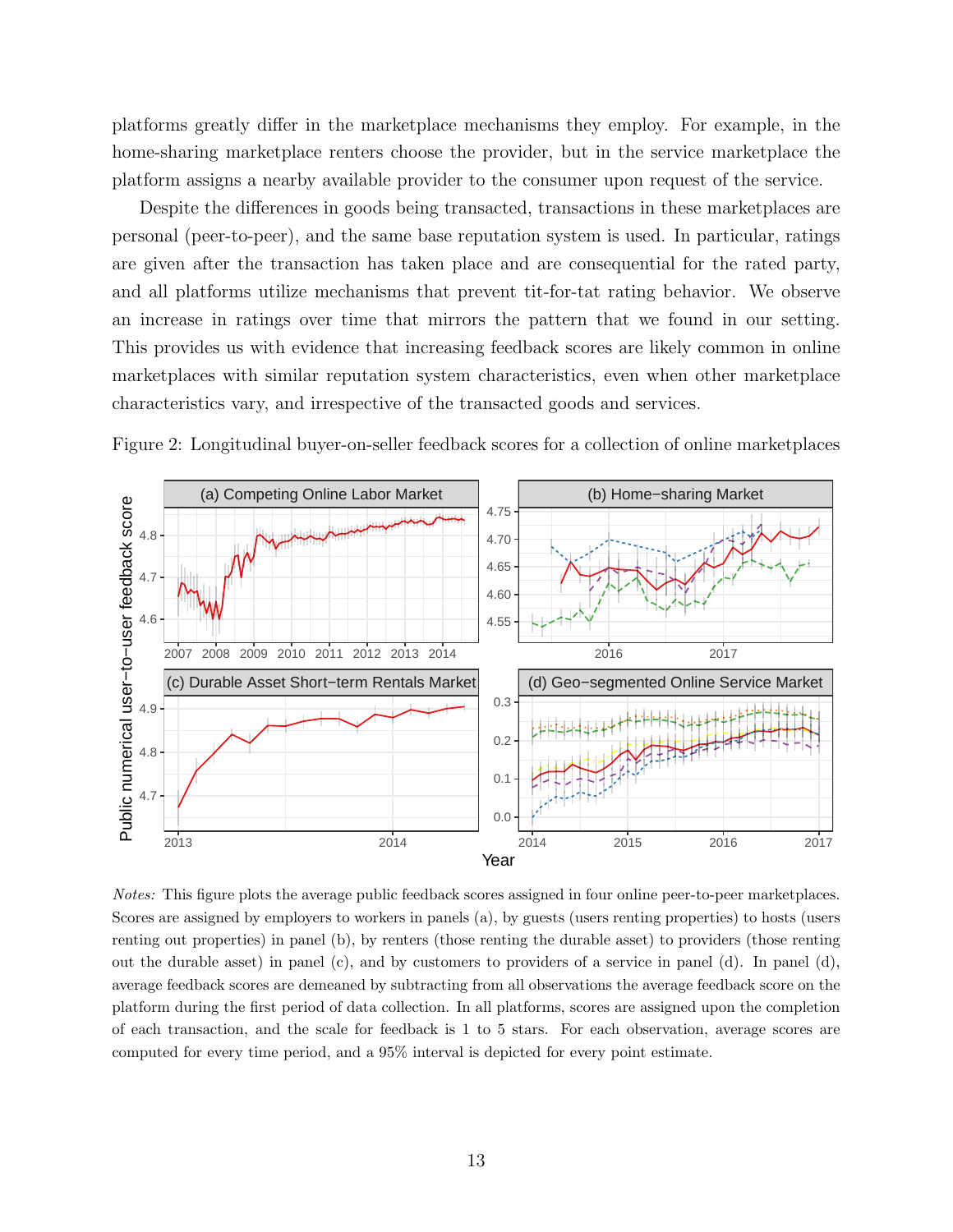### <span id="page-13-0"></span>3 Decomposing changes in reputation

The previous section documents a substantial increase in feedback scores over time across five online platforms. Two broad sets of reasons may have led to substantially higher feedback scores: (1) rater satisfaction has increased, and (2) raters have lowered their rating standards.

Rater satisfaction can change over time, even if standards remain fixed. Reasons include platform improvements such as search and recommendation features resulting in better employer-worker matches, employers and workers becoming more experienced or exerting more effort, higher-quality cohorts of employers and workers joining the platform, employers incurring lower transaction and uncertainty costs by continuously transacting with a subset of desirable workers, and lower prices. Improvements in these marketplace fundamentals would result in higher average transaction quality, and hence higher feedback scores.

We cannot hope to account for all potential changes in fundamentals—and detect the increase in scores due to changes in standards. Instead, we can sidestep this issue by employing alternative measures of rater satisfaction. Let  $u_i$  denote the utility employer i obtains after some transaction. Employer utilities are unobservable, and potentially affected by both fundamentals-related and idiosyncratic reasons, which are also unobservable and may change over time. Upon receiving utility  $u$ , an employer leaves primary feedback

$$
s = S(u) + \epsilon_s,
$$

where  $S(\cdot)$  is common among employers and monotonically increasing in the latent utility, and  $\epsilon_s$  captures idiosyncratic differences in employers' rating behavior. For simplicity, we ignore discrete feedback scores, and instead assume that feedback scores are continuous scores with a noise component. The same employer also leaves an alternative feedback measure  $a$ , that we can similarly decompose into

$$
a = A(u) + \epsilon_a.
$$

Assume that, at time t, utilities follow some latent distribution  $F$ . Let U denote a collection of observations, such that for all  $u \in U$  we observe the measures of satisfaction  $s(u)$  and  $a(u)$ , but we do not observe the actual utility u. We can use U to estimate function  $\hat{s}$  that maps the alternative feedback measure a to the primary feedback measure s, i.e.,

$$
\hat{s}(a(\cdot)) = s(\cdot) + \epsilon,
$$

where  $\epsilon$  is the estimation error. Essentially,  $\hat{s}$  estimates the conditional expectation  $\mathbb{E}|s|a|$ .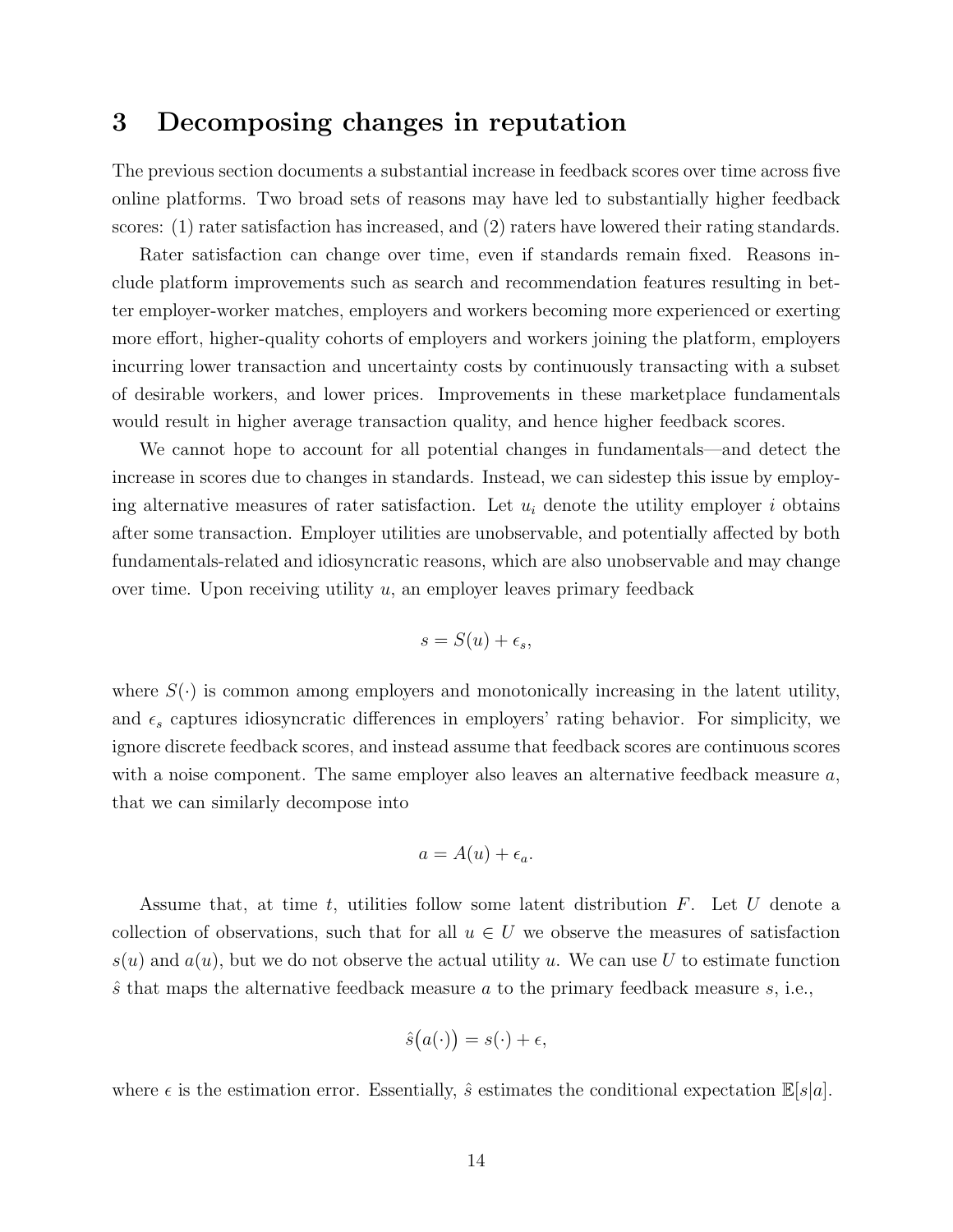Assume now that at some latter period  $t'$ , employer satisfaction has shifted, i.e., the latent utility distribution has changed to  $F'$ , and that employers' rating standards have also shifted, i.e., the primary feedback measure has changed to  $s' = S'(u) + \epsilon_s$ . Although we no longer observe s and instead only observe  $s'$ , the mapping  $\hat{s}$  allows us to recover what the average value of the feedback measure  $s$  would have been under  $F'$  if rater standards had not shifted. We get

<span id="page-14-0"></span>
$$
\Delta_s = \int s'(u) - \hat{s}(a(u))dF'(u) = \underbrace{\mathbb{E}_{F'}[s'] - \mathbb{E}_{F'}[s]}_{\text{reputation inflation}} - \mathbb{E}_{F'}[\epsilon].
$$
\n(1)

Insofar  $\mathbb{E}_{F}[\epsilon] = 0$ , we can estimate the extent of reputation inflation under the utility distribution  $F'$ . Crucially, if the alternative measure a is also subject to inflation or if  $\mathbb{E}_{F}$ [ $\epsilon$ ] > 0, then the estimate  $\Delta_s$  provides a lower bound for the inflation term.

Using an alternative feedback measure to estimate reputation inflation circumvents the problem of estimating latent utilities from observational data, but instead presents us with different—albeit more tractable—problems. In particular, our estimation method requires us to verify that (i) a one-to-one mapping exists between the latent utility and the alternative feedback measure, and that (ii) the term  $\mathbb{E}_{F}[\epsilon]$  is non-negative.

A crucial step in Equation [1](#page-14-0) is using the law of total expectation to compute  $\mathbb{E}_{F}$ [s] =  $\int \mathbb{E}[s|a = a(u)] dF'(u)$ . Because utilities are latent, if there exist  $u_1, u_2$  such that  $u_1 > u_2$ and  $a(u_1) = a(u_2)$  but  $s(u_1) \neq s(u_2)$ , our procedure may fail to recover  $\mathbb{E}_{F}[s]$  correctly. We assume that this is not an issue in our context, because measures of employer satisfaction are increasing in the latent utility, and hence the function  $\hat{s}$  is injective.

The estimation error  $\mathbb{E}_{F}$  ( $\epsilon$ ) term can be non-zero due to (i) differential selection of latent utilities of which  $\hat{s}$  over- or under-estimates in expectation, and (ii) because of systematic changes in how raters translate their utilities to the primary and alternative feedback measures. The former condition is directly testable, while the latter needs to be reasoned through theoretically. In what follows, we employ "private" and written feedback as two alternative measures of employer satisfaction. We will reason why both measures are not affected by systematic biases, and hence why they are subject to less inflationary pressure.<sup>[7](#page-0-0)</sup>

<sup>7</sup>Our decomposition task is conceptually similar to estimating monetary inflation in the presence of quality changes [\(Sidrauski,](#page-34-7) [1967;](#page-34-7) [Friedman,](#page-32-8) [1977;](#page-32-8) [Mishkin,](#page-33-9) [2000;](#page-33-9) [Berentsen et al.,](#page-31-7) [2011\)](#page-31-7). Although quality changes are acknowledged, they are typically sidestepped by a "basket-of-goods" approach [\(Diewert,](#page-32-9) [1998\)](#page-32-9). The implicit assumption underlying such methods is that consumers derive the same satisfaction from some "basic" goods and services, irrespective of the time period—a consumer derives equal utility from a loaf of bread in 2000, as she will in 2020 (approximately, and, of course, not from the same loaf of bread). Issues with such measures of monetary inflation mostly arise when aggregate consumer utility from basic goods and services changes and is hard to measure, such as for goods including phones, computers, and even cars. In the context of online markets, however, there is no basic or standard transaction, i.e, a transaction with an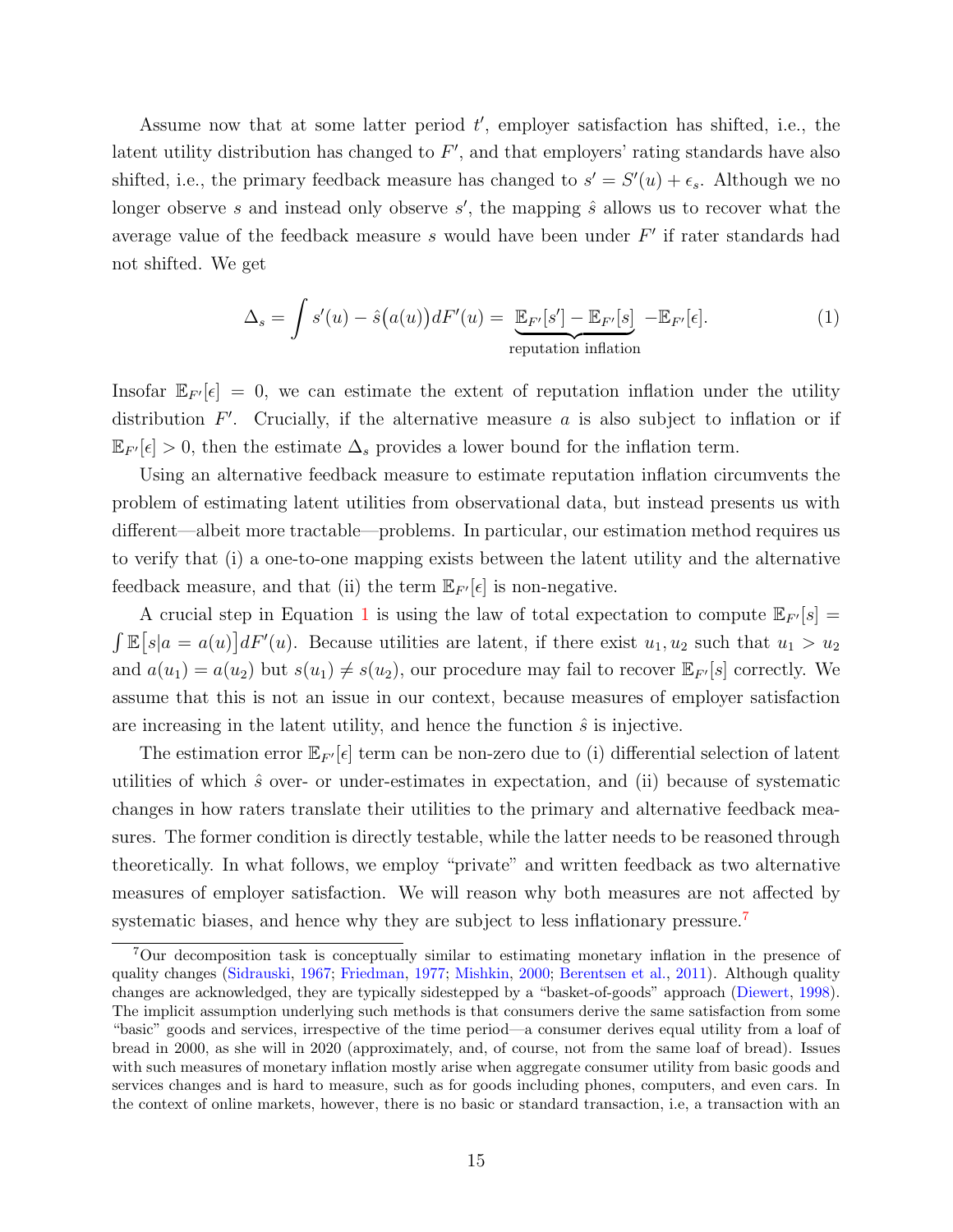In addition to our alternative measures approach, we provide direct tests in [A](#page-35-0)ppendix A that show that the most plausible selection and composition stories cannot explain the observed increase in feedback scores.

#### <span id="page-15-0"></span>3.1 Private feedback as an alternative measure

Our first alternative measure of rater satisfaction comes from a platform experiment that elicited an additional private feedback measure. At the completion of a contract, employers were for private feedback, in addition to public feedback. Critically, the platform let the employers know that private feedback would not be shared with other workers or employers, and would only be collected by the platform for internal evaluation purposes. As it was less costly for workers, this private feedback offers an alternative measure that is potentially less subject to inflation.<sup>[8](#page-0-0)</sup> Employers were initially asked the private feedback question, "Would you hire this freelancer[worker] again, if you had a similar project?" Starting on June 2014, employers were instead asked to rate workers on a numerical scale of 0 to 10, answering the question "How likely are you to recommend this freelancer to a friend or colleague?"

Figure [3](#page-16-0) shows the distribution of public feedback, conditioned on the private feedback. The percentage of employers giving that feedback score is shown in parenthesis in each panel. Although the most common response was "Definitely Yes," about 15% of the employers gave unambiguously bad private feedback ("Definitely Not" and "Probably Not"). In contrast, during the same period less than 4% of the employers gave a numerical score of 3 stars or less. Given this gap, we might suspect that some employers expressing a negative private sentiment are less candid in public.

Employers who leave more negative private feedback do assign lower public feedback scores: among those employers that selected the "Definitely No" answer to the private feedback question, 29.1% assigned a 1-star rating publicly. Surprisingly, however, the second most common choice for these employers at 15.7% was in the 4.75 to 5.00 bin, and 28.4% publicly assigned more than 4 stars. In short, many privately dissatisfied employers publicly claimed to be satisfied. We can see that the reverse—privately satisfied employers giving bad public feedback—essentially never happens. Employers who selected "Definitely yes" left very positive public feedback, with more than 95% of these observations falling into the highest bin.

immutable associated rater satisfaction. Another approach—which we do not take in this paper—attempts to debias consumer satisfaction estimates directly [\(Huang and Sudhir,](#page-33-8) [2019\)](#page-33-8).

<sup>8</sup>Even if employers believed that the platform would use the private feedback information—for example, to suggest areas of improvement to workers—private feedback was not publicly displayed, and hence was less consequential for worker's future outcomes than public feedback. As such, private feedback was subject to less inflationary pressure than public feedback was—we elaborate on this argument in Section [4.](#page-20-0)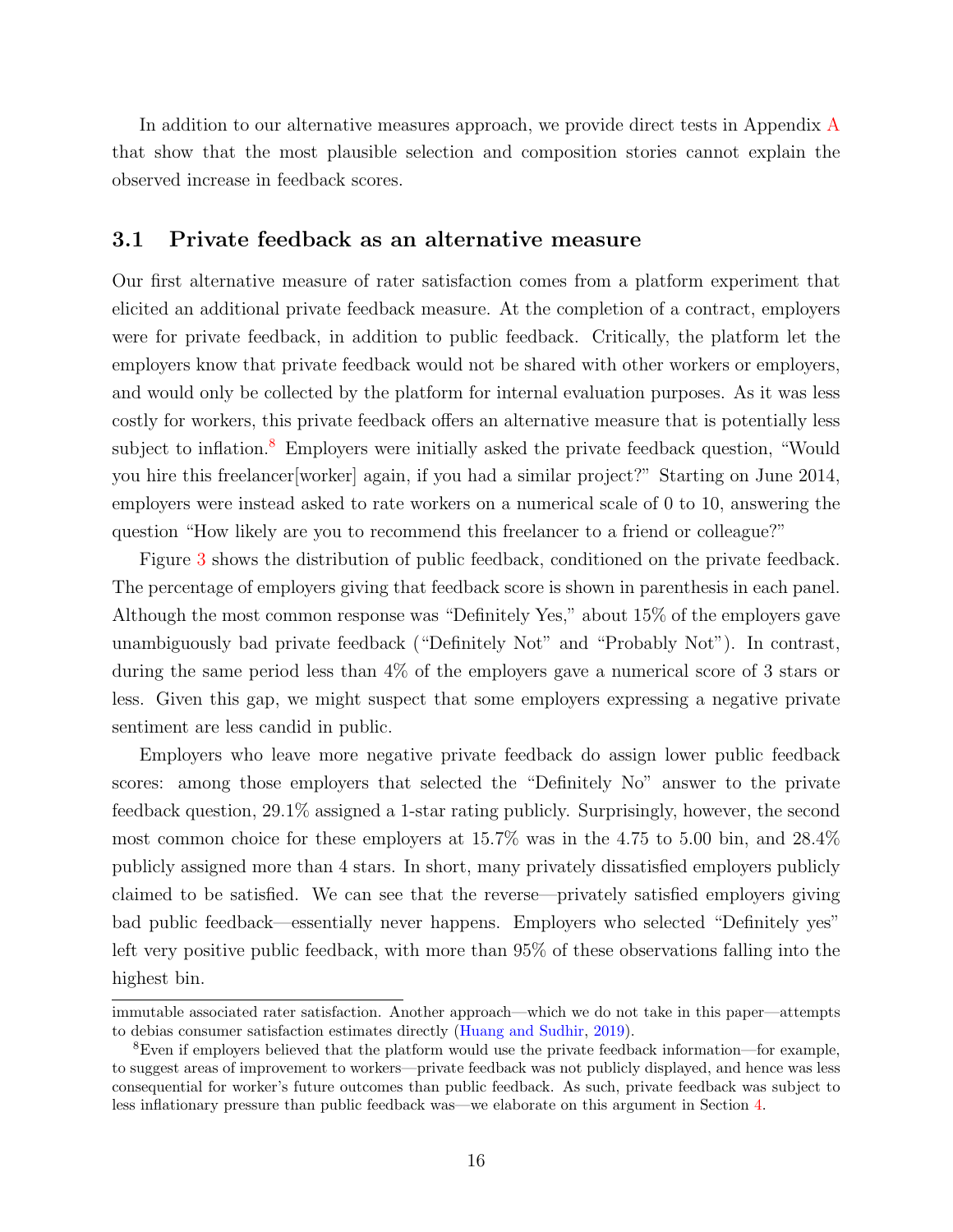<span id="page-16-0"></span>Figure 3: Distribution of public employer-on-worker feedback, by employers' response to the private feedback question: "Would you hire this freelancer [worker] again, if you had a similar project?"



Notes: This figure plots the distribution of public feedback scores, computed separately for every set of users that gave the same answer to the private feedback question. The red dotted line plots the cumulative distribution function.

Figure [4a](#page-17-0) reports the average monthly feedback over time, for the numerical public and private feedback during the period that both were collected. To make the two scores comparable, we normalize them by the first observed mean. In the language of Section [3,](#page-13-0) we use  $\hat{s}(a_t) = (a_t - a_0)/a_0$ , which has the advantage of simplicity. Public feedback scores exhibit a small increase during the period of interest (as we saw in Figure [1b\)](#page-10-0). However, for the same period of time, private feedback scores exhibit a strong decreasing trend.

It is critical to stress that the average feedback scores shown in Figure [4a](#page-17-0) are being assigned by the same employers on the same contracts. The decreasing private feedback scores hence suggest a decline in rater satisfaction, and yet public feedback increased. As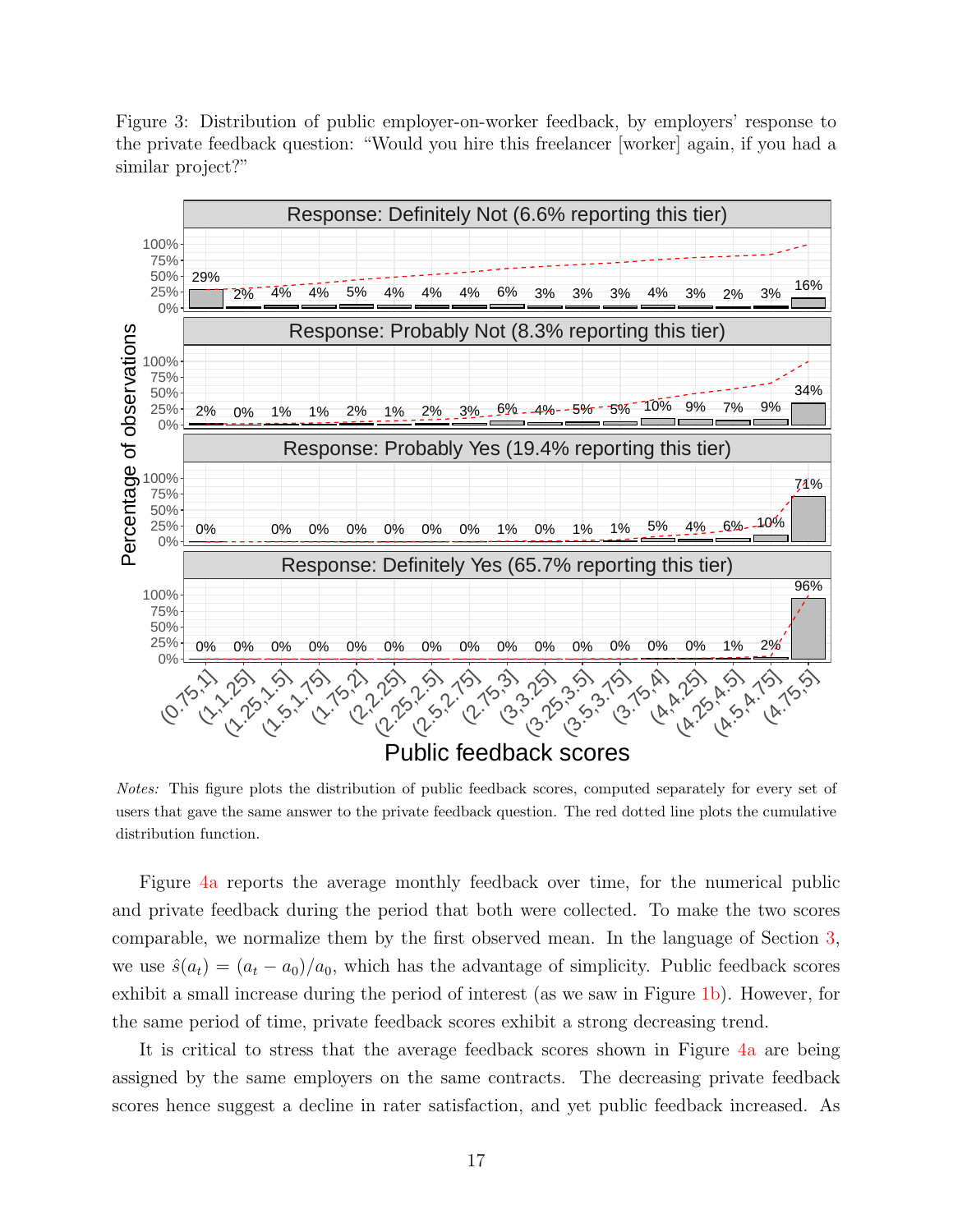

<span id="page-17-0"></span>Figure 4: Using alternative measures of rater satisfaction to quantify reputation inflation



(b) Numerical public feedback score and predicted score from textual feedback



Notes: This figure presents evidence of reputation inflation in public feedback scores by employing alternative measures of rater satisfaction. The top panel shows the evolution of the average public feedback scores (solid line) versus the average private feedback scores (dashed line) assigned by employers to workers, for the same contracts. The average scores are computed for every month, and are normalized by the value of their respective first observation (June 2014). A 95% confidence interval is shown for each mean. The bottom panel shows the evolution of average public feedback scores (solid line) versus the average predicted score of textual feedback (dashed line) assigned by employers to workers. A 95% interval is depicted for every point estimate. The shaded area indicates the quarters from which training data was obtained for the corresponding predictive model. The training sets consist of 1,492 reviews.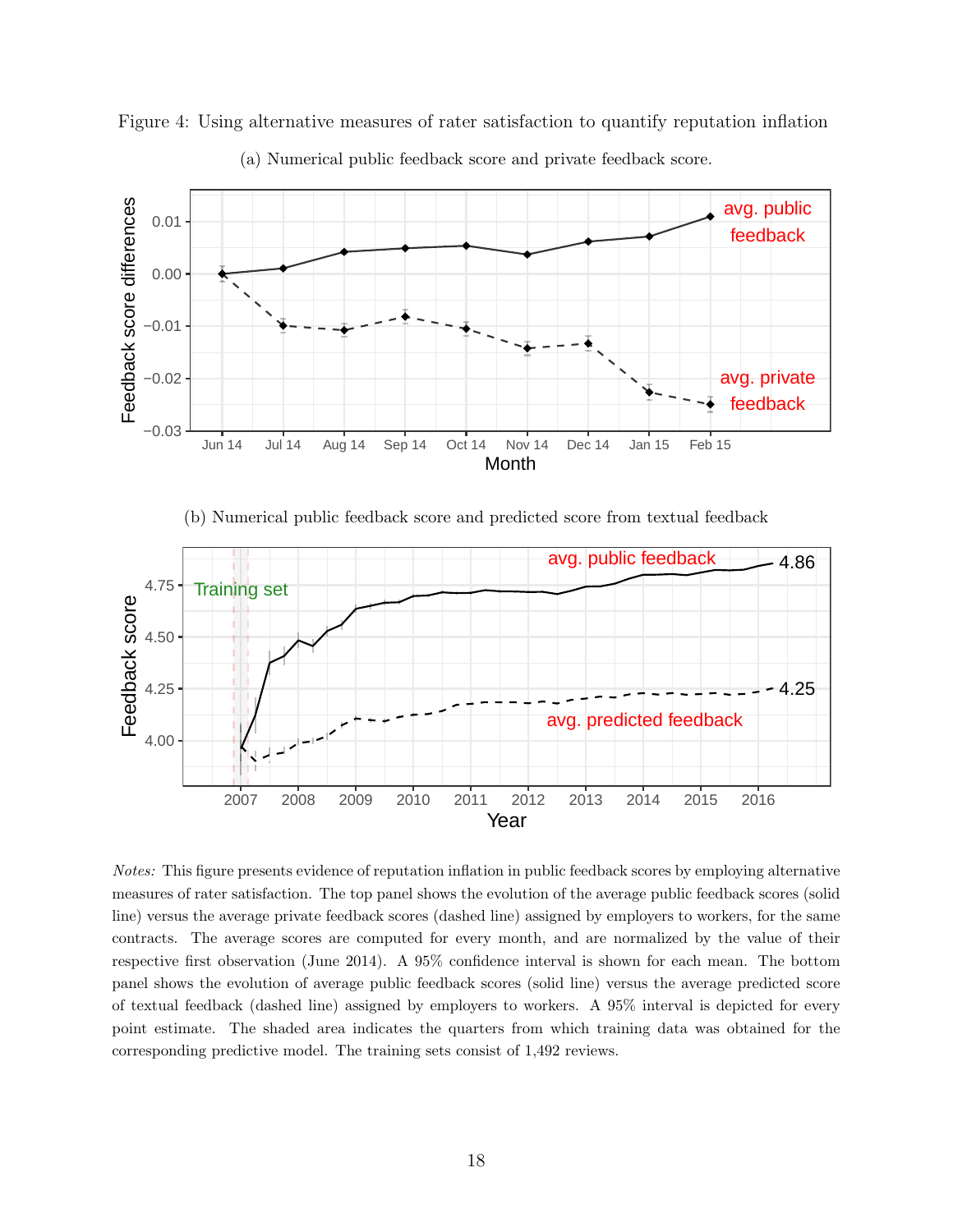such, it is hard to rationalize some change in fundamentals alone that could generate this pattern. What seems more probable is that public feedback scores are subject to inflation, whereas the private scores are not because of their private nature.<sup>[9](#page-0-0)</sup>

#### <span id="page-18-0"></span>3.2 Written feedback as an alternative measure

Our second alternative measure of rater satisfaction comes from written feedback. In contrast to private feedback, we have written feedback over the entire platform history. Similar to the private feedback, there are several reasons that the costs to the rater for giving negative written feedback are lower than for numerical feedback. First, it is harder for workers to complain about textual tone than it is to complain about a non-perfect star rating. Furthermore, the platform does not aggregate written feedback or put it on a scale, and the written feedback history is not presented in the worker's profile page which is typically accessed by employers during the initial worker screening phase—only average numerical feedback scores are presented, and written feedback is harder to access. As such, written feedback cannot be used for cross-worker comparisons by future employers as easily as numerical feedback does; these comparisons are precisely what makes feedback consequential for workers.

To make the two kinds of feedback comparable, we fit a predictive model,  $\hat{s}(\cdot)$  that predicts numerical feedback scores from the feedback text. The predictive model is fit on a narrow time window, using the written feedback corpus as the training set and the associated numerical scores as the set of labels. Each written feedback left by an employer posttransaction is one instance in our data. To learn the predictive model, we use a standard natural language processing pipeline. For the preprocessing step, the text of each employeron-worker review is stripped of accents and special characters, is lowercased, and stopwords are removed. A matrix of token counts (up to 3-grams) is created, and is weighed using the TFIDF method. To find the best-performing algorithm, we conduct an extensive grid search, evaluating each configuration of hyper-parameters using a 5-fold cross validation in terms of average squared error. We then use the fitted model to estimate out-of-sample feedback scores of the written feedback for the entire sample.

The average quarterly feedback scores over time, for both the numerical public feedback, and the feedback predicted from the written feedback, are plotted in Figure [4b.](#page-17-0) As expected, the two scores match up during the training period. Going forward, both scores increase, but the predicted feedback score increases at a much slower rate. On average, numerical feedback goes from 3.96 in the beginning of 2006 to 4.86 stars at the beginning of 2016. In contrast, the average score predicted from the written feedback only goes to 4.25 stars.

<sup>9</sup>Appendix [B](#page-38-0) presents a series of robustness checks, ruling out other assumptions that could rationalize the divergent trends—e.g., that private standards are getting harsher although transaction quality is increasing.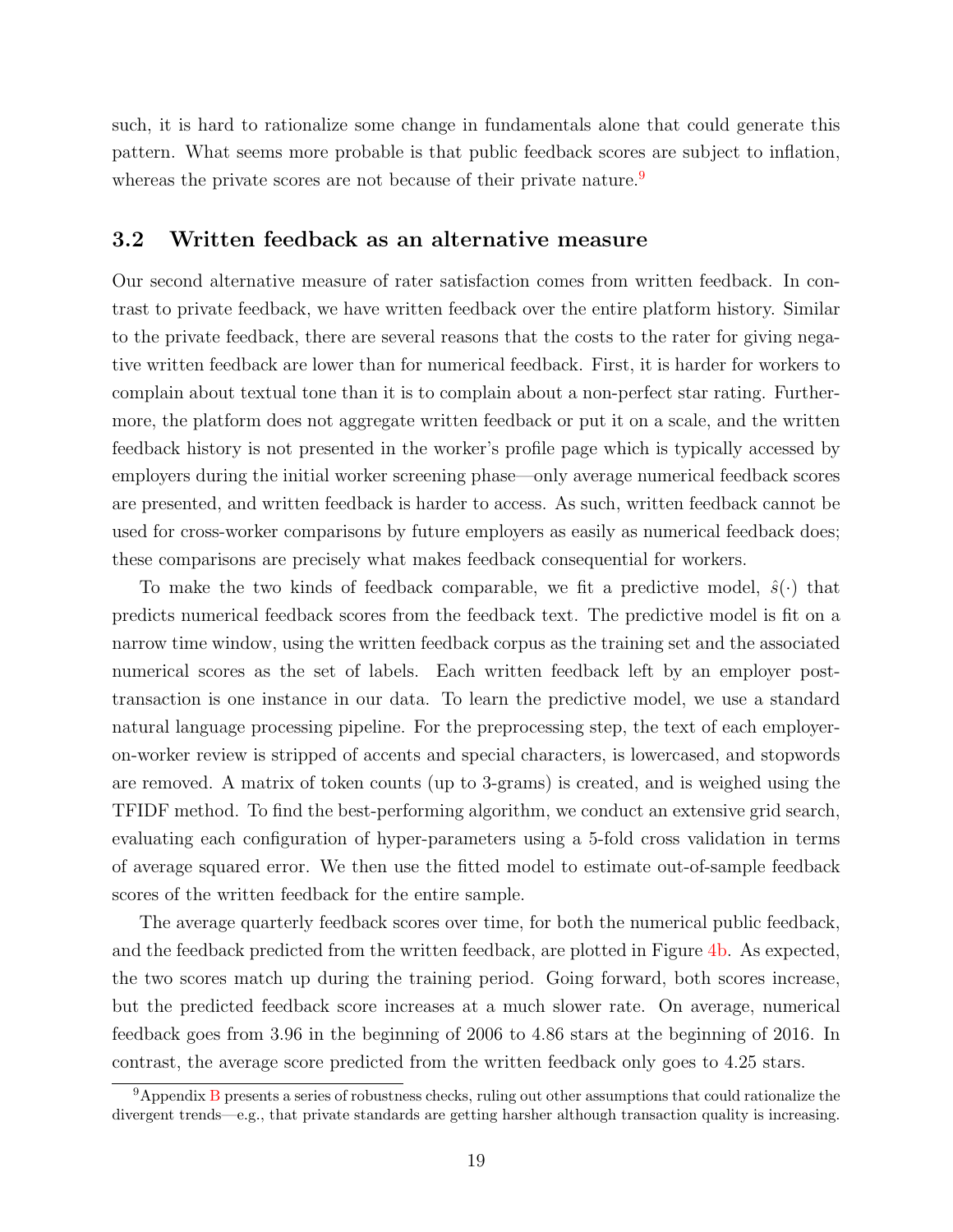The divergence between written sentiment and numerical feedback implies that a substantial amount of the increase in numerical feedback scores is due to lower rater standards. Our approach also allows us to quantify the degree of inflation: the point estimate is that 67.7% of the increase in feedback scores is due to inflation.

Importantly, written feedback can certainly become inflated, with work that would have elicited a "good" now garnering a "great."<sup>[10](#page-0-0)</sup> We have some evidence that written feedback inflates, in that the private feedback scores were declining while the sentiment of written feedback was increasing (see Figure [4\)](#page-17-0). Regardless, to the extent that written feedback is also subject to inflation, our approach will underestimate the magnitude of the inflation in scores, and hence our estimates can be interpreted as lower bounds.

Our approach requires the assumption that there is no selection with respect to bias in the model or the rater. Although this assumption is not directly testable, in Appendix [C](#page-42-0) we report a number of tests looking for evidence of selection bias with respect to the written measure, finding no evidence against our assumption. Furthermore, in Appendix [C](#page-42-0) we also verify that employing different training periods and/or predictive algorithms yield similar results.

A potential threat to our approach is that the lexical composition of reviews could presumably changes over time; in the language of our model,  $a(u_i)$  has shifted to  $a(u_i) + h(u_i)$ . While we have no evidence that supports this hypothesis, in what follows we take an alternative approach: as a more direct measure of inflation from written feedback, we can examine whether the same sentences found in written feedback correspond to different feedback scores at different points in time. The advantage of this approach is that it does not depend on the choice of predictive model.

We select written feedback from 2008 and 2015, and find all lexically identical sentences generated in these periods. We then compare average feedback by sentence, across the two periods. To illustrate this approach, Figure [5](#page-20-1) shows the average numerical feedback scores for a set of commonly used short sentences, by period. We select sentences spanning both good and bad feedback, and which most frequently occurred in the corresponding written feedback in our data. Across terms, we see that the numerical feedback scores associated with identical sentences have increased considerably over time, and that this increase has affected both positive and negative sentences.

<sup>10</sup>One written feedback in our data reads: "This is the most impressive piece of coding in the history of software development!"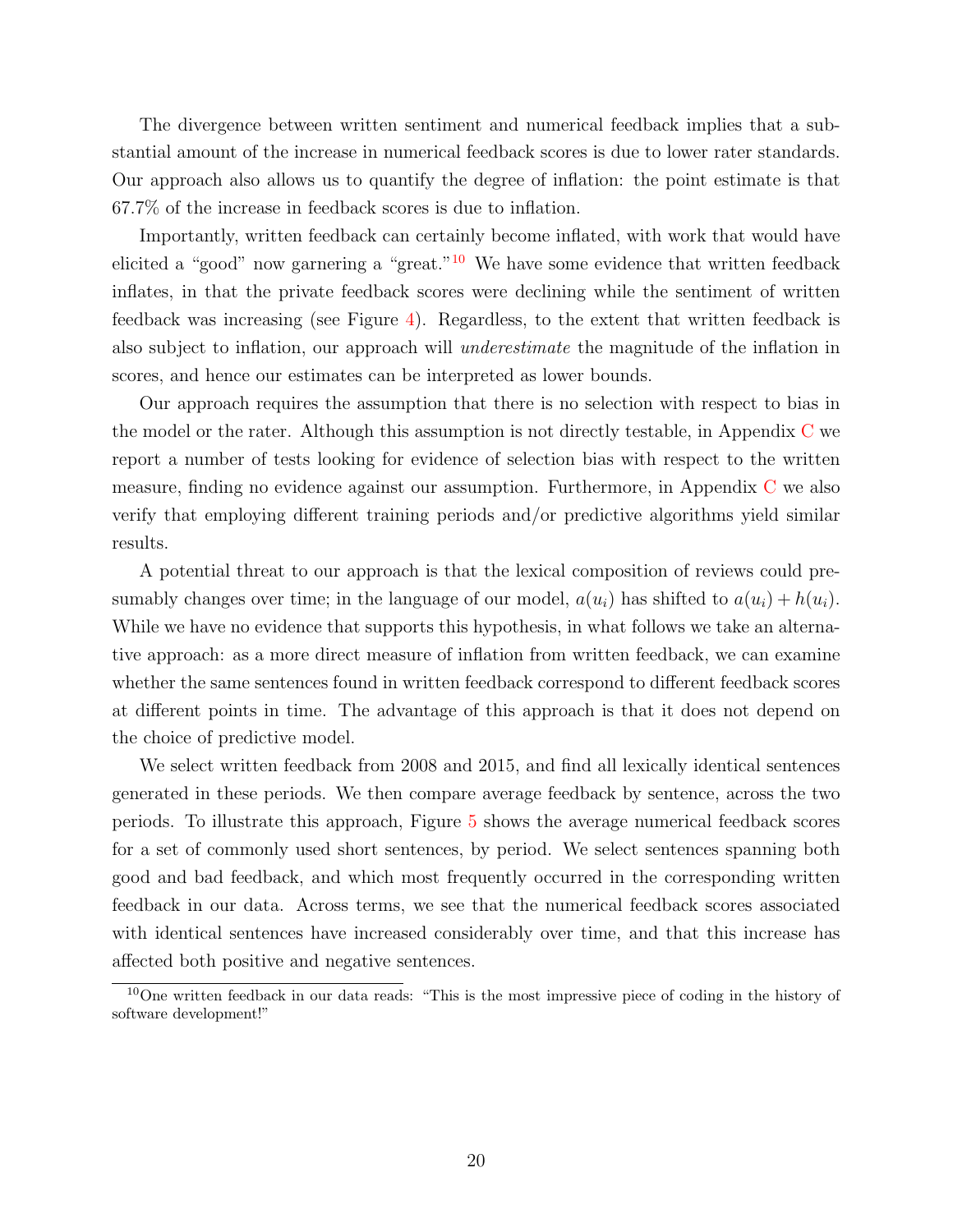

<span id="page-20-1"></span>Figure 5: Difference over time in the feedback scores associated with identical sentences.

Notes: This figure shows the average numerical feedback associated with identical sentences found in the text of employer-on-worker written feedback, in 2008 and 2015. The sentences plotted are the four most common sentences associated with high feedback scores, and the four most common sentences associated with low feedback scores. A 95% confidence interval is shown for each mean.

### <span id="page-20-0"></span>4 Conceptual framework

We next provide a conceptual framework to help explain the implications of our empirical findings, and to examine why reputation inflation occurs. Toward that end, we develop a model of reputation inflation in the reputation system of a competitive labor market. Our motivating example is a labor market, but the same framework can be applied to the more general case of buyers and sellers giving feedback.

The focus of the model is the employers' decision to either candidly assign bad feedback following a bad experience, or to lie and assign good feedback. This assumption is motivated by the strategic misreporting we observed in our data—reviewer choose to leave good public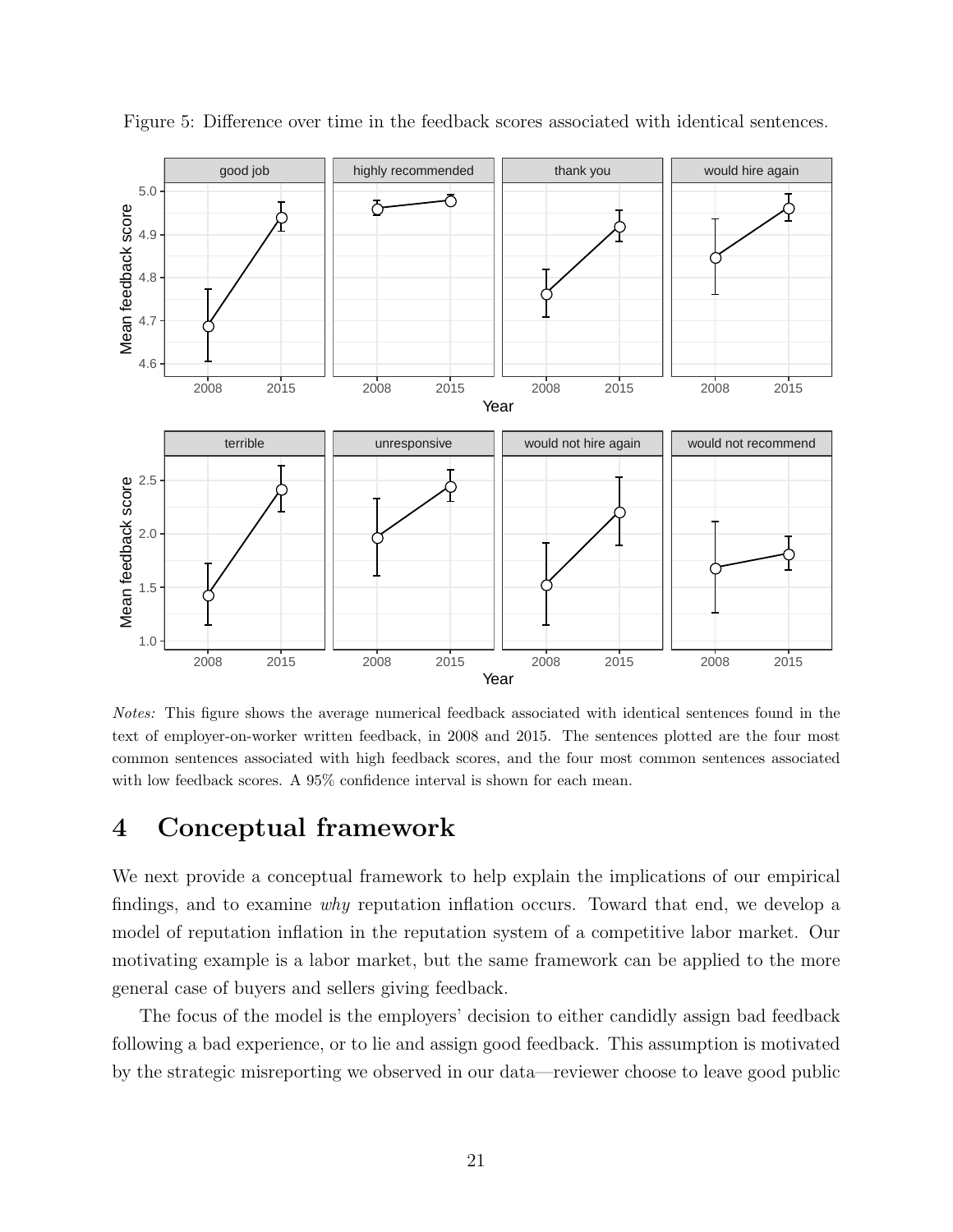feedback despite an unsatisfactory experience, at least as stated in private.<sup>[11](#page-0-0)</sup>

In our model, employers have an incentive to truthfully assign bad feedback after a bad experience, captured by a positive benefit associated with truth-telling. This benefit includes idiosyncratic reasons to report truthfully as well as platform-specific benefits, such as awards by other users for being an accurate reviewer.<sup>[12](#page-0-0)</sup> At the same time, employers also incur a cost when they assign bad feedback, which is increasing in the cost of the workers from receiving this bad feedback. This reflected disutility includes the employer's aversion to harming the worker's future prospects, the cost of the worker complaining or withholding future cooperation, and even the cost from other workers being unwilling to work for the employer in the future if the employer has a reputation as a strict rater.

#### 4.1 Setup

Consider an online labor market composed of workers and employers. Workers are matched at random with employers, after which workers produce output  $y \in \{0, 1\}$ . The worker produces output  $y = 1$  with probability  $Pr(y = 1|q) = q$ , from which the employer obtains utility equal to 1, by selling the output on some product market. The employer obtains zero utility in the case that output  $y = 0$  is produced.

Workers are characterized by their quality  $q \in \{q_L, q_H\}$ , with  $q_L < q_H$ . Employers know the fraction of high quality workers in the marketplace, which we denote by  $\theta$ . After the employer observes the worker's realized output y, she generates a signal to the marketplace in the form of feedback  $s \in \{0,1\}$ , where  $s = 1$  denotes good feedback, and  $s = 0$  bad feedback. In the next round, employers observe the most recent feedback assigned to the worker, and form Bayesian beliefs about the worker's quality. We assume that both sides are price-takers, and hence workers are paid their expected marginal product, which is

<span id="page-21-0"></span>
$$
w_s = \Pr(q = q_H|s)q_H + (1 - \Pr(q = q_H|s))q_L.
$$

The worker's cost of bad feedback, realized in the next round, is the difference in compensation between receiving good feedback,  $w_{s=1}$ , and bad feedback,  $w_{s=0}$ , that is

$$
\Delta w = w_{s=1} - w_{s=0}.
$$

 $11$ Note that employers never strategically misreport a good private experience in our data, that is, employers never report good private feedback but bad public feedback. As such, employers' choice in our model is restricted to whether a bad private experience should be publicly reported. See <http://xkcd.com/958> for a comic strip on both types of misreporting.

<sup>&</sup>lt;sup>12</sup>[Abeler et al.](#page-31-11) [\(2019\)](#page-31-11) find strong evidence about individuals' preferences for truth-telling, both in 90 previous studies and in their experiments. Surprisingly, the propensity for truth-telling persists even in one-shot games.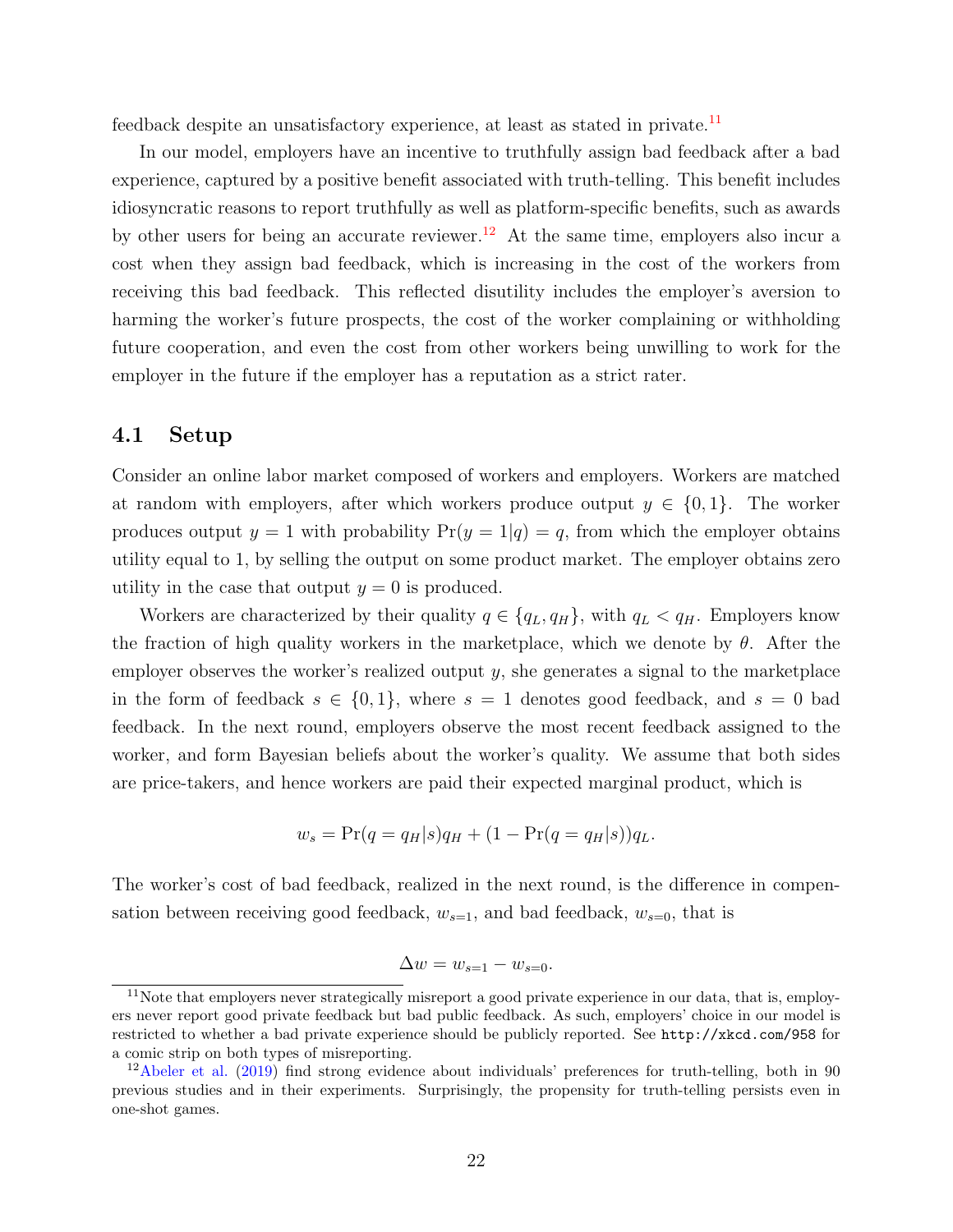Whenever the employer tells the truth, that is when  $s = y$ , she obtains a benefit  $b > 0$ . If the worker's output is good  $(y = 1)$ , then the employer has no incentive to lie and always assigns good feedback  $(s = 1)$  to the worker. However, in the case that the worker produces bad output  $(y = 0)$  and the employer truthfully reports  $s = 0$ , the worker incurs a cost  $\Delta w$ , which is the wage penalty in the next round. We assume that some fraction of this cost is reflected back on the employer. Employers differ in how much of this cost is reflected: let  $c_i$  be the employer-specific fraction of this cost that is reflected back on the rating employer. The employer thus incurs a cost of  $c_i\Delta w$ , where  $c_i$  is drawn from some distribution  $F : [\underline{c}]$  $\leq$  $,\bar{c}]\rightarrow[0,1],$  with  $\underline{c}$  $\leq$  $\geq 0$ .

In light of these reflected costs, some employers might give positive feedback even if the worker's output was bad, thereby avoiding the cost of giving bad feedback. This decision will depend on  $c_i$ , and so employer i will not report truthful feedback if

$$
b \le c_i \Delta w. \tag{2}
$$

Let  $p$  denote the fraction of employers that generate truthful feedback in the most recent round, and assume that  $p$  is common knowledge. When considering a particular worker that received bad feedback in the previous round, i.e.,  $s = 0$ , the Bayesian employer infers that

$$
Pr(q = q_H | s = 0; p) = \frac{Pr(s = 0 | q = q_H; p)Pr(q = q_H)}{Pr(s = 0; p)}
$$

$$
= \frac{(1 - q_H)\theta}{(1 - q_H)\theta + (1 - q_L)(1 - \theta)}.
$$

Note that the p term divides out as  $s = 0$  always implies truthful reporting. In contrast, if the worker received good feedback, i.e.,  $s = 1$ , the Bayesian employer infers that

$$
Pr(q = q_H | s = 1; p) = \frac{Pr(s = 1 | q = q_H; p)Pr(q = q_H)}{Pr(s = 1; p)}
$$
  
= 
$$
\frac{(q_H + (1 - q_H)(1 - p))\theta}{(q_H + (1 - q_H)(1 - p))\theta + (q_L + (1 - q_L)(1 - p))(1 - \theta)}.
$$

The cost of bad feedback to a worker is then

<span id="page-22-0"></span>
$$
\Delta w(p) = w_{s=1;p} - w_{s=0;p} = \frac{\theta(1-\theta)(q_H - q_L)^2}{k - pk^2},
$$
\n(3)

where  $k = \theta(1 - q_H) + (1 - \theta)(1 - q_L)$ , which is the probability that a randomly chosen worker will produce bad output.

We see from Equation [3](#page-22-0) that  $\Delta w(p) > 0$  for all p, implying that as long as  $c_i > 0$ , there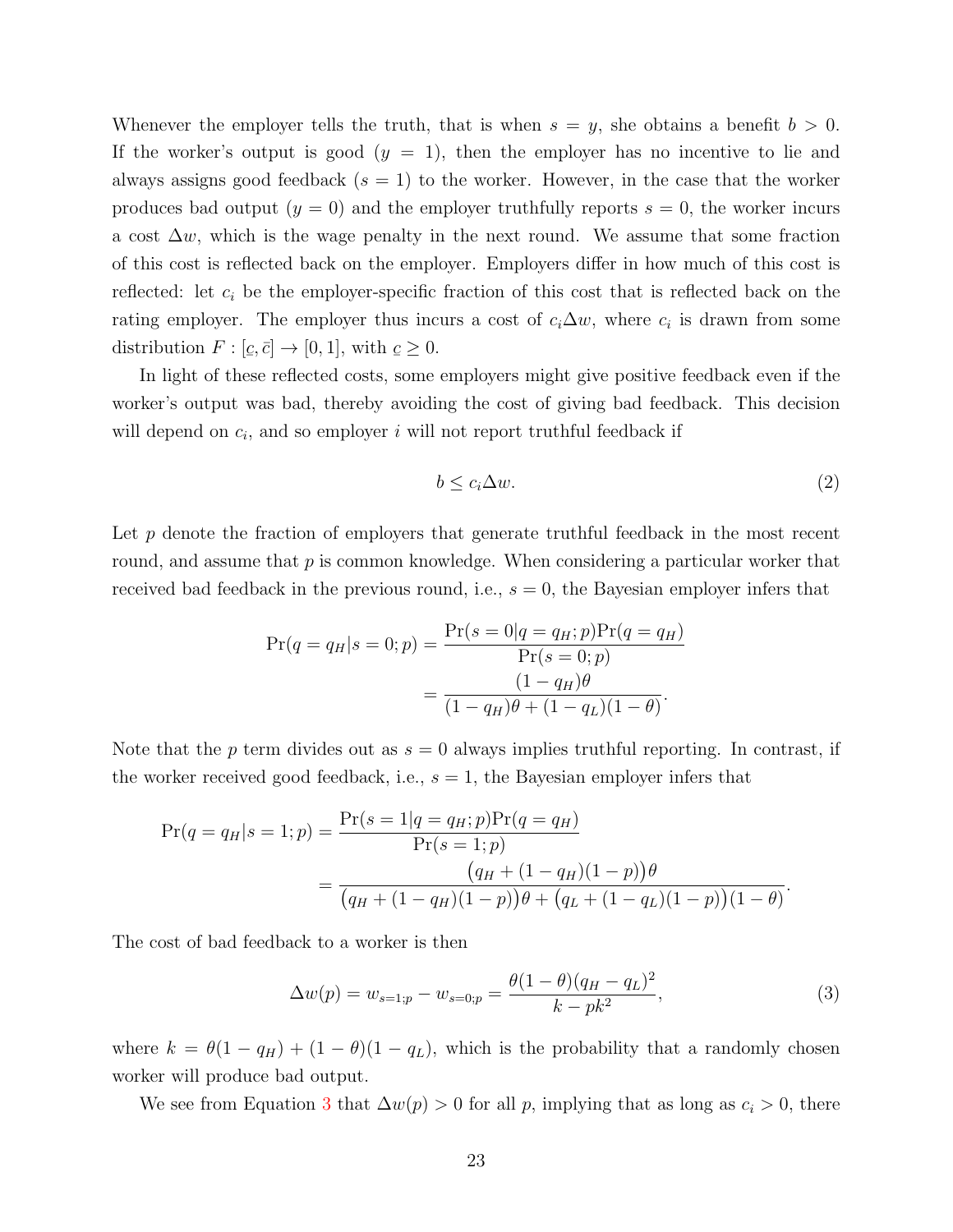is always a cost to the employer of giving bad feedback, which they must compare to their benefit b from telling the truth. Further, when  $p$  is large, i.e., when most of the employers truthfully report, feedback is a more accurate measure of quality, and hence the value of positive feedback increases, along with the wage penalty  $\Delta w(p)$ . In contrast, when the majority of firms lie, the signal from good feedback is less informative, and the wage penalty narrows, as many workers receiving good feedback actually did not produce the output. We note that this relationship between the wage penalty  $p$  makes which feedback is good and bad endogenous in our model—the characterization depends on  $p$ , which in turn depends on the choices of all other employers, who are reacting to that wage penalty.

We now consider what an equilibrium of this market would be. Let  $p_E$  denote the fraction of firms that truthfully assign negative feedback when the market equilibrium has been attained. The equilibrium fraction is found by solving the equation

<span id="page-23-0"></span>
$$
p_E = F\left(\frac{b}{\Delta w(p_E)}\right),\tag{4}
$$

to which a solution always exists for any continuous distribution function, and is unique for distributions with increasing hazard rate. The two extreme cases where

$$
p_E = \begin{cases} 1, & \text{if } b \ge \bar{c}\Delta w(1) \\ 0, & \text{if } b \le \bar{c}\Delta w(0) \end{cases}
$$

correspond to an all-truthful and an all-lying equilibrium. If the benefit to assigning truthful feedback is higher than the cost for every employer, then no employer has incentive to lie  $(p_E = 1)$ , while if the costs are too high, all employers lie  $(p_E = 0)$ .<sup>[13](#page-0-0)</sup> To the extent that we think of employers as both strategic and narrowly self-interested, the all-lying equilibrium is the likely equilibrium, as the benefit  $b$  is likely small or sometimes even zero, while the employer-specific costs  $c_i$  could be substantial.

### 4.2 Discussion

Our model gives reflected costs a large role. These reflected costs can explain the divergent trends between public and private feedback observed in Section [3.1:](#page-15-0) private feedback scores are not observable by other employers when they are making hiring decisions, and hence receiving bad private feedback is less costly for workers. As a result, employers are more truthful in private, and less truthful in public. We test the reflected cost assumption and

<sup>&</sup>lt;sup>13</sup>In the case where all employers have the same cost,  $p_E$  can be interpreted as the probability of truthfully generating public negative feedback in the resulting mixed strategy equilibrium.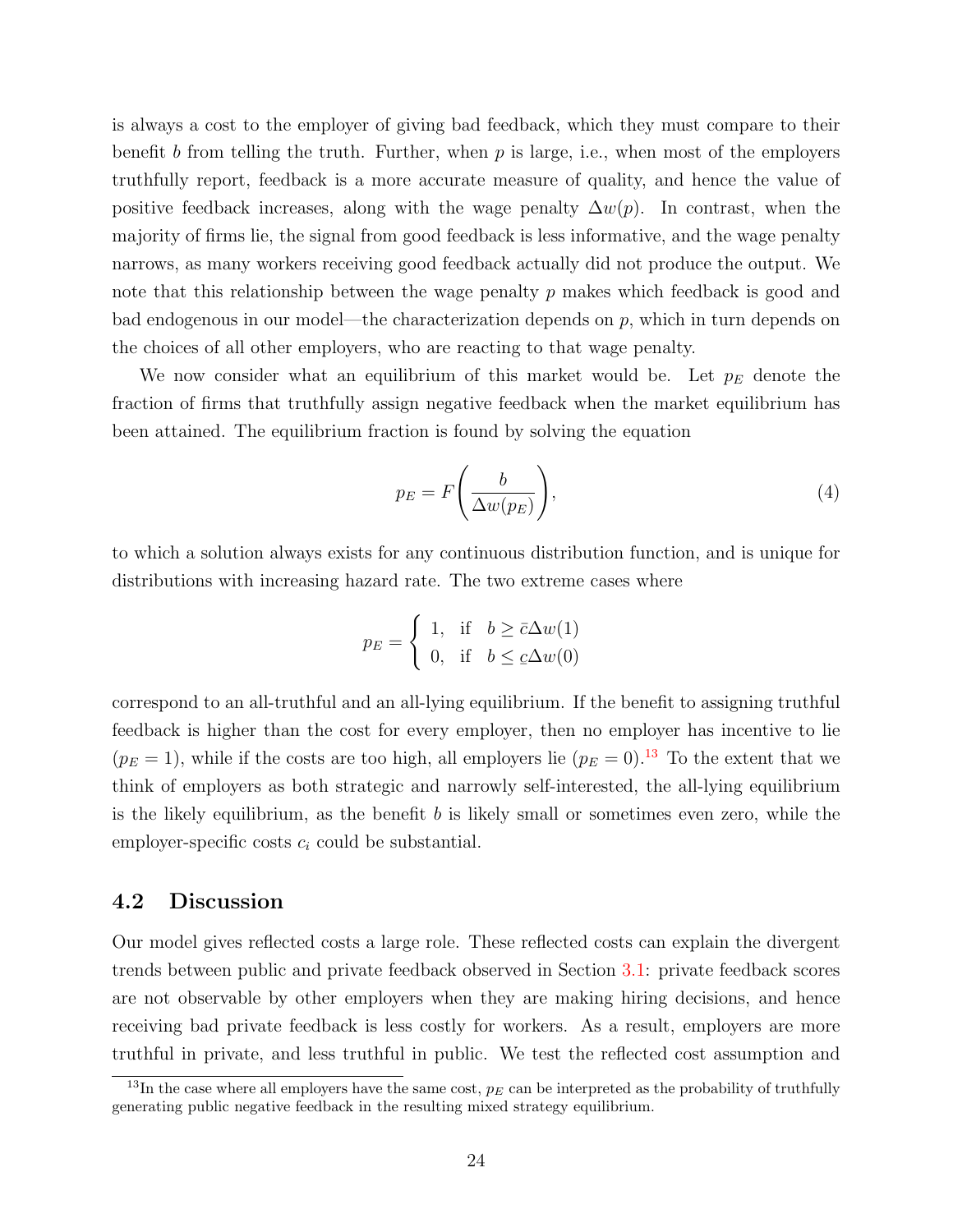further examine its underlying mechanisms in Section [5.](#page-24-0)

Our model can also help provide explanations for additional aspects of the reputation inflation. In Appendix  $D.1$ , we examine the equilibrium convergence process under a simple matching scheme, where employers and workers match and transact randomly in every round. We find that reputation initially inflates fast, but then flattens out as the equilibrium fraction is approached. This finding mirrors the pattern we observed empirically in all marketplaces we have data spanning their entire operations.

One prediction of our model is that reputation inflation will be acute when workers' costs from receiving bad feedback are high, and hence employers' reflected costs are high as well, thereby inducing employers to be less truthful in equilibrium. We provide a numerical simulation illustrating this point in Appendix [D.2.](#page-48-1)

### <span id="page-24-0"></span>5 Effects of making feedback consequential

The framework of Section [4](#page-20-0) proposes a process by which reputation inflates. A key feature of the framework is that an employer misreports following a bad experience if  $b \leq c_i \Delta w$  (see Equation [2\)](#page-21-0). If the cost of bad feedback to the workers is zero, then employers should be truthful for any positive value of b, and thus would generate more bad feedback. If the cost of bad feedback to the workers changes, then the fraction of truthful employers should also change. Furthermore, as the cost of bad feedback is endogenous, our model also predicts a convergence to new equilibrium following a change in costs. As such, in the event that the costs of assigning bad feedback change, we do not expect to see a "jump" to the new equilibrium, but rather a gradual convergence to some new equilibrium.

Recall from Section [3.1](#page-15-0) that employers were more candidate about bad performance in private than they were in public. Our interpretation of public versus private feedback is that for bad public feedback, the cost to the worker,  $\Delta w$ , was higher than for the cost of bad private feedback. As a result, private feedback was more candid, i.e., more employers were more likely to report  $s = 0$  when  $y = 0$ , as the employers' costs were increasing in the workers' cost of negative feedback.

We now consider what happened when the platform made a change that raised the cost  $\Delta w$  of assigning bad private feedback. The change was the platform's announcement in March 2015 that the private feedback ratings would be used to compute a new aggregate feedback score for workers. The aggregate score on a worker's profile was only updated after the worker received five new feedback scores, to prevent workers from identifying which employer gave them which feedback. This score would be shown on the profile of each worker and therefore be publicly available, but anonymous in the sense that workers could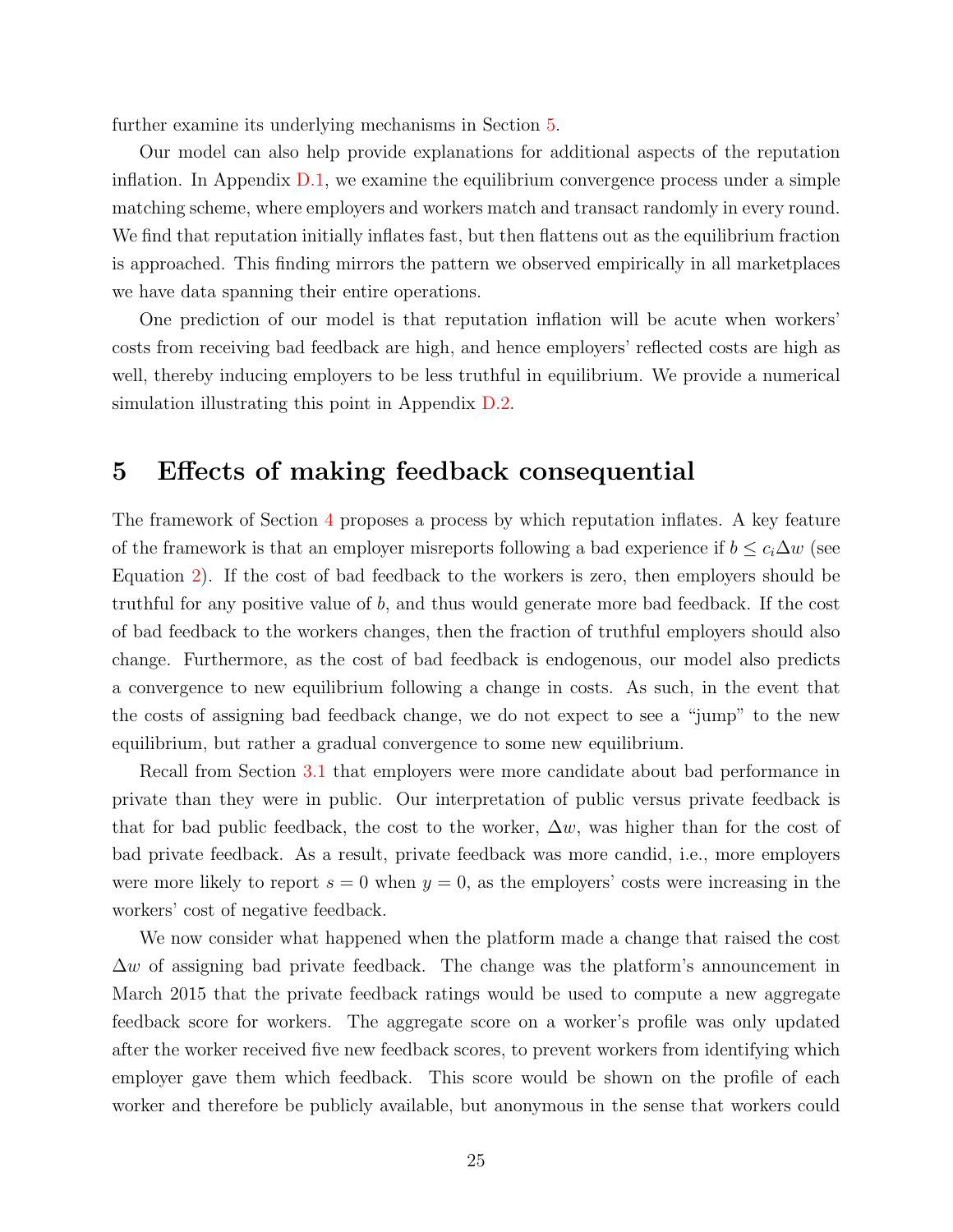not associate individual scores with employers.

To the extent that employers used this new score in their hiring decisions, the workers' cost of bad private feedback increased. In the logic of our model, the platform's hope was that by not allowing workers to know which employer gave feedback, the distribution of c would remain unaffected and close to zero, even though  $\Delta w$  increased. However, if many employers simply do not want to hurt the worker or fear some other kind of generalized ex post retaliation, then even the batched release of private feedback scores would keep the weight of the distribution of c above 0, which should cause the private feedback measure to inflate from the all-truthful equilibrium to some new equilibrium.

Of course, simply observing that the time series of numerical private feedback rises after the platform change does not prove inflation. The new feedback system was intended to improve matches, and so the same concern from our earlier analysis applies—namely that any increase in the private feedback score following revelation reflects changes in fundamentals. For example, if employers could now form better matches because of their access to the private feedback score measure, then we would expect higher future private feedback scores. As before, we address that concern by using written comments to construct an alternative measure of employer utility.

Figure [6](#page-26-0) plots the monthly average private feedback and the monthly average *predicted* private feedback, using the same modeling method we used earlier in Section [3.2.](#page-18-0) In each panel, the monthly averages are shown by type, as well as the fitted values under different regression specifications. The predicted private feedback is the prediction of a model trained during a period before the revelation, which is indicated with a shaded region. The day the platform switched to batched public revelation is indicated with vertical dashed line. The figure shows that prior to public revelation, the actual and predicted private feedback are quite similar, but that after public revelation, the actual numerical rating increases while the predicted rating does not.

To quantify the effect of revelation, we switch to a regression framework. However, as we have some choice over the regression specification, the different panels of Figure  $6$  show various alternatives. In the top panel, we report the simplest specification, which is for the treatment to simply have a level effect and to allow the two feedback-types to differ by a fixed amount before the change. We can see that this specification clearly fails to capture the underlying time trend in both series, and especially for the numerical feedback in the post period. In the next panel down, the specification maintains the assumption of a level feedback, but includes a week-specific effect. This specification better captures the underlying trend in both measures that caused the previous specification to perform poorly, but it still performs inconsistently in the post-period, over-estimating the actual feedback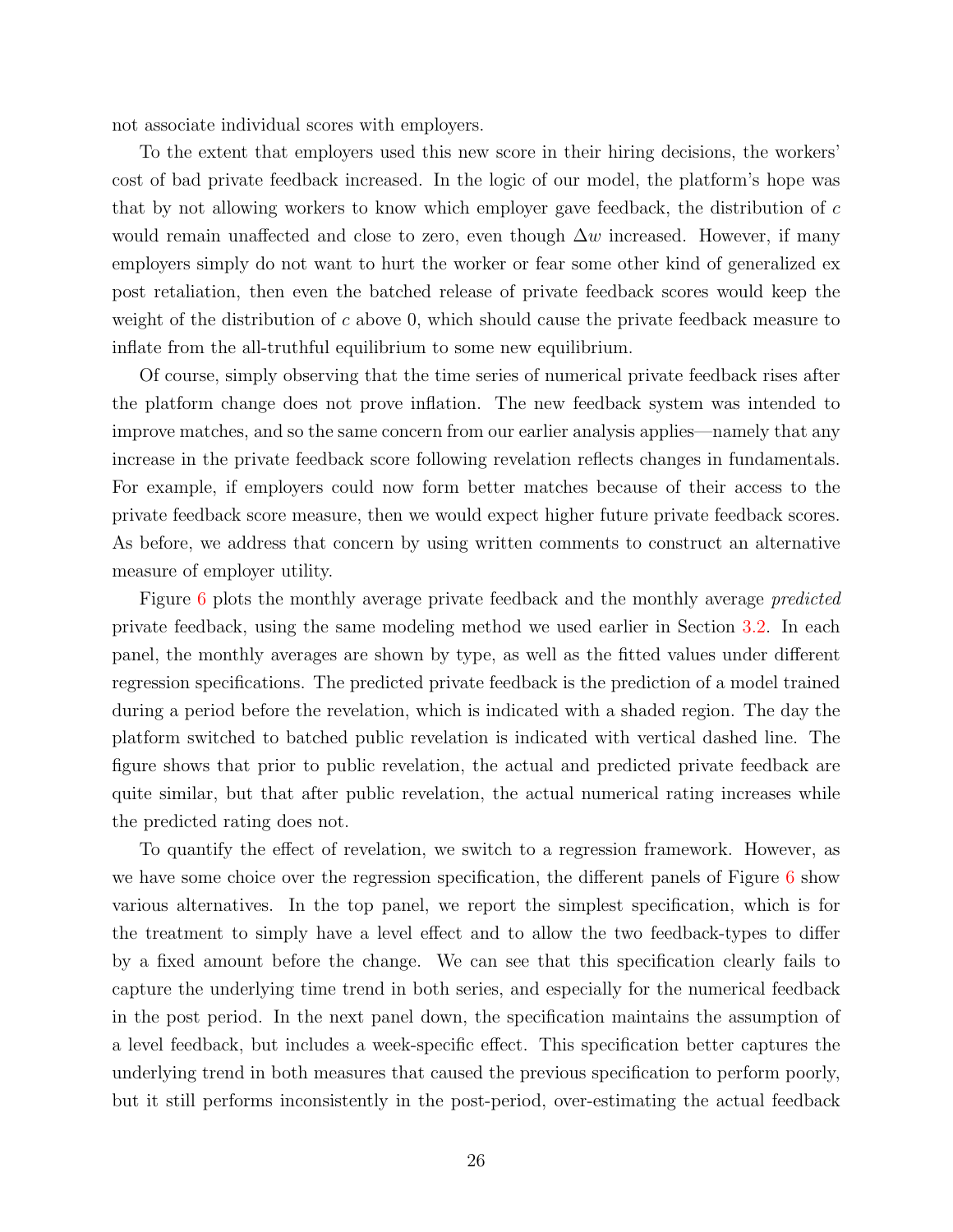

<span id="page-26-0"></span>Figure 6: Monthly average private feedback scores and average predicted private feedback scores

Notes: This figure shows the average monthly private feedback (on a 1 - 10 point scale) given by employers to workers, both actual and predicted. Predicted scores are derived from the employer's written textual public feedback, with the predictive model fit using data from the shaded region. The vertical line indicates the point in time in which employer private feedback scores were aggregated and added to worker profiles. These aggregate scores were changed after the worker received five new feedback scores, to prevent workers from identifying which employer gave them which feedback. Prior to this point, scores were only collected by the platform and not used publicly in any way. The red lines in the lower panels correspond to predictions from various difference-in-differences model specifications.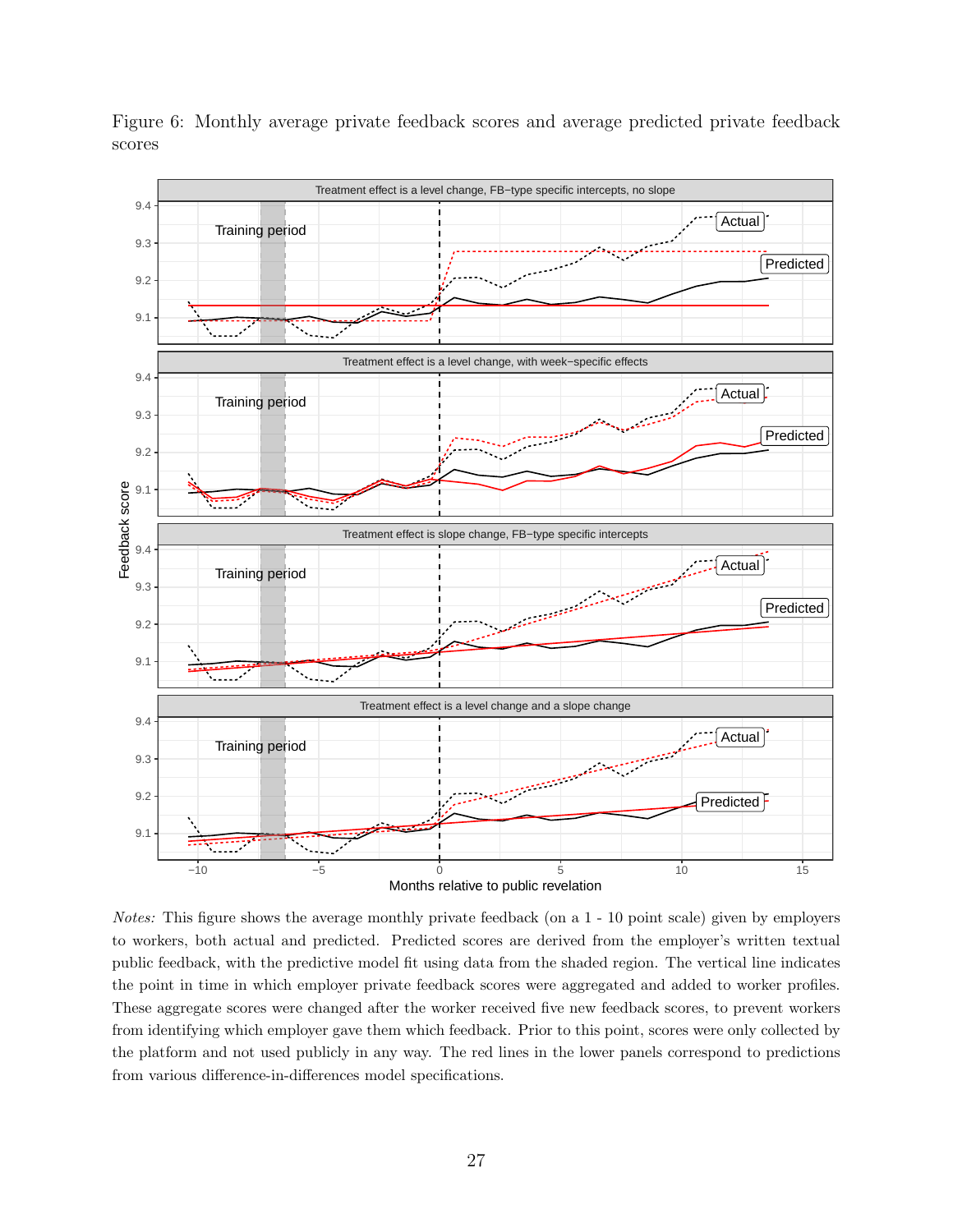early in the period, and then under-estimating it later, and vice versa for the predicted feedback. This is consistent with the simple level-change specification not capturing some of the dynamics of the effects of the treatment e.g., a change in slopes.

In the third panel from the top, we give both types of feedback a common linear time trend, but then allow that trend to change in the post-period for the actual feedback. With a common slope, the fit in the pre-period is much better than when we forced the two types to only differ by a level (in the top panel). However, we can see that earlier in the pre-period, only allowing a linear change in slopes under-predicts the actual feedback score, suggesting some immediate effect and not just a change in slopes.

In the bottom panel, the specification allows for both a level treatment effect and a change in slopes. This specification seems to work the best, with the predicted series closely matching the realized value. We will make use of this insight when we switch to estimating the effects of public revelation at the level of the individual contract rather than at the level of monthly averages. This has the advantage of allowing us to directly control for employer-specific effects and thus directly control for some of the potential sources of bias.

As our interest is in the divergence between the public and private feedback scores, we switch our outcome to  $\Delta s_i$ , which is the numerical private feedback rating minus the predicted private rating based on the sentiment of the written text. By taking this difference, we eliminate the need (or the possibility) of including time-based fixed effects.

Table [1,](#page-28-1) Column (1) reports an estimate of the effects of public revelation on the gap between the actual and predicted feedback scores. We can see that after the switch to revelation, the gap increased. The effect size of 0.13 is about 8% of the population standard deviation in ∆s. All standard errors in this table are clustered at the level of the individual employer.

One limitation of including all assignments as the unit of analysis is that it over-weights employers and workers with many contracts. In Column (2), we restrict the sample to employers and workers with fewer than 25 completed contracts in total. We can see that the effect size is somewhat larger with this restricted sample, but is broadly similar in magnitude.

As we noted in Section [3,](#page-13-0) one reason why a gap might emerge between some measure and an alternative measure is that in the post-period is selection of raters with idiosyncratically large or small gaps. To assess this possibility, in Column (3) we add an employer-specific fixed effect to the regression. The effect size is somewhat smaller when the fixed effects are included, but the coefficient implies that the increase in the gap between the private numerical rating *within* employers is quite close to the average effect.

As we saw in Figure [6,](#page-26-0) there was visual evidence for a change in the trend and not just a level difference. As such, for our preferred specification, in Column (4), we include both a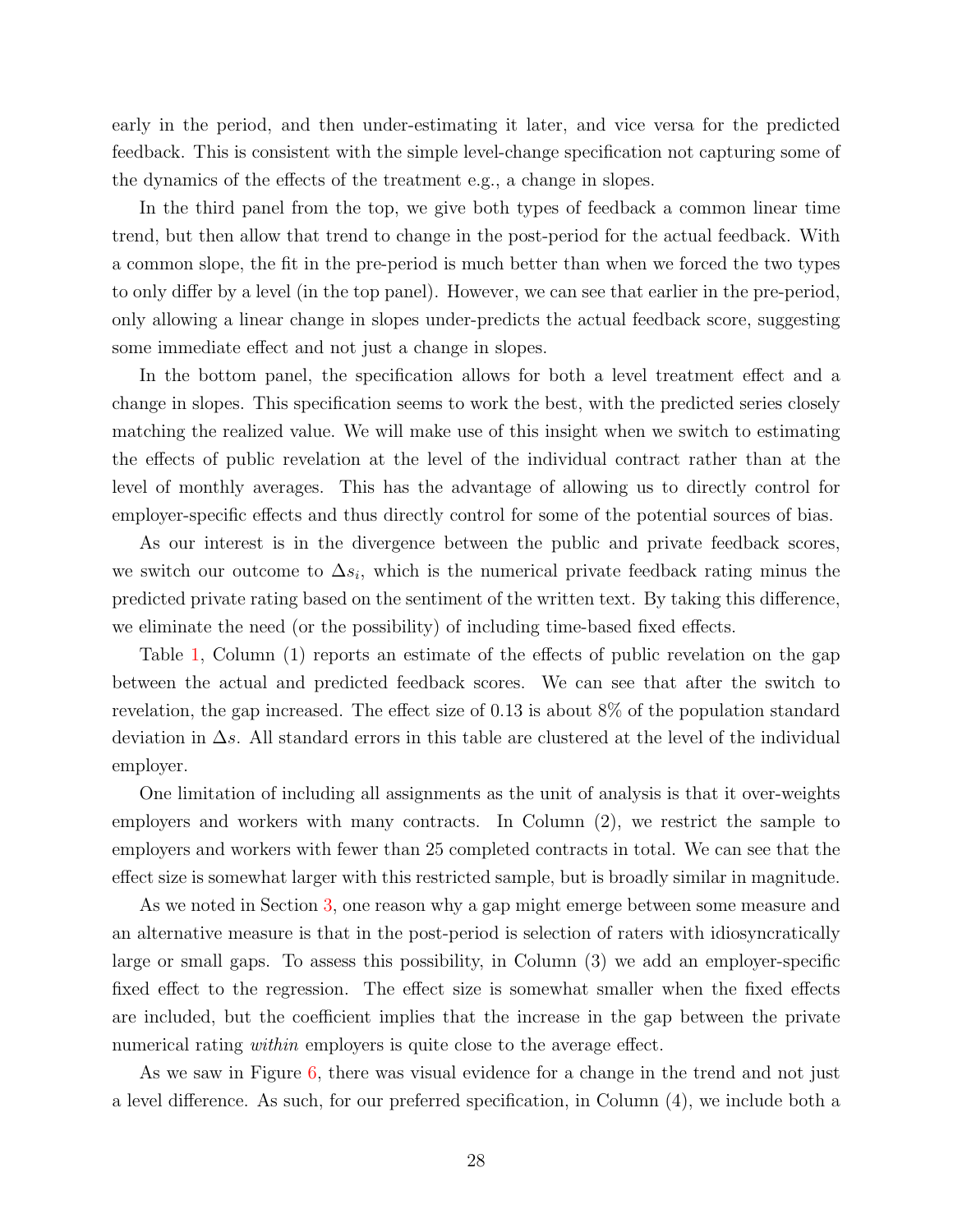|                                        | Dependent variable:<br>$\Delta s$ , (Actual - Predicted) Private FB Ratings |                        |                       |                       |  |  |  |
|----------------------------------------|-----------------------------------------------------------------------------|------------------------|-----------------------|-----------------------|--|--|--|
|                                        |                                                                             |                        |                       |                       |  |  |  |
|                                        | $\left( 1\right)$                                                           | $\left( 2\right)$      | $\left( 3\right)$     | $\left( 4\right)$     |  |  |  |
| Post-revelation                        | $0.134***$<br>(0.007)                                                       | $0.168***$<br>(0.007)  | $0.137***$<br>(0.010) | $0.068***$<br>(0.014) |  |  |  |
| Post $\times$ Month                    |                                                                             |                        |                       | $0.011***$<br>(0.002) |  |  |  |
| Constant                               | $-0.003$<br>(0.007)                                                         | $-0.095***$<br>(0.006) |                       |                       |  |  |  |
| Less than 25 contracts for $C$ and $E$ | N                                                                           | Y                      | Y                     | Υ                     |  |  |  |
| Employer FE                            | N                                                                           | N                      | Y                     | Y                     |  |  |  |
| Observations                           | 899,842                                                                     | 537,640                | 537,640               | 537,640               |  |  |  |
| $R^2$                                  | 0.001                                                                       | 0.002                  | 0.497                 | 0.497                 |  |  |  |
| Adjusted $R^2$                         | 0.001                                                                       | 0.002                  | 0.183                 | 0.183                 |  |  |  |

<span id="page-28-1"></span>Table 1: Effects of "private feedback" public revelation on aggregate private feedback scores

Notes: This table reports regressions where the outcome is the monthly aggregate feedback and the predictor is an indicator variable for the private feedback revelation. Both specifications control for month-specific effects, with Column (1) utilizing a fixed effects model, and Column (2) a random effects model. Significance indicators:  $p \leq 0.05$ : \*,  $p \leq 0.01$ : \*\*, and  $p \leq .001$ : \*\*\*.

post-indicator and a linear time trend for the post period and continue using the restricted sample and the employer-specific fixed effect. We can see that some of the treatment effect detected in Columns (1)-(3) was the accumulation of a trend of an increasing gap in the post-period.

# <span id="page-28-0"></span>6 Conclusion

This paper documents that the reputation system in an online marketplace was subject to inflation—we observe systematically higher scores over time, which cannot be fully explained by improvements in fundamentals. Data from four other marketplaces exhibit the same trend, suggesting that reputation inflation is widespread. We develop an approach to quantify inflation based on using alternative measures of rater satisfaction. A market intervention that increased the the costs of negative feedback by making previously private feedback public, yielded data supporting the role of reflected costs as the root cause of inflation.

Reputation inflation is likely most acute in peer-to-peer platforms, such as online labor and sharing economy markets, where wage penalties for workers and employers' reflected costs are high. Reasons for the higher worker cost of negative feedback include that feedback scores are often the sole signal of quality, workers are typically highly substitutable and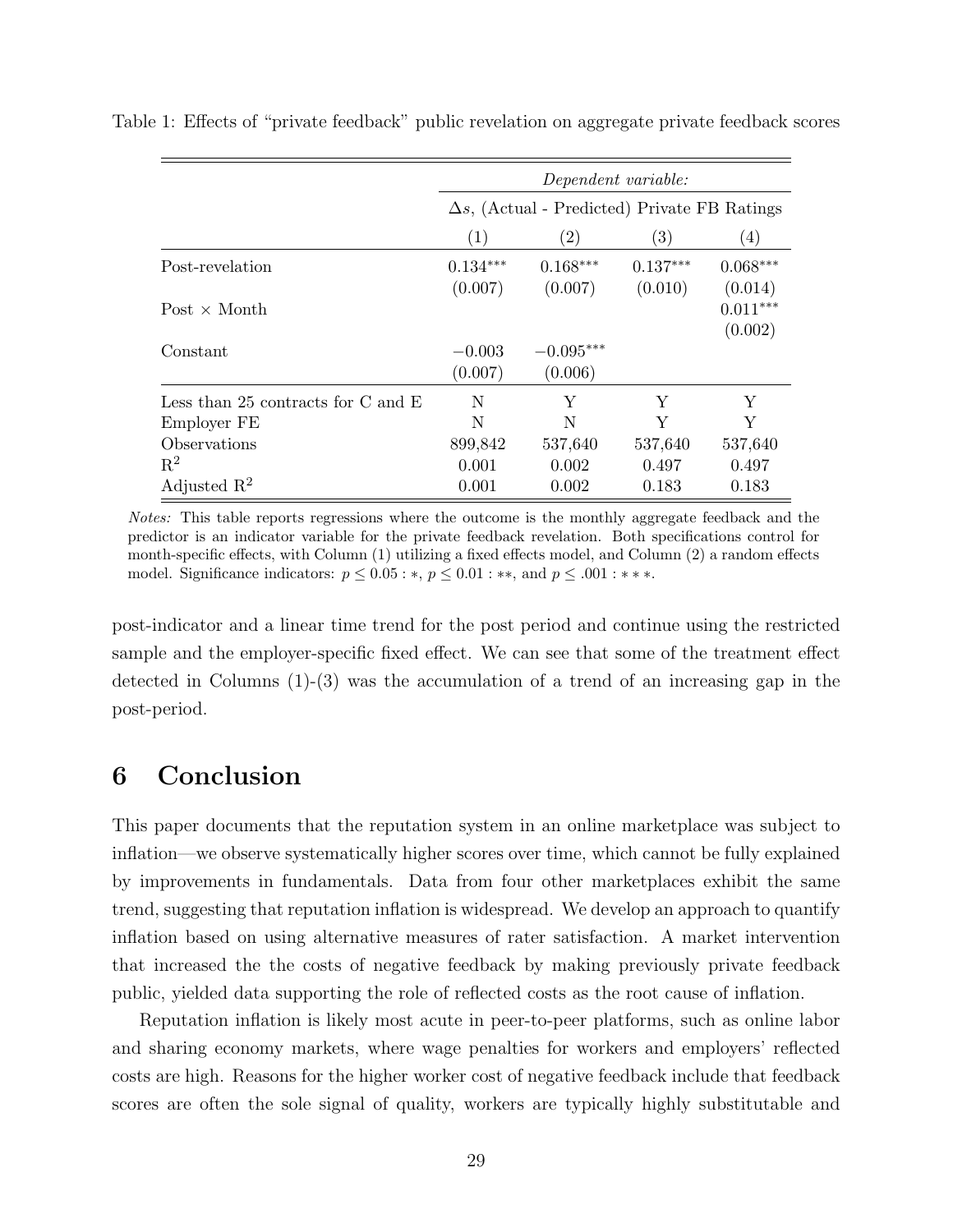have few transactions, and hence each rating is more consequential. As transactions are more personal, the reflected costs for employers are also likely higher. In contrast, when individuals assign feedback to products (e.g. movie reviews) there is likely no reflected cost, and inflation will be less acute. Indeed, numerical scores on such platforms are characterized by lower averages, a higher spread, and, in some cases, a decreasing temporal pattern [\(Cabral](#page-31-4) and Hortaçsu, [2010;](#page-31-4) [Moe and Schweidel,](#page-34-10) [2012;](#page-34-10) [Godes and Silva,](#page-32-11) [2012\)](#page-32-11).

Reputation inflation is seemingly also present in the non-digital world. For example, there is widespread concern about grade inflation, and some schools have taken steps to counter it [\(Butcher et al.,](#page-31-2) [2014\)](#page-31-2). The debate found in this literature mirrors many of the issues we examine in this paper, namely whether the increase in grades is due to fundamentals, such as better student cohorts, or due to lower rating standards, and whether information is lost. The grade inflation literature also considers some negative effects of this inflation, such as that inflated grades seemingly reduce student effort [\(Babcock,](#page-31-1) [2010\)](#page-31-1). Exploring the consequences of reputation inflation would be an interesting next step. We present some evidence that feedback scores have become less informative over time in our setting in Appendix [E.](#page-50-0)

For would-be marketplace designers, our paper illustrates a core market design problem, and elucidates its root cause. Whether there are effective platform design responses to this phenomenon is an open question. Changes in the reputation system, such as adding a higher ceiling in the feedback scores or additional dimensions of reputation, may temporarily mitigate—but do not solve—the problem.[14](#page-0-0) Platforms could provide monetary incentives for users who generate feedback, as dissatisfied users often leave no feedback [\(Nosko and Tadelis,](#page-34-2) [2015\)](#page-34-2), but this approach could be costly to implement. Platforms could also emphasize reviewers as performing a service for fellow consumers, or provide other incentives for honest reviews: Yelp employs mechanisms such as badges for top reviewers, and makes the feedback score distribution of each reviewer publicly accessible. Mandatory grading curves are often employed in non-digital reputation systems, although it is challenging to force a distribution in settings where buyers evaluate sellers as a "flow."[15](#page-0-0)

Platforms already take steps to lower reflected costs. These steps, such as simultaneouslyrevealed ratings (in place since the start of the platform) and anonymizing ratings through aggregation (as was the case with the private feedback change), did not prevent inflation from occurring in our data. Our analysis of the private feedback revelation quasi-experiment supports that reflected costs are to a large part due to raters incurring a greater personal cost—or guilt—the greater the harm they impose on the rated worker.

<sup>14</sup>See also <https://www.youtube.com/watch?v=KOO5S4vxi0o>.

<sup>&</sup>lt;sup>15</sup>Officer evaluation reports in the US Army limit senior raters to indicating only 50% or less of the officers they rate as "most qualified."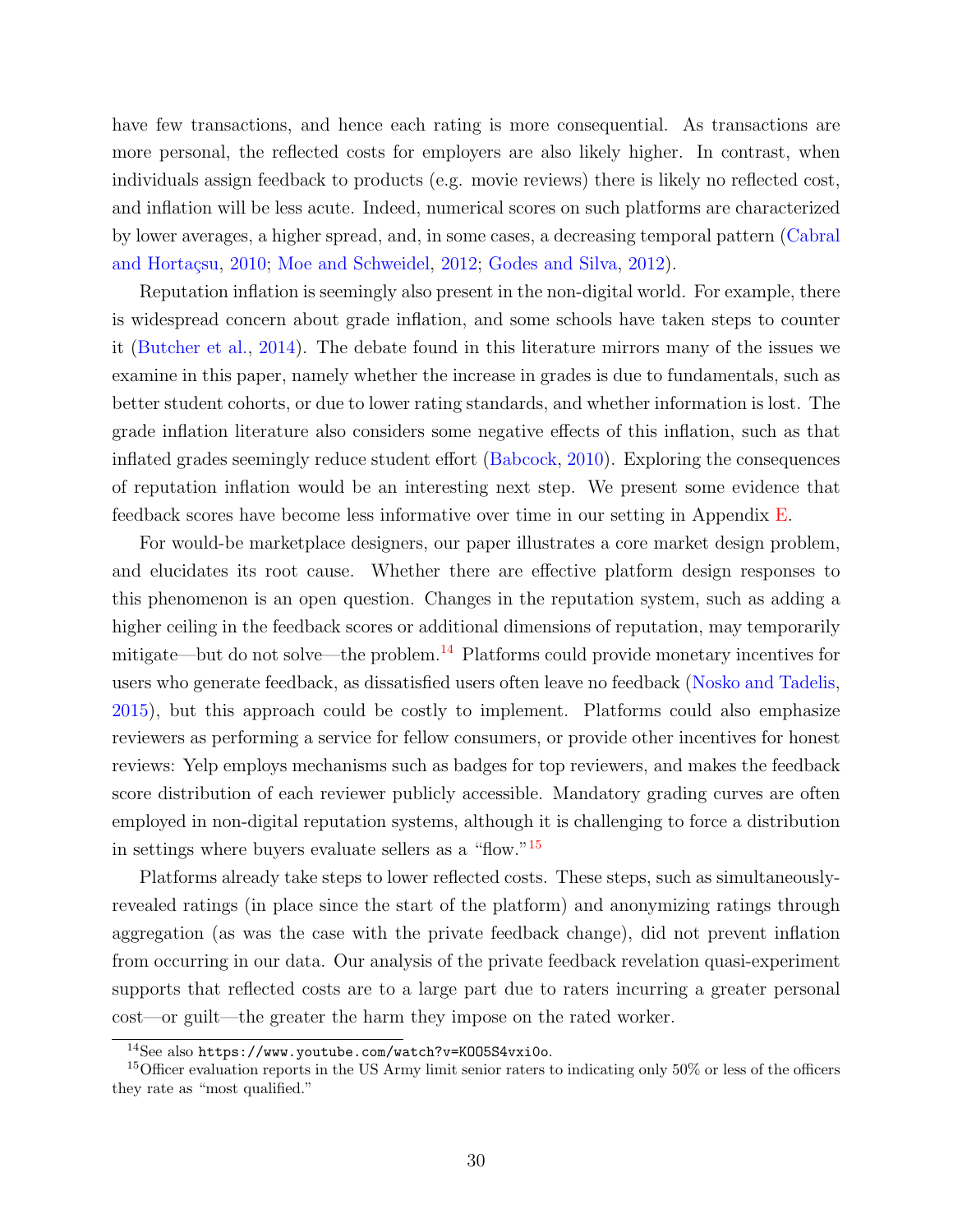An interesting alternative explanation would be that, once private feedback is revealed, workers are more likely to let the employers know that private feedback ratings have become consequential. In turn, employers may feel more pressure to leave higher private feedback ratings, or may become better informed about how harmful bad private feedback is. Furthermore, workers may offer to make up for a bad experience in return for a higher private feedback rating. An interesting next step is to disentangle the effects of these channels.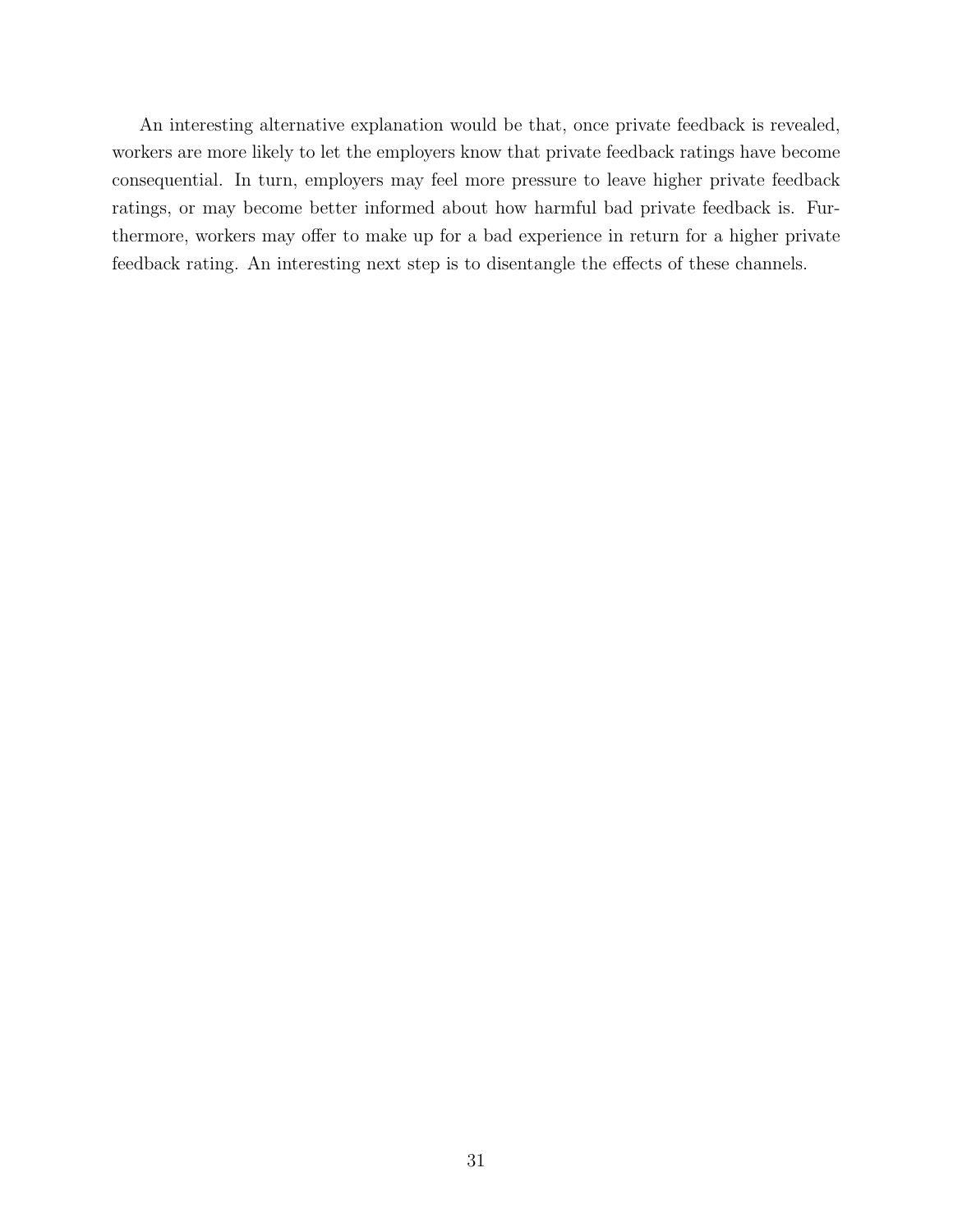## References

- <span id="page-31-11"></span>Abeler, Johannes, Daniele Nosenzo, and Collin Raymond, "Preferences for truthtelling," Econometrica, 2019, 87 (4), 1115–1153.
- <span id="page-31-10"></span>Aperjis, Christina and Ramesh Johari, "Optimal windows for aggregating ratings in electronic marketplaces," Management Science, 2010, 56 (5), 864–880.
- <span id="page-31-0"></span>Athey, Susan, Juan Camilo Castillo, and Bharat Chandar, "Service quality in the gig Economy: Empirical evidence about driving quality at Uber," Available at SSRN, 2019.
- <span id="page-31-8"></span>Avery, Christopher, Paul Resnick, and Richard Zeckhauser, "The market for evaluations," The American Economic Review, 1999, 89 (3), pp. 564–584.
- <span id="page-31-1"></span>Babcock, Philip, "Real costs of nominal grade inflation?: New evidence from student course evaluations," *Economic Inquiry*, 2010,  $48(4)$ , 983–996.
- <span id="page-31-5"></span>Benson, Alan, Aaron Sojourner, and Akhmed Umyarov, "Can reputation discipline the gig economy? Experimental evidence from an online labor market," Management Science, 2019.
- <span id="page-31-7"></span>Berentsen, Aleksander, Guido Menzio, and Randall Wright, "Inflation and unemployment in the long run," American Economic Review, 2011, 101 (1), 371–98.
- <span id="page-31-3"></span>Bolton, Gary, Ben Greiner, and Axel Ockenfels, "Engineering trust: Reciprocity in the production of reputation information," Management Science, 2013, 59 (2), 265–285.
- <span id="page-31-6"></span>Büschken, Joachim, Thomas Otter, and Greg M Allenby, "The dimensionality of customer satisfaction survey responses and implications for driver analysis," Marketing Science, 2013, 32 (4), 533–553.
- <span id="page-31-2"></span>Butcher, Kristin F, Patrick J McEwan, and Akila Weerapana, "The effects of an anti-grade-inflation policy at Wellesley College," The Journal of Economic Perspectives, 2014, 28 (3), 189–204.
- <span id="page-31-4"></span>Cabral, Luis and Ali Hortaçsu, "The dynamics of seller reputation: Evidence from eBay," The Journal of Industrial Economics, 2010, 58 (1), 54–78.
- <span id="page-31-9"></span>Chevalier, Judith A, Yaniv Dover, and Dina Mayzlin, "Channels of impact: User reviews when quality is dynamic and managers respond," Marketing Science, 2018, 37(5), 688–709.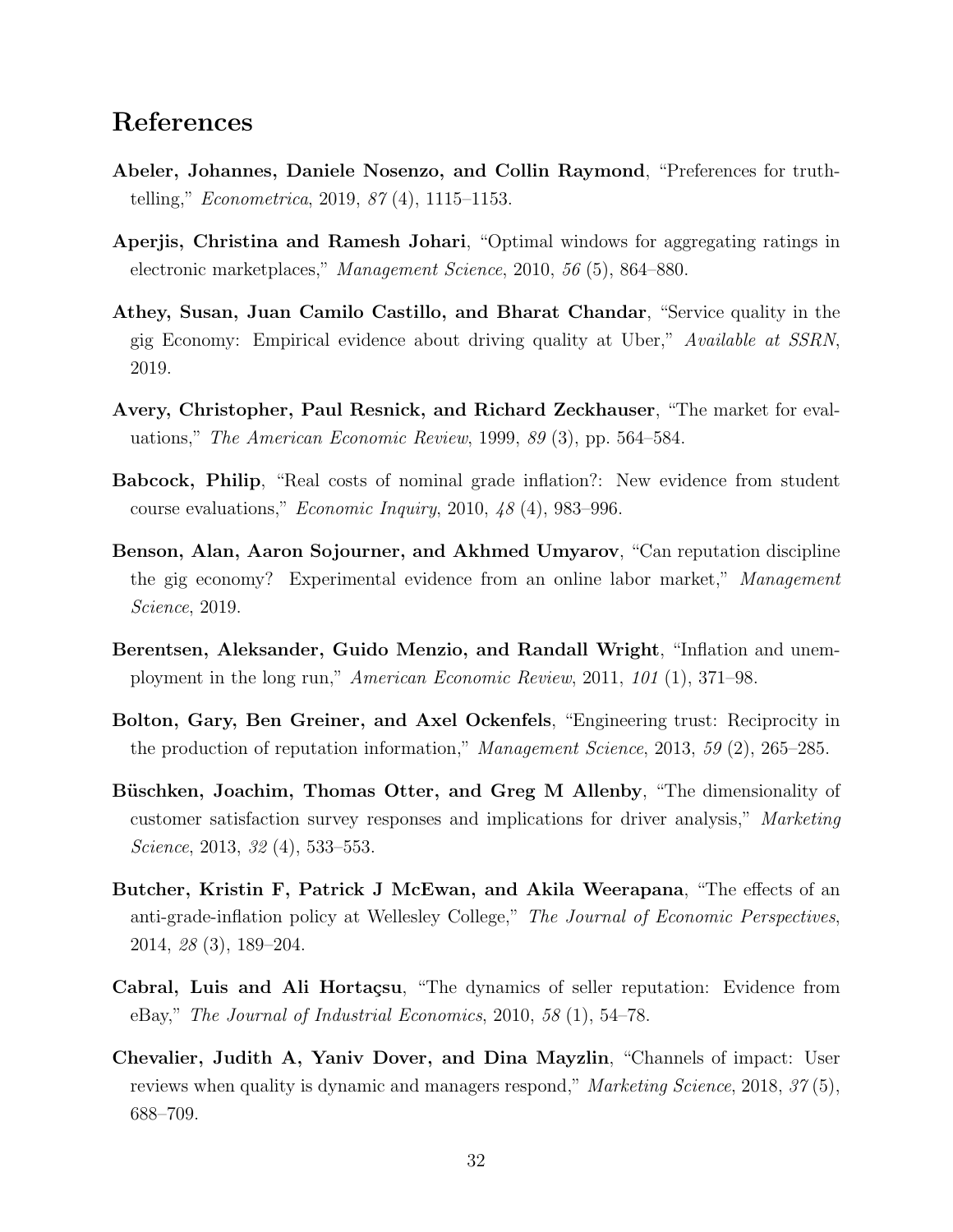- <span id="page-32-7"></span>Dellarocas, Chrysanthos, "The digitization of word of mouth: Promise and challenges of online feedback mechanisms," Management Science, 2003, 49 (10), 1407–1424.
- <span id="page-32-12"></span> $\sim$ , "Reputation mechanism design in online trading environments with pure moral hazard," Information Systems Research, 2005, 16 (2), 209–230.
- <span id="page-32-4"></span>and Charles A Wood, "The sound of silence in online feedback: Estimating trading risks in the presence of reporting bias," Management Science, 2008, 54 (3), 460–476.
- <span id="page-32-9"></span>Diewert, W Erwin, "Index number issues in the consumer price index," Journal of Economic Perspectives, 1998, 12 (1), 47–58.
- <span id="page-32-2"></span>Einav, Liran, Chiara Farronato, and Jonathan Levin, "Peer-to-peer markets," Annual Review of Economics, 2016, 8, 615–635.
- <span id="page-32-13"></span>Filippas, Apostolos and John J Horton, "The tragedy of your upstairs neighbors: Externalities of home-sharing," Technical Report 2018.
- <span id="page-32-3"></span> $\ldots$ , and Richard J Zeckhauser, "Owning, using and renting: Some simple economics of the "sharing economy"," Management Science, forthcoming.
- <span id="page-32-10"></span>Fradkin, Andrey, Elena Grewal, and David Holtz, "Reciprocity in Two-sided Reputation Systems: Evidence from an Experiment on Airbnb," Technical Report, Working Paper 2019.
- <span id="page-32-8"></span>Friedman, Milton, "Nobel lecture: Inflation and unemployment," Journal of political economy, 1977, 85 (3), 451–472.
- <span id="page-32-0"></span>Ghose, Anindya, Panagiotis G Ipeirotis, and Beibei Li, "Examining the impact of ranking on consumer behavior and search engine revenue," Management Science, 2014, 60 (7), 1632–1654.
- <span id="page-32-11"></span>Godes, David and José C Silva, "Sequential and temporal dynamics of online opinion," Marketing Science, 2012, 31 (3), 448–473.
- <span id="page-32-1"></span>Hall, Jonathan V and Alan B Krueger, "An analysis of the labor market for Uber's driver-partners in the United States," ILR Review, 2018, 71 (3), 705–732.
- <span id="page-32-5"></span>Horton, John J, "Online labor markets," Internet and network economics, 2010, pp. 515– 522.
- <span id="page-32-6"></span> $\overline{\phantom{a}}$ , David G Rand, and Richard J Zeckhauser, "The online laboratory: Conducting experiments in a real labor market," Experimental Economics, 2011, 14 (3), 399–425.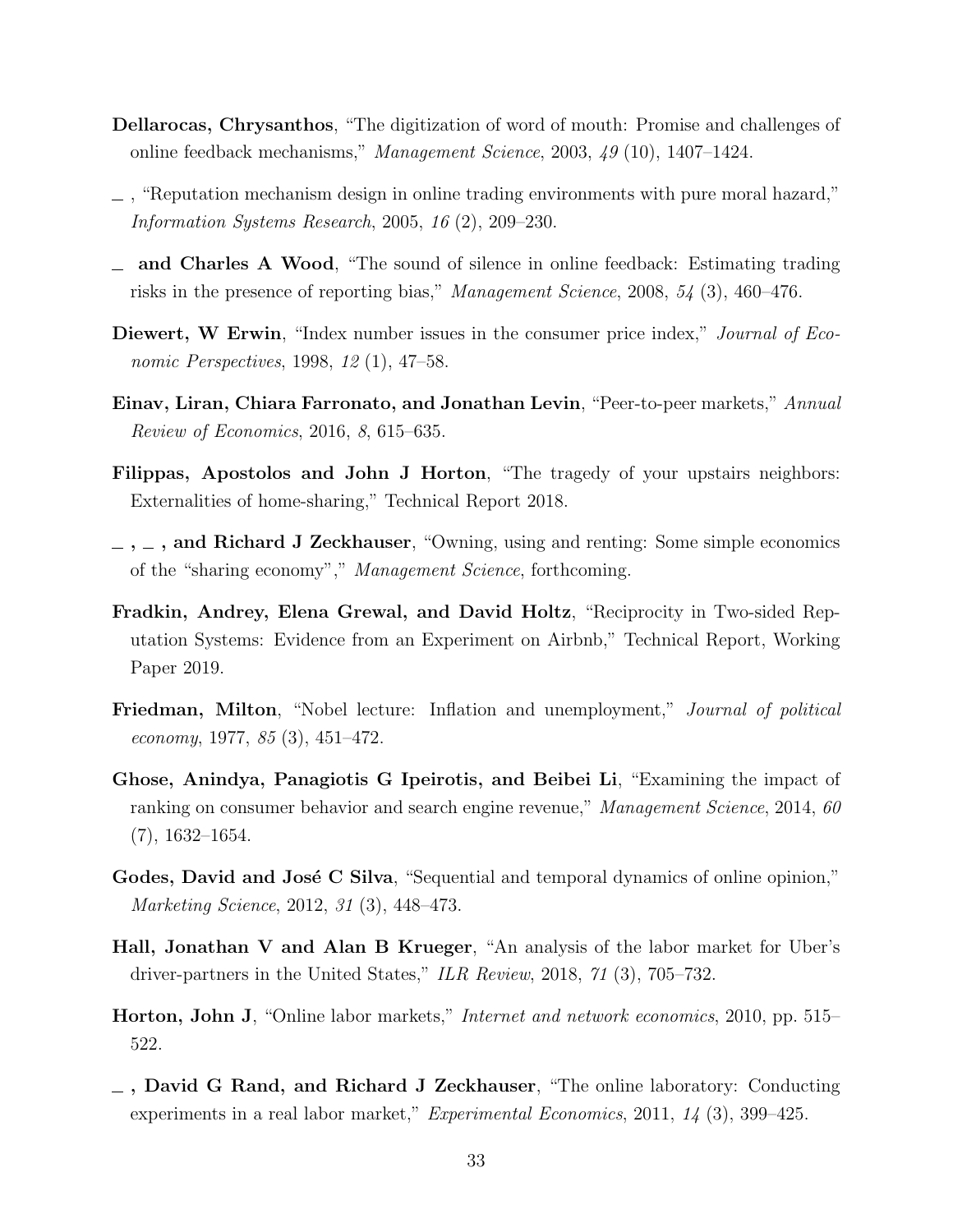- <span id="page-33-6"></span>Hu, Nan, Paul A Pavlou, and Jie Zhang, "On self-selection biases in online product reviews,"  $MIS$  Quarterly, 2017, 41 (2).
- <span id="page-33-8"></span>Huang, Guofang and K Sudhir, "The Causal Effect of Service Satisfaction on Customer Loyalty," Available at SSRN 3391242, 2019.
- <span id="page-33-0"></span>Jin, Ginger Zhe and Phillip Leslie, "The effect of information on product quality: Evidence from restaurant hygiene grade cards," The Quarterly Journal of Economics, 2003, 118 (2), 409–451.
- <span id="page-33-7"></span>Kamakura, Wagner A, "Common methods bias," Wiley International Encyclopedia of Marketing, 2010.
- <span id="page-33-5"></span>Katz, Lawrence F and Alan B Krueger, "The rise and nature of alternative work arrangements in the United States, 1995–2015," ILR Review, 2019, 72 (2), 382–416.
- <span id="page-33-4"></span>Levin, Jonathan D, "The Economics of Internet Markets," Technical Report, National Bureau of Economic Research 2011.
- <span id="page-33-11"></span>Li, Xinxin and Lorin M Hitt, "Self-selection and information role of online product reviews," Information Systems Research, 2008, 19 (4), 456–474.
- <span id="page-33-12"></span>Liu, Qingmin, "Information acquisition and reputation dynamics," The Review of Economic Studies, 2011, 78 (4), 1400–1425.
- <span id="page-33-2"></span>**Luca, Michael**, "Reviews, reputation, and revenue: The case of Yelp.com," *Working Paper*, 2016.
- <span id="page-33-3"></span>and Georgios Zervas, "Fake it till you make it: Reputation, competition, and Yelp review fraud," Management Science, 2016, 62 (12), 3412–3427.
- <span id="page-33-10"></span>Ma, Liye, Baohong Sun, and Sunder Kekre, "The Squeaky Wheel Gets the Grease—An empirical analysis of customer voice and firm intervention on Twitter," Marketing Science, 2015, 34 (5), 627–645.
- <span id="page-33-1"></span>Mayzlin, Dina, Yaniv Dover, and Judith Chevalier, "Promotional reviews: An empirical investigation of online review manipulation," The American Economic Review, 2014,  $104(8)$ , 2421–55.
- <span id="page-33-9"></span>Mishkin, Frederic S, "Inflation targeting in emerging-market countries," American Economic Review, 2000, 90 (2), 105-109.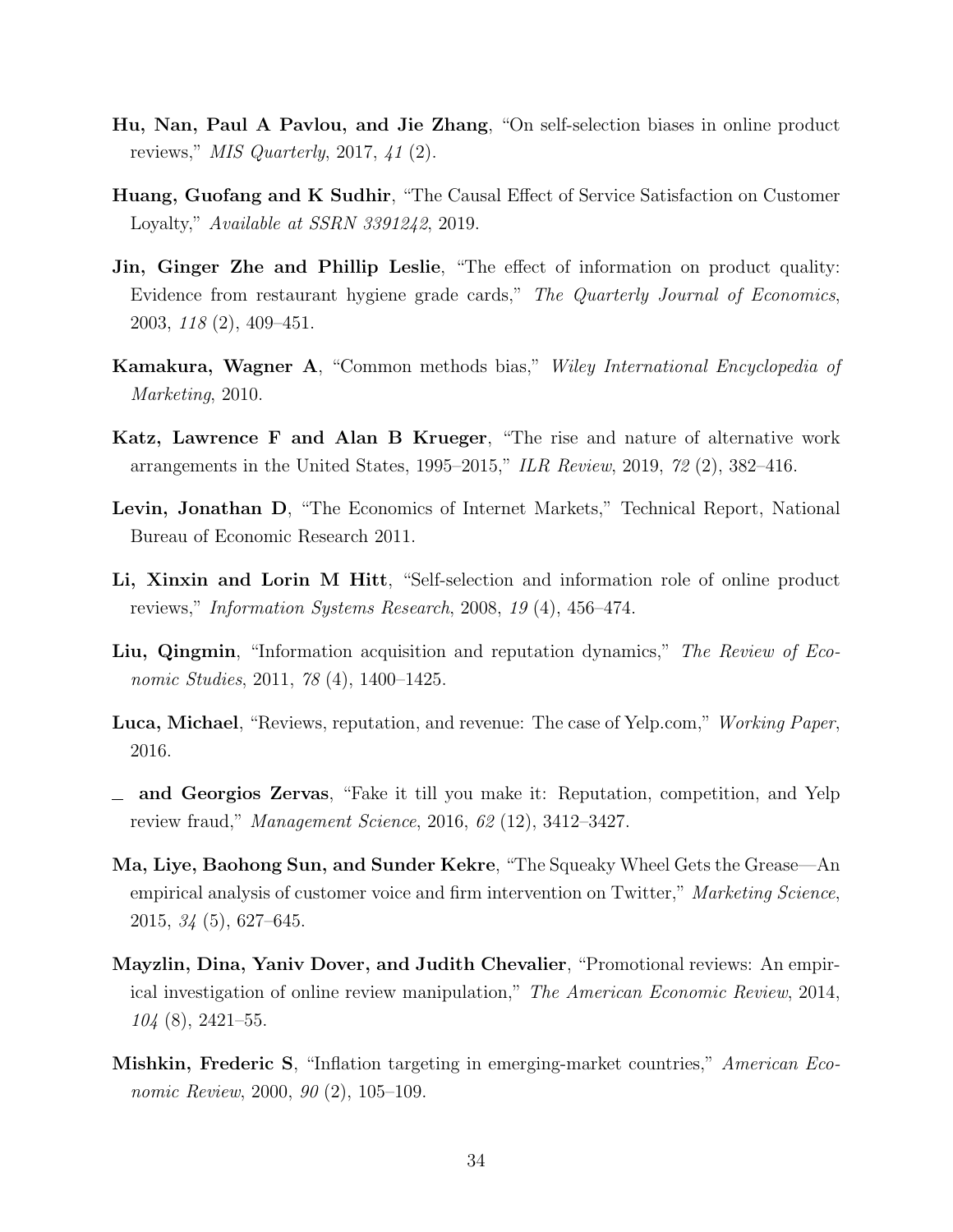- <span id="page-34-10"></span>Moe, Wendy W and David A Schweidel, "Online product opinions: Incidence, evaluation, and evolution," Marketing Science, 2012, 31 (3), 372–386.
- <span id="page-34-2"></span>Nosko, Chris and Steven Tadelis, "The limits of reputation in platform markets: An empirical analysis and field experiment," Technical Report, National Bureau of Economic Research 2015.
- <span id="page-34-6"></span>Podsakoff, Philip M, Scott B MacKenzie, and Nathan P Podsakoff, "Sources of method bias in social science research and recommendations on how to control it," Annual review of psychology, 2012, 63, 539–569.
- <span id="page-34-8"></span>Proserpio, Davide and Georgios Zervas, "Online reputation management: Estimating the impact of management responses on consumer reviews," Marketing Science, 2017, 36  $(5), 645-665.$
- <span id="page-34-0"></span>Resnick, Paul, Ko Kuwabara, Richard Zeckhauser, and Eric Friedman, "Reputation systems," *Communications of the ACM*, 2000,  $43(12)$ ,  $45-48$ .
- <span id="page-34-1"></span> $\overline{z}$ , Richard Zeckhauser, John Swanson, and Kate Lockwood, "The value of reputation on eBay: A controlled experiment," Experimental Economics, 2006, 9 (2), 79–101.
- <span id="page-34-7"></span>Sidrauski, Miguel, "Inflation and economic growth," Journal of Political Economy, 1967,  $75(6)$ , 796–810.
- <span id="page-34-5"></span>Stanton, Christopher T and Catherine Thomas, "Landing the first job: The value of intermediaries in online hiring," The Review of Economic Studies, 2015, 83 (2), 810–854.
- <span id="page-34-9"></span>Sundararajan, Arun, "From Zipcar to the sharing economy," *Harvard Business Review*, 2013, 1.
- <span id="page-34-4"></span>Tadelis, Steven, "Reputation and feedback systems in online platform markets," Annual Review of Economics, 2016, 8, 321–340.
- <span id="page-34-3"></span>and Florian Zettelmeyer, "Information disclosure as a matching mechanism: Theory and evidence from a field experiment," The American Economic Review, 2015, 105 (2), 886–905.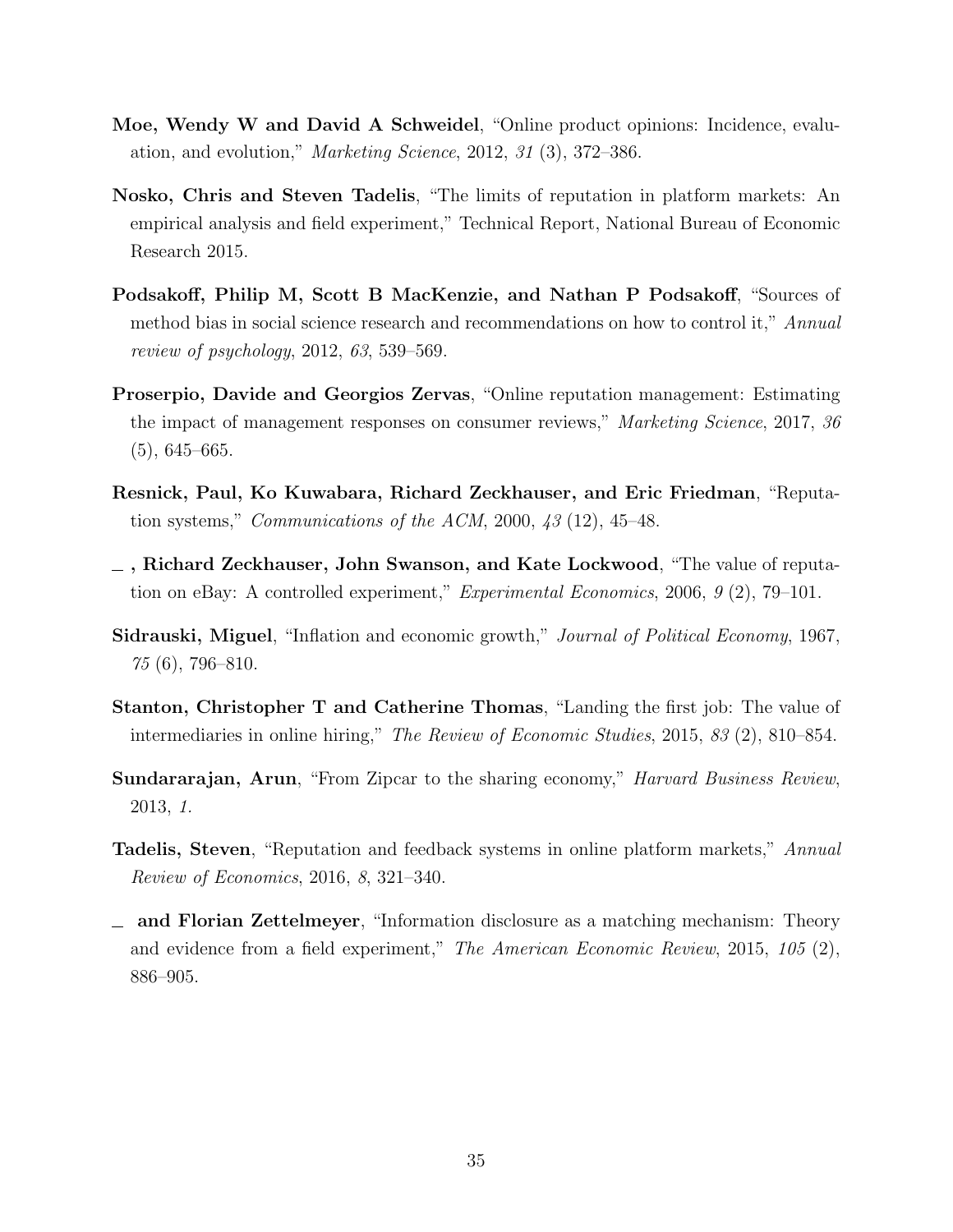### <span id="page-35-0"></span>A Other reasons for the feedback score increase

Figures [1](#page-10-0) and [2](#page-12-0) document an over-time increase in numerical feedback scores. This increase may be the outcome of changes related to employer/worker composition, experience, and selection, as well as changes in the composition of type of work that takes place on the platform. Disentangling these reasons from reputation inflation is the main purpose of our paper; we summarize our arguments below, and offer additional tests that directly rule out some plausible hypotheses.

Section [3](#page-13-0) addresses these concerns through the alternative measures approach. This approach sidesteps the problem of estimating latent employer utilities, and instead measures how the gap between the primary and an alternative measure of employer satisfaction changes over time. Another advantage of this approach is that, insofar the alternative measure of satisfaction is also subject to inflation, we underestimate the degree of reputation inflation, and hence we produce a conservative estimate. One potential problem with this approach is that there may be systematic changes in how raters translate their utilities to the primary and alternative measures. This hypothesis is not supported by our data, as (1) using private feedback as an alternative measure of employer satisfaction, we restrict our attention to a short time horizon where such changes are unlikely to have take place, and (2) using written feedback as an alternative measure, results, we find similar patterns and estimates of inflation regardless of the training period employed in learning the  $\hat{s}$  function. Another potential drawback of this approach is that learning the  $\hat{s}$  function may introduce an estimation error. There is no evidence that this is the case in our data, because (1) the  $\hat{s}$  function employed for translating private feedback to numerical feedback is very simple, and (2) several different  $\hat{s}$  functions for translating private feedback to numerical feedback yield qualitatively similar results; we provide further details in Appendices [B](#page-38-0) and [C.](#page-42-0)

While our view is that the alternative measures approach provides strong evidence supporting the reputation inflation story, we believe it is useful to also offer supplementary evidence directly ruling out plausible alternative hypothesis for the observed increase in feedback scores. Plausible alternative explanations include that better employer and worker cohorts are active on the platform, that employers continuously transact with a subset of desirable workers, and that job composition skews towards inherently higher-rated tasks.

Changes in employer and worker composition could result in different trends in the observed increase in feedback scores. In Figure [7,](#page-36-0) panels (a) and (b) we plot the average employer feedback scores for the first transactions of employers and workers respectively, whereas panels (c) and (d) depict the average feedback scores only for transactions in which employers and workers respectively are experienced—employers and workers with more than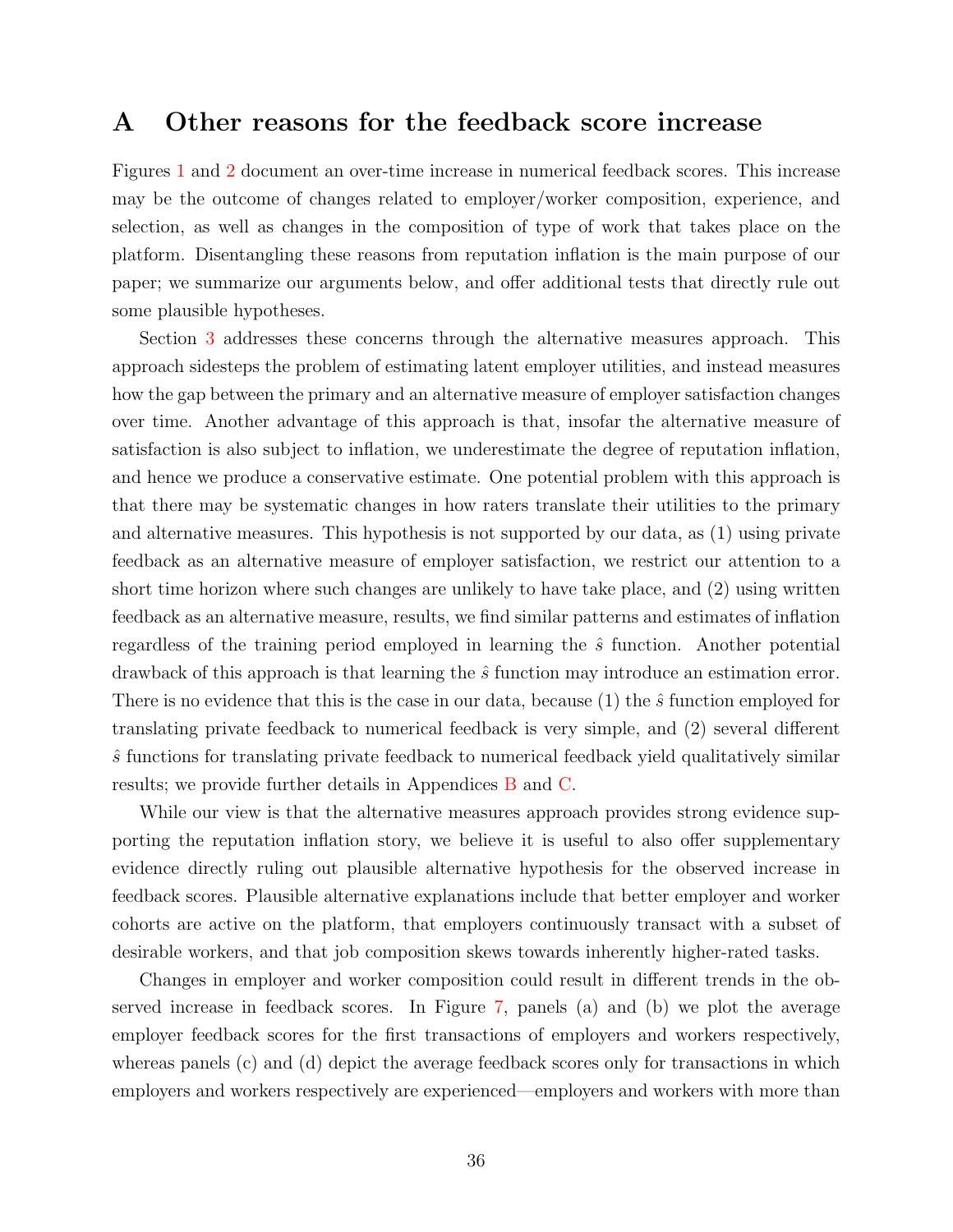<span id="page-36-0"></span>Figure 7: Monthly average feedback scores assigned by employers to workers for various subsets of the online labor market data.



Notes: This figure plots the average public feedback scores in our setting. Scores are assigned by employers to workers upon the completion of each transaction, and the scale for feedback is 1 to 5 stars. For each observation, average scores are computed for every time period, and a 95% interval is depicted for every point estimate. Panels (a) and (b) plot average scores for the first employers' and workers' transactions respectively. Panels (c) and (d) plot transactions where employers and workers respectively, had more than 4 previous transactions on the platform. Panels (e) and (f) plot average scores for each employer-worker pair's first, and followup transactions respectively. Panels (g) and (h) plot average scores for transactions with cost of less than 100 and more than 1000 U.S. dollars respectively, and panels (i) and (j) plot average scores for the two most common freelancing tasks. We obtain quantitatively similar results when we choose other thresholds to define "experience," when we choose other thresholds to define "cheap" and "expensive" transactions, and when we restrict our sample to various other freelancing tasks.

four previous transactions in the platform. Strikingly, the same trend persists across all subpopulations, suggesting that the observed increase is not a function of experience: inexperienced employers give higher ratings over time, and inexperienced workers also receive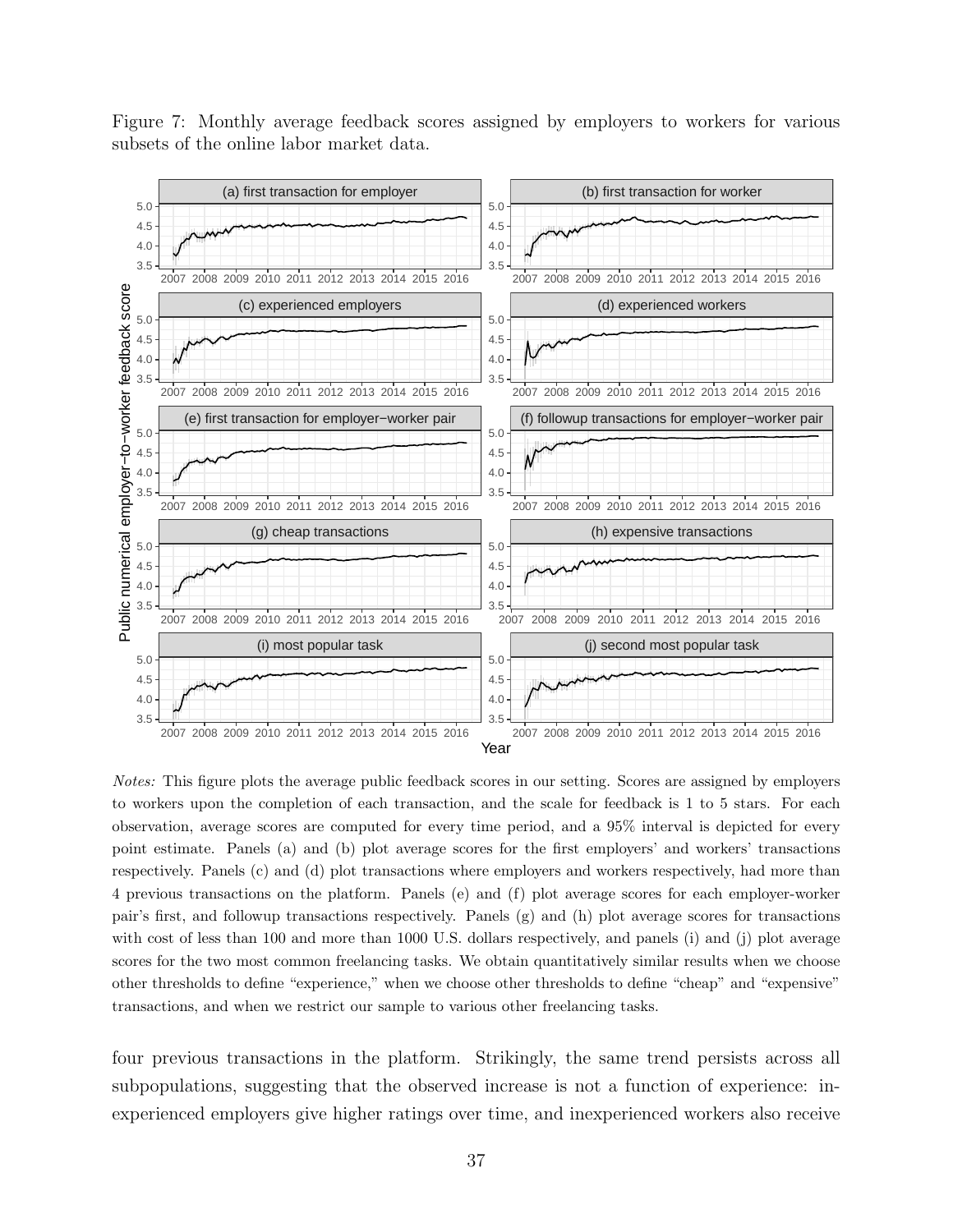higher ratings. The average scores of experienced users are only slightly higher than those of first-time users, suggesting that some selection takes place, but subpopulations exhibit the same over-time increase.

The observed increase in feedback scores could also be explained by trading partner selection, that is, employers identifying a subset of desirable workers, and continuously transacting with them. In Figure [7,](#page-36-0) panel (e) plots average feedback scores only from first-time transactions between an employer-worker pair, whereas panel (f) plots average feedback scores from follow-up transactions—transactions where the employer-worker pair has transacted in the past. When an employer chose to transact with the same worker, we expect that the employer was more satisfied. Indeed, we observe that average scores start higher, yet we see a similar over-time increase in average numerical scores across both subpopulations.

An additional piece of evidence against this type of selection comes from the observed trends in the marketplaces depicted in Figure [2.](#page-12-0) In the home-sharing marketplace, it is unlikely that selection is a major factor, because users are unlikely to travel to the same destination for leisure repeatedly. In the service marketplace, the platform matches providers with consumers, and hence selection is ruled out by default. Furthermore, provider/worker capacity is highly constrained in all marketplaces, making it unlikely that the same provider will be available in the future. Together, this empirical evidence supports that selection cannot explain the observed increase.

Changes in job type composition could also explain the observed trends—for example, the type of transactions taking place in our setting could skew towards an inherently highlyrated transaction type over time. In Figure [7,](#page-36-0) panel (g) plots average feedback scores for transactions worth less than 100 US dollars, panel (h) plots average scores for transactions worth more than 1000 dollars, and panels (i) and (j) plot average scores for the two most frequent types of tasks. The feedback scores for these job subpopulations exhibit a strikingly similar pattern, supporting the view that the composition of types of transaction in the platform also cannot explain the observed increase. Furthermore, an additional piece of evidence comes from the fact that the types of products and services transacted in the marketplaces depicted in Figure [2](#page-12-0) remain constant throughout our data collection period.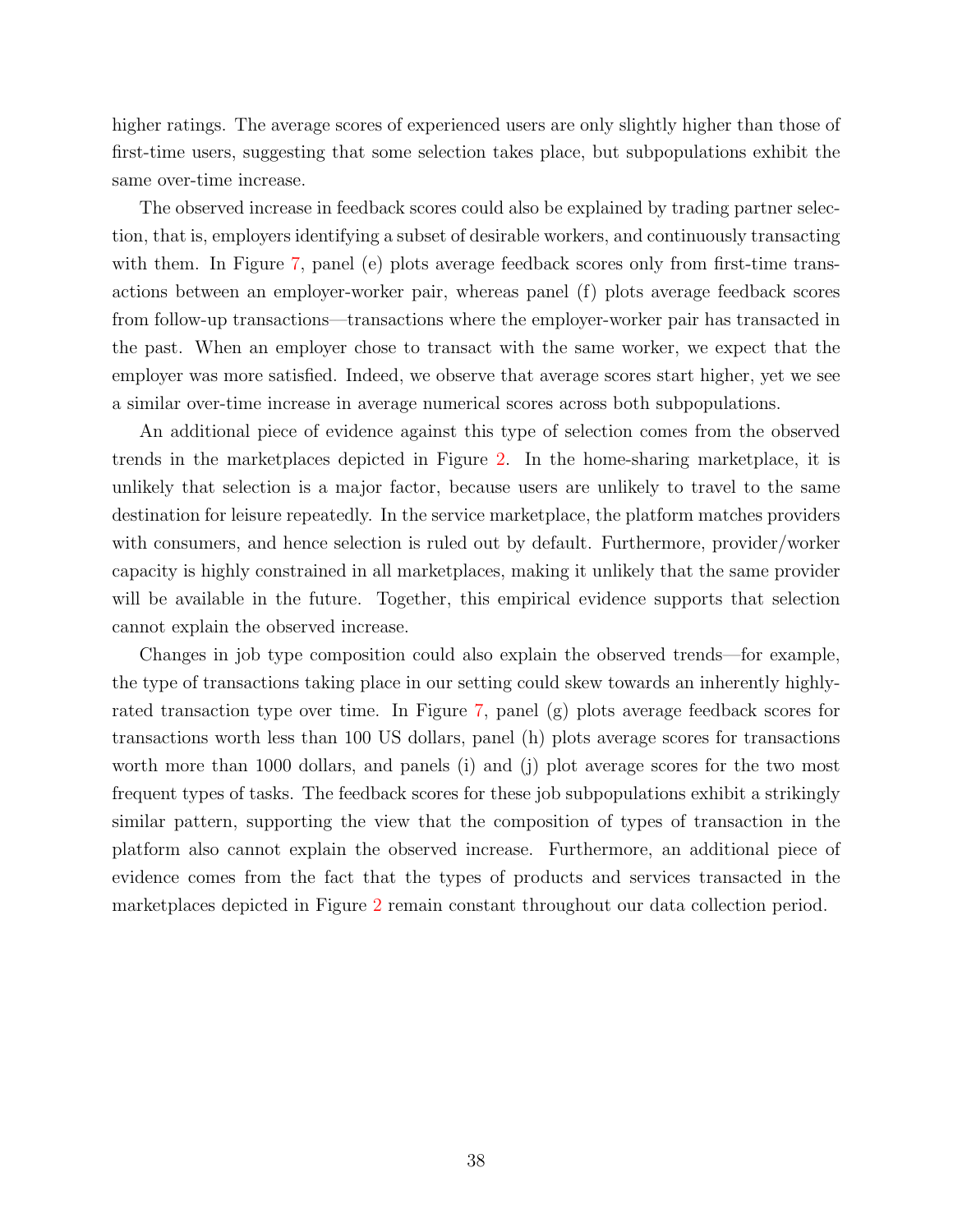# <span id="page-38-0"></span>B Robustness tests for private feedback

## B.1 Details on private feedback elicitation

<span id="page-38-1"></span>The status-quo employer-on-worker feedback is show in Figure [8a.](#page-38-1) For private feedback solicitation, Figure [8b](#page-38-1) was simply appended to the public feedback form.

Figure 8: Public and private employer-on-worker feedback interfaces.

(a) Public feedback interface.

| Public Feedback                                                                                                |
|----------------------------------------------------------------------------------------------------------------|
| This feedback will be shared on your freelancer's profile only after they've left feedback for you. Learn more |
| <b>Feedback to Freelancer</b>                                                                                  |
| <b>x x x x</b> Skills                                                                                          |
| <b>★★★★★ Quality of Work</b>                                                                                   |
| <b>★★★★★</b> Availability                                                                                      |
| <b>The Schedule</b>                                                                                            |
| $\bigstar \bigstar \bigstar \bigstar \bigstar$ Communication                                                   |
| <b>★★★★★ Cooperation</b>                                                                                       |
| Total Score: 0.00                                                                                              |
|                                                                                                                |
| Share your experience with this freelancer to the<br>community:                                                |
|                                                                                                                |
|                                                                                                                |
|                                                                                                                |
|                                                                                                                |
| See an example of appropriate feedback                                                                         |

(b) Private feedback interface.

| <b>P</b> Private Feedback<br>This feedback will be kept anonymous and never shared directly with the freelancer. Learn more                                                                                                                                               |  |  |  |  |  |                  |  |
|---------------------------------------------------------------------------------------------------------------------------------------------------------------------------------------------------------------------------------------------------------------------------|--|--|--|--|--|------------------|--|
| How likely are you to recommend this freelancer to a friend or a colleague?<br>Not at all likely 0 1 2 3 4 5 6 7 8 9 10<br>$\bigcirc$ $\bigcirc$ $\bigcirc$ $\bigcirc$ $\bigcirc$ $\bigcirc$ $\bigcirc$ $\bigcirc$ $\bigcirc$ $\bigcirc$ $\bigcirc$ $\bigcirc$ $\bigcirc$ |  |  |  |  |  | Extremely Likely |  |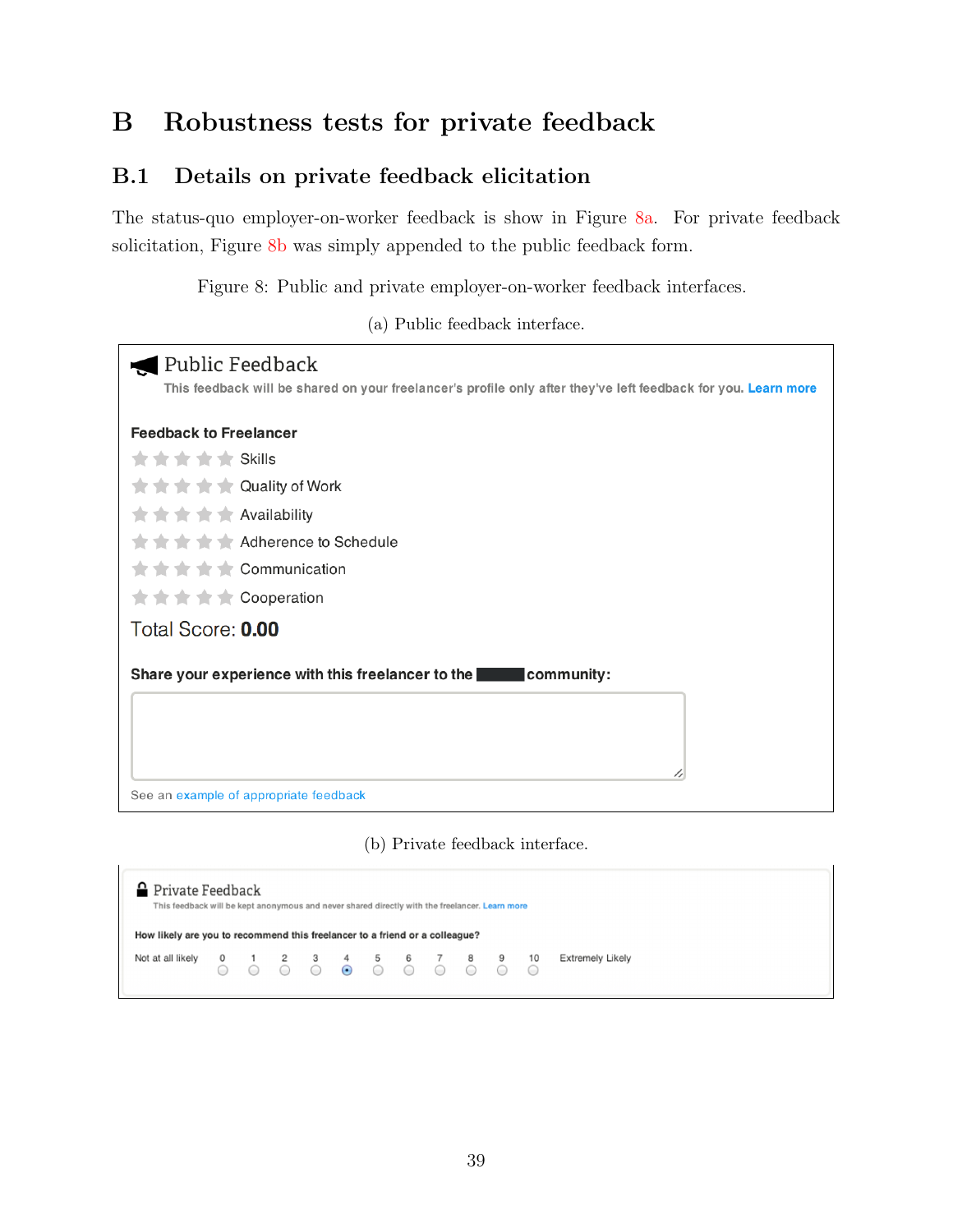### B.2 Misinterpreting private feedback

One concern with any new feedback feature is that raters might simply not understand the new ratings. However, we have evidence that employers, at least collectively, understood quite well what the scale meant. When asked for private feedback, the platform also displayed a set of reasons that the employer could optionally select to indicate the reason for their score. Positive reasons were shown when the assigned feedback was above 5, while negative reasons were shown otherwise (during the 0 to 10 scale period). We use this "reason" information to verify that employers did not misinterpret the private feedback question. The fractions of private feedback reports citing these different reasons against the assigned private feedback score (1 to 10 scale) are plotted in Figure [9.](#page-39-0) We can see that there is a clear trend in the "correct" direction for both scores, indicating that private feedback scores were correctly assigned, at least on average.

<span id="page-39-0"></span>



Notes: This figure plots the fraction of feedback reports that cited each reason as the basis of the feedback being positive or negative, against the private feedback score given. Across every case, we notice that employers that assigned more extreme feedback scores tend to cite reasons of the same sentiment more frequently.

### B.3 Selection issues

Another plausible concern is that employers could be self-selecting into when they will leave private feedback, and that changes in private feedback scores reflect changes in the selection process. Figure [10](#page-40-0) plots the evolution of numerical public feedback for all contracts (solid line), and contracts for which private feedback was also assigned (dashed line). We observe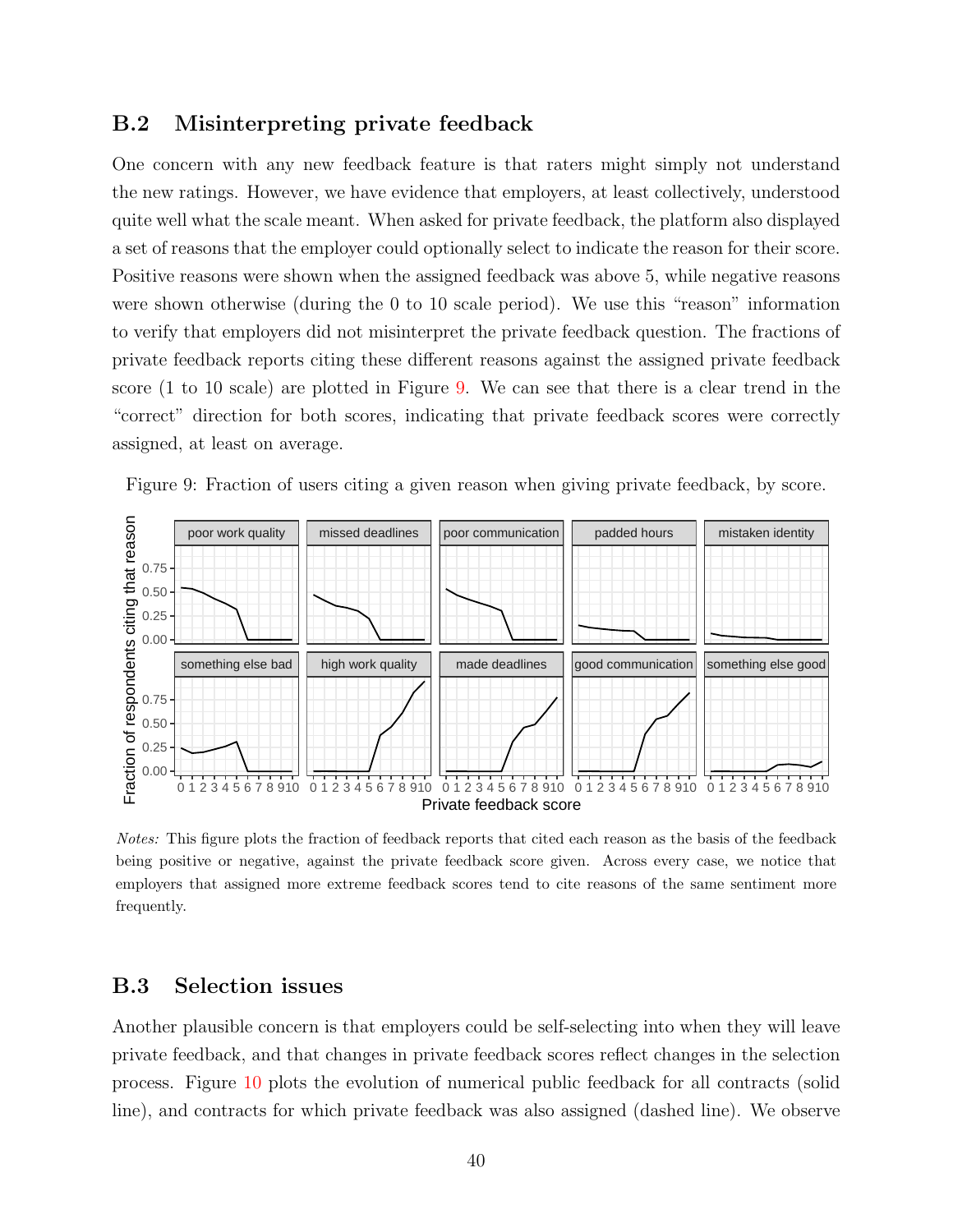that contracts in which private feedback is also assigned receive higher average public ratings, implying that employer who publicly indicate higher satisfaction are more likely to also assign private feedback. The two lines closely resemble each other throughout the period where we collect both types of feedback, indicating no systematic change over time.

Another concern is that employers decision to leave private feedback when they leave public feedback could change over time. Figure [11](#page-41-0) plots the percentage of contracts that received private feedback amongst these contracts that received public feedback. We observe that there is no systematic change over time in employers' decisions to assign private feedback when they assign public feedback. Furthermore, the percentage of employers that chooses to leave private feedback is high, with an average of 81.4% of employers deciding to also assign private feedback.



<span id="page-40-0"></span>Figure 10: Average public numerical scores for all contracts, and for contracts to which private feedback was assigned.

Notes: This figure plots the monthly average feedback scores for all contracts (solid line), and the monthly average feedback scores for contracts for which private feedback was also assigned. A 95% interval is depicted for every observation. Scores are assigned upon the completion of each transaction, and the scale for numerical feedback is 1 to 5 stars.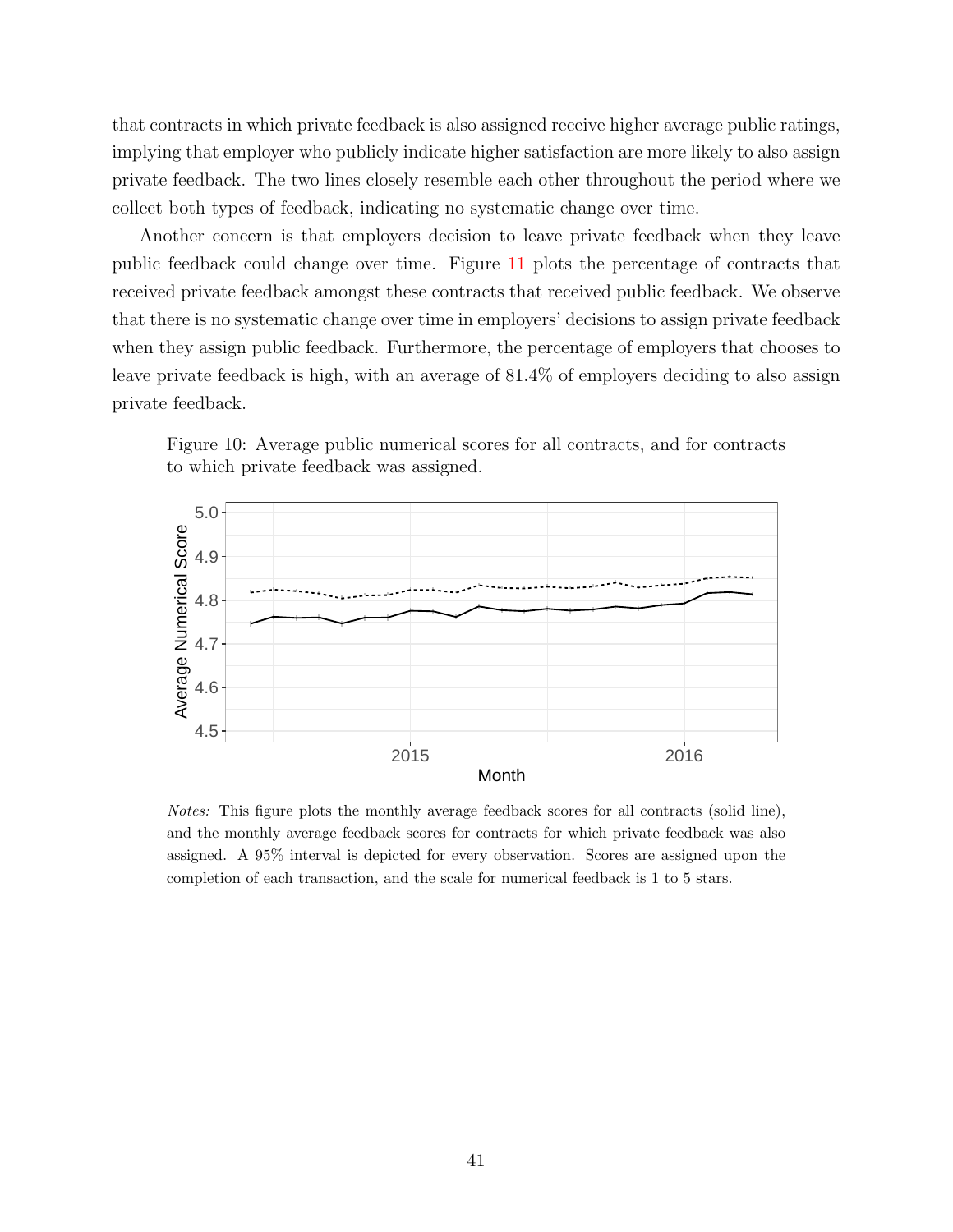<span id="page-41-0"></span>Figure 11: Percentage of employers leaving private feedback in addition to public numerical feedback.



Notes: This figure plots the monthly percentage of contracts for which employers assigned private feedback, amongst those contracts for which employers also assigned numerical feedback.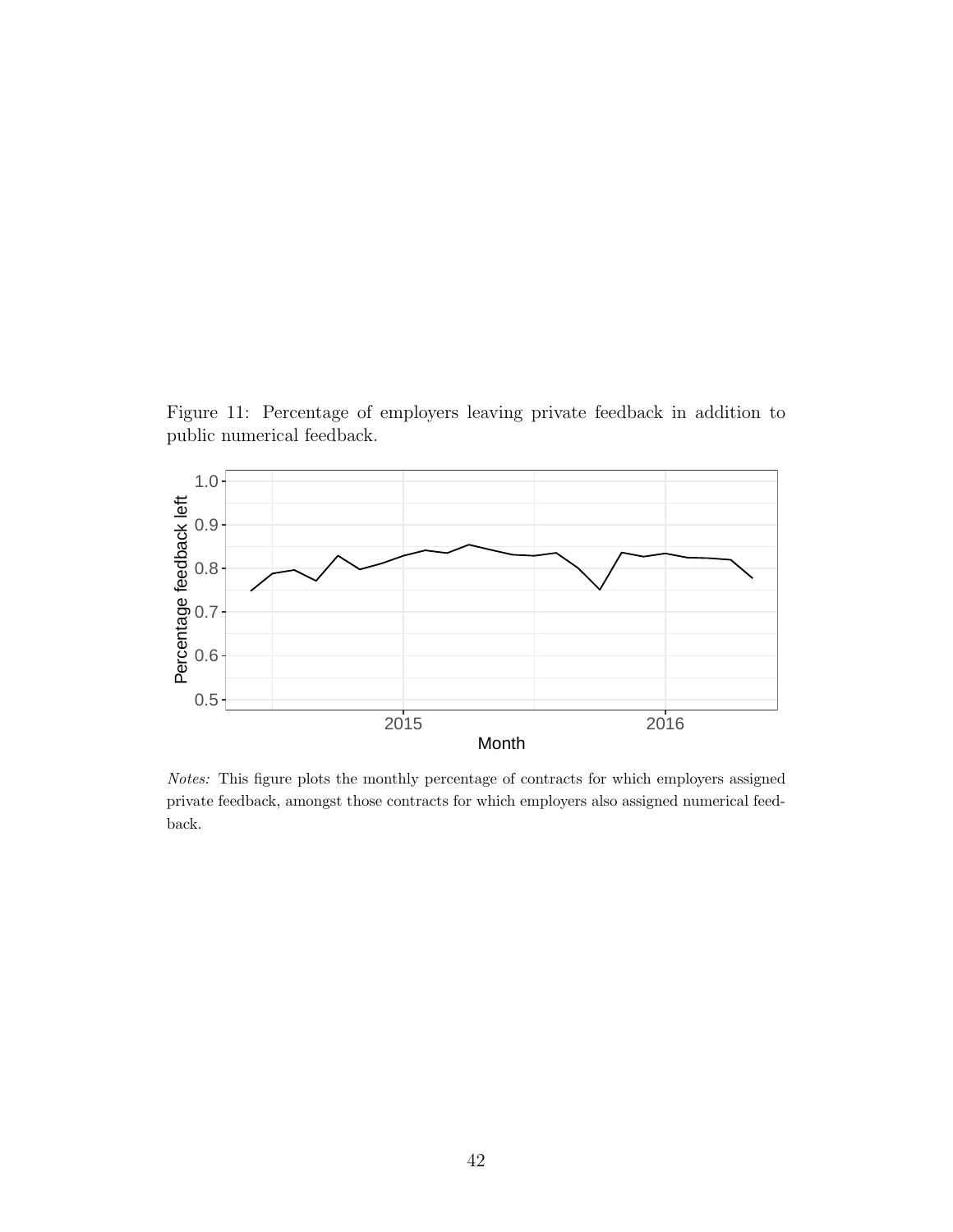# <span id="page-42-0"></span>C Robustness tests for written feedback

### C.1 Selection issues

A concern about the use of written feedback as an alternative measure of rater satisfaction is that employers' assignment behavior changes over time. In what follows we conduct robustness tests to identify potential sources of bias for our analysis.

As with private feedback, a plausible concern is that employers may be more or less satisfied when deciding to assign written feedback in addition to numerical feedback. Figure [12](#page-42-1) plots the evolution of numerical feedback for all contracts (solid line), and all contracts for which written feedback was also assigned (dashed line). We observe that contracts in which written feedback is also assigned receive higher ratings, implying that more satisfied employers assign written feedback. However, the degree to which this bias occurs does not change throughout our data. Furthermore, since written feedback is positively biased, comparing the predicted scores from text versus the evolution of all scores gives us a lower bound for the degree of inflation.

<span id="page-42-1"></span>Figure 12: Monthly average numerical scores, and monthly average numerical scores when written feedback was assigned.



Notes: This figure plots the monthly average feedback scores for all contracts (solid line), and the monthly average feedback scores for contracts to which written feedback was also assigned (dashed line). Scores are assigned upon the completion of each transaction, and the scale for feedback is 1 to 5 stars. For each observation, average scores are computed for every time period, and a 95% interval is depicted for every point estimate.

Similarly to private feedback, a concern is that employers decision to leave written feedback when they leave public feedback could change over time. Figure [13](#page-43-0) plots the percentage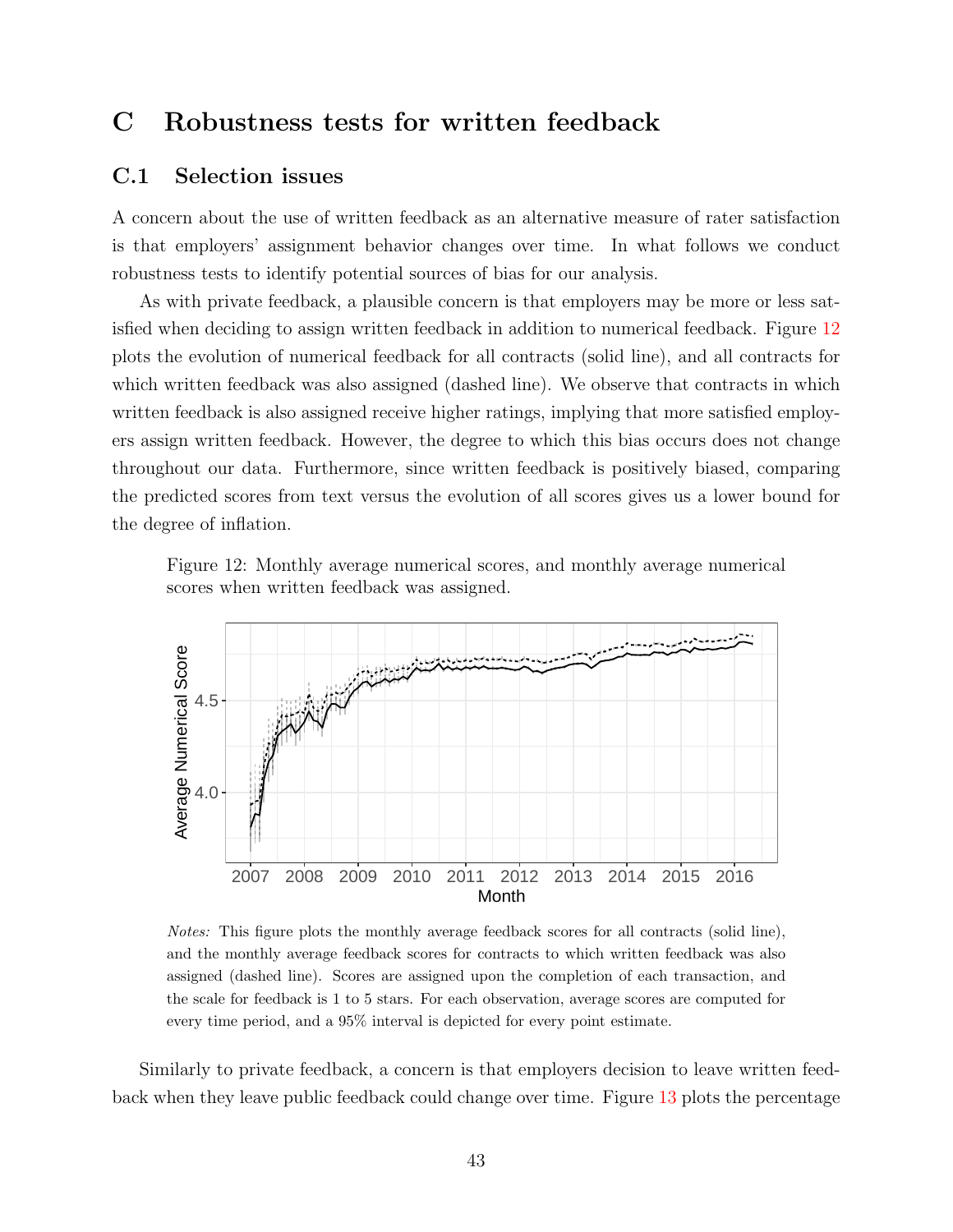of contracts that received written feedback for those contracts that also received public feedback. We observe that there is no systematic change over time in employers' decisions to assign private feedback when they assign public feedback. The percentage of employers that chooses to leave written feedback is also high, with an average of 79.2% of employers deciding to also assign written feedback.

<span id="page-43-0"></span>Figure 13: Percentage of employers leaving written feedback in addition to public numerical feedback.



Notes: This figure plots the monthly percentage of contracts for which employers assigned written feedback, amongst those contracts for which employers also assigned numerical feedback.

### C.2 Composition of raters

Shifts in the composition of raters could potentially introduce bias in using written feedback as an alternative measure of satisfaction. More specifically, the widening gap between numerical scores and scores predicted from written feedback could be the outcome of employers with this rating behavior—employers who assign higher scores for the same written feedback—joining the platform over time, or, equivalently, employers with the opposite rating behavior dropping out. In the language introduced in Section [4,](#page-20-0) this issue can be thought of as a systematic changes in  $\mathbb{E}_{F}[\epsilon]$ .

We test against this hypothesis as follows. For a period of time  $T$ , we compute the average residual error  $r_i$  for each employer i that left feedback during T, defined as the divergence between the numerical scores and the predicted scores from the associated written feedback employer i assigned. The employer average residual error is then  $\overline{r}_T = \sum_{i}$  left feedback in T<sup>r<sub>i</sub></sub>.</sup> We then test whether, amongst these employers, there is a systematic drop-out behavior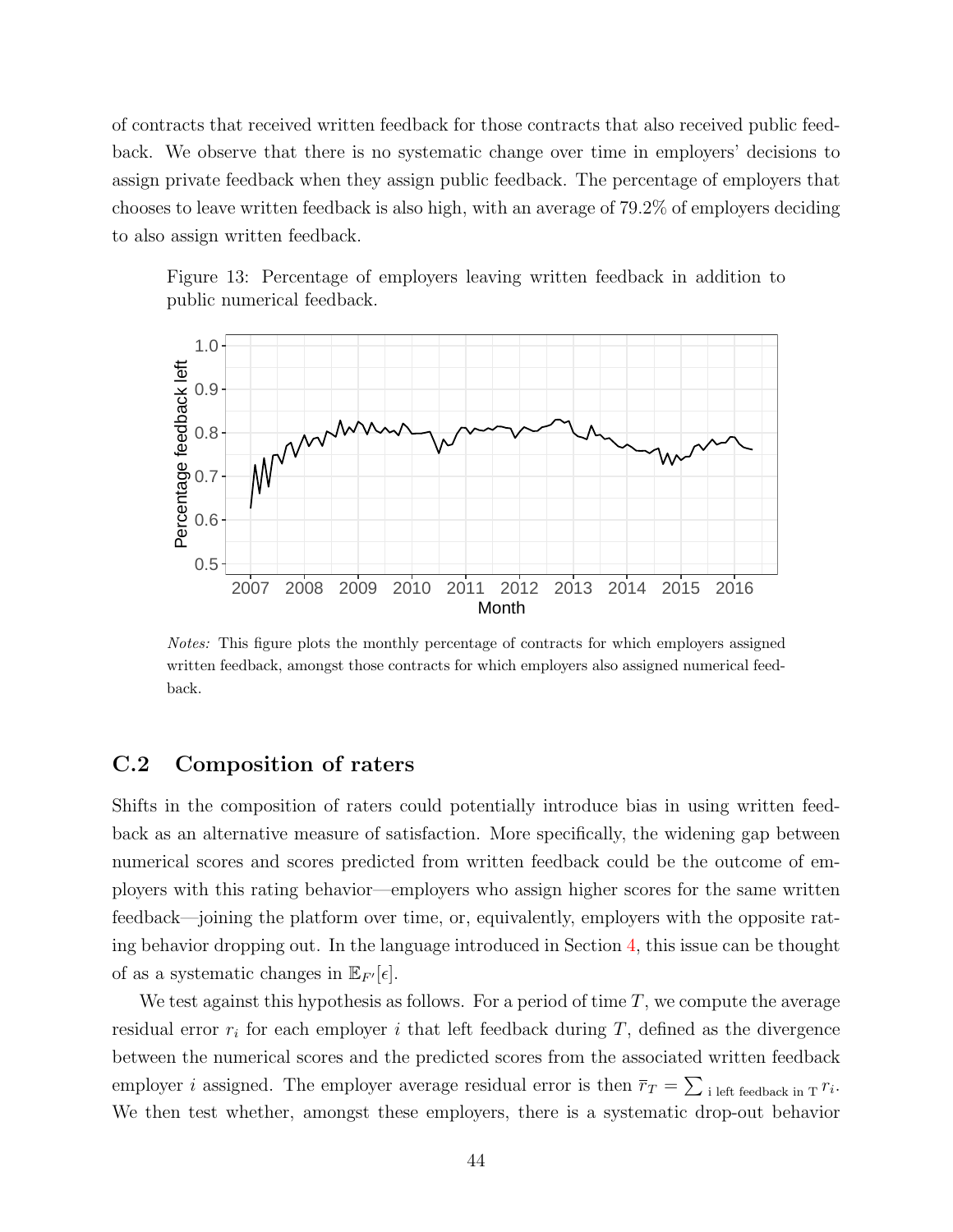that has led to employers with wider gaps remaining in the platform in the post period (and, respectively, whether only employers with narrower gaps were present in the pre-period). We can do so by simply computing  $\overline{r}_t = \sum_{i \text{ left feedback in } T \text{ and } t} r_i$ , for any  $t \neq T$ . If for  $t > T$ the quantities  $\bar{r}_t$  show a systematic increase, then this composition shift in rater types may bias our estimates.

Figure [14](#page-44-0) carries out this analysis for employers who left feedback in January and February of 2009. For the predicted scores, we employ the predictions of the model in the lower panel of Figure [15.](#page-46-0) We find no evidence of a systematic trend in neither the pre-period, nor the post-period, suggesting that our inflation estimates are not subject to this source of bias. Conducting the analysis for other periods in our data or for other predictive models, yields qualitatively identical results.

<span id="page-44-0"></span>



Notes: This figure plots the employer average residual error over time for the set of employers who left feedback during the period indicated by the shaded area. The average residual errors are computed for every month, and a 95% interval is depicted for every point estimate.

### C.3 Alternative training periods

In the bottom panel of Figure [15](#page-46-0) we perform the same empirical exercise as in Section [3.2,](#page-18-0) again plotting the average quarterly feedback over time, for both the numerical public feedback and the feedback predicted from the written feedback. However, our training sample now comes from a longer time period indicated by the two vertical red lines, and is larger,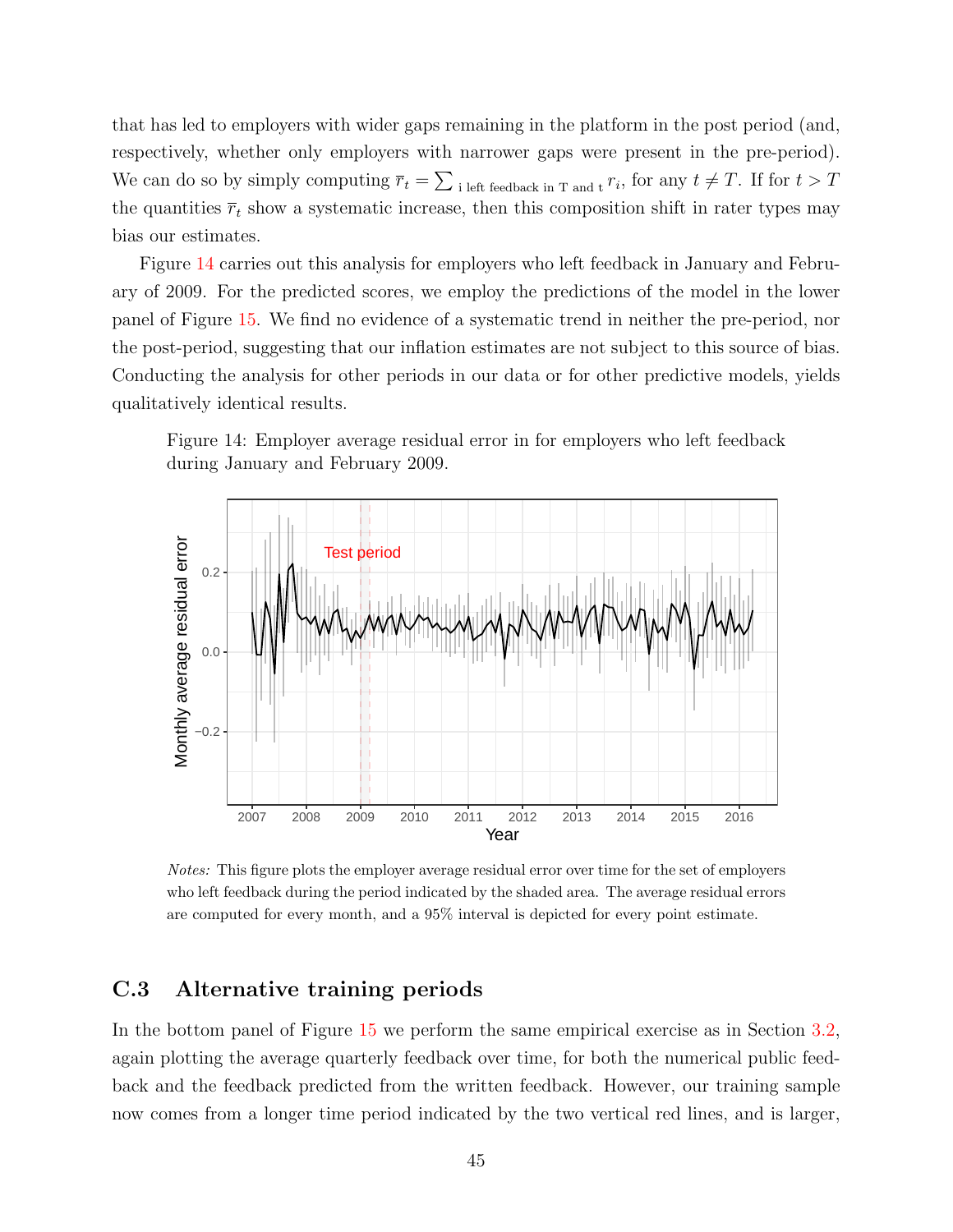consisting of 10,555 feedback samples. As expected, the predicted and actual scores closely match up during the training period. However, in the period before, the predicted score is higher than the numerical score, and the opposite holds after the training period. We adjust the second score by a constant, so that the predicted score matches the actual feedback score in the beginning of our data. With this adjustment, the average predicted feedback score at the end of the data "should" have only been 4.35 stars. Using the first quarter sample, the point estimate is that 67.7% of the increase in feedback scores is due to inflation, whereas the larger sample from the middle of the data implies 56.6% of the increase is due to inflation. Reassuringly, the two corpora give similar results.

### C.4 Predictive algorithm performance

We present more details about the performance of the algorithms used to extract the written feedback sentiment in Section [3.2.](#page-18-0)

Figure [16a](#page-47-0) plots the scatterplot of numerical scores versus predicted scores from written feedback for the algorithm trained on data coming from the earliest quarter. Figure [16b](#page-47-0) plots the same scatterplot for the algorithm trained on data coming from the later quarters. Since the training data is skewed towards higher scores in both cases, the algorithms are expected to over-predict, but both predictive models attain good performance, with the mass of their predictions being close to the 45 degree line. Furthermore, note that this performance is attained despite the fact that we should expect somewhat large variance between scores and written feedback amongst different employers. The appropriateness and good performance of our models is further verified by the fact that the estimates we obtain closely match the performance of our model-free approach presented in Figure [5.](#page-20-1)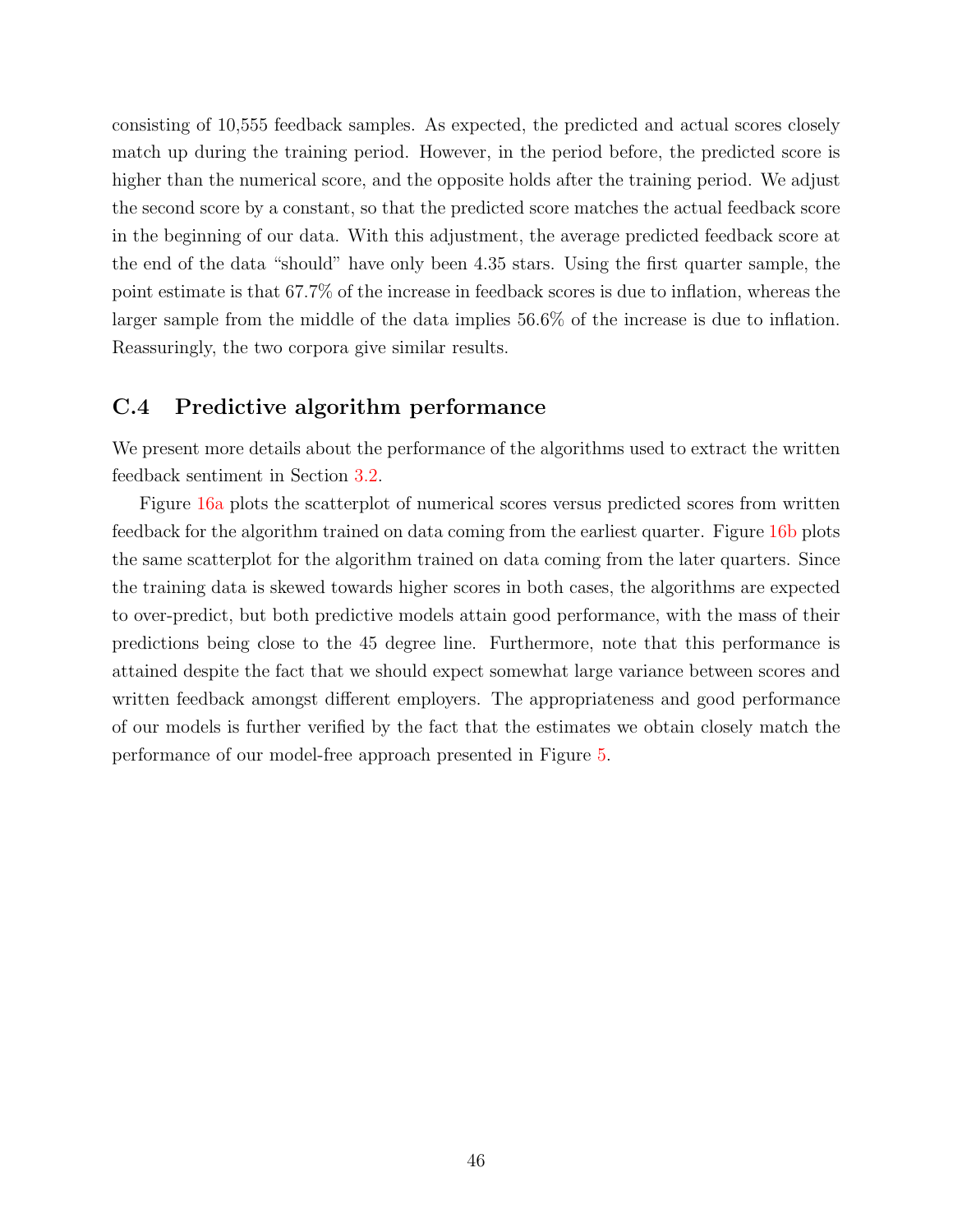<span id="page-46-0"></span>Figure 15: Numerical public feedback and predicted score from textual feedback using the first quarter as the training period.



Notes: This figure plots the evolution of average public feedback scores (solid line) versus the average predicted score of textual feedback (dashed line) assigned by employers to workers. A 95% interval is depicted for every point estimate. The shaded area indicates the quarters from which training data was obtained for the corresponding predictive model. The training sets consist of 1,492 samples (top panel) and 10,555 samples (bottom panel). Adjusted predicted scores (dotted line in the bottom panel) are calculated by subtracting the constant from the predicted scores that allows the left endpoints of the adjusted and actual score lines to coincide.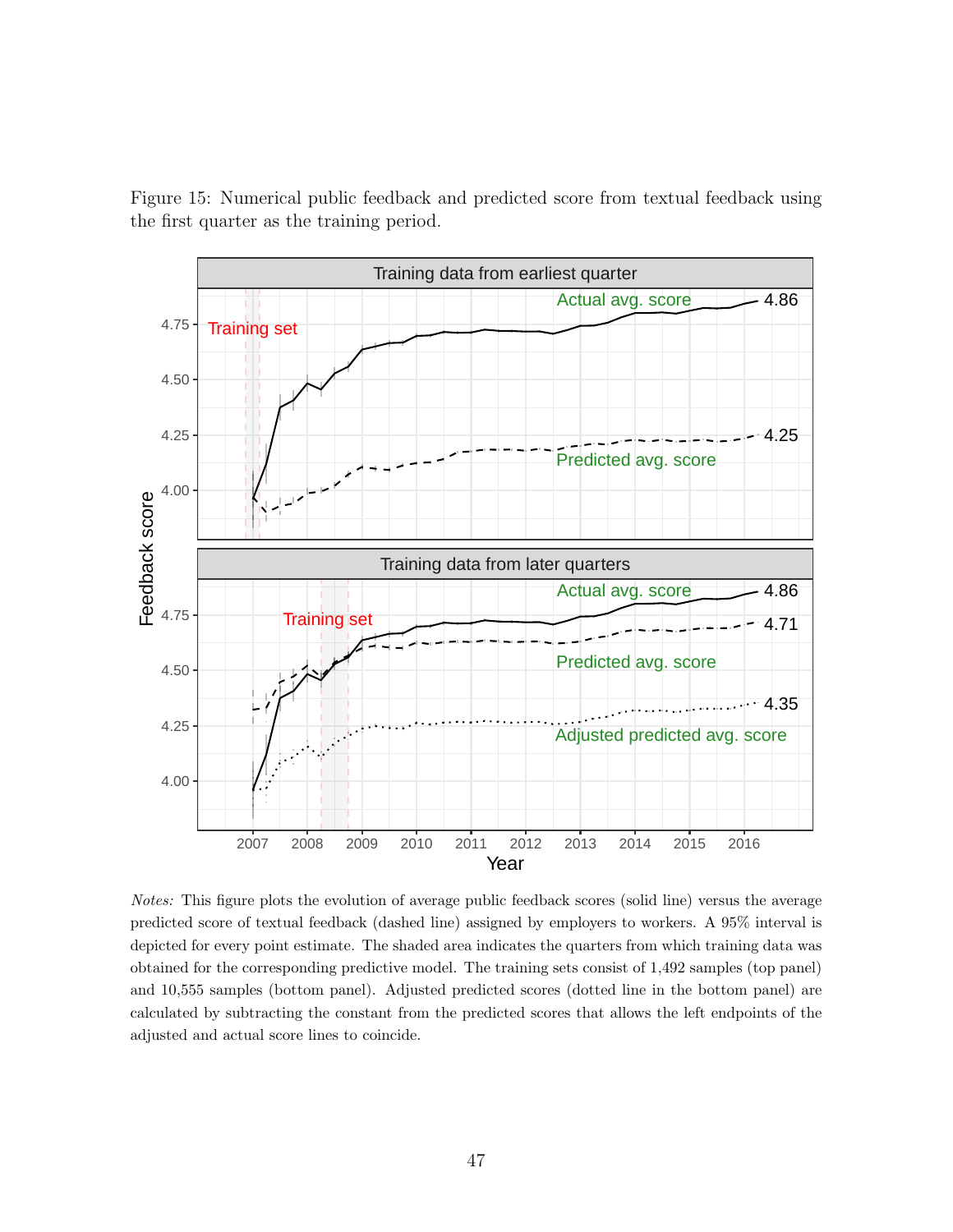Figure 16: Numerical score versus predicted score from text scatterplot.

<span id="page-47-0"></span>

(a) Performance on training set from earliest quarter.

(b) Performance on training set from later quarter



Notes: The top panel plots the scatterplot of numerical scores assigned to contracts versus numerical scores predicted from the associated written feedback for the algorithm trained on data from the earliest quarter, while the bottom panel plots the same scatterplot for the algorithm trained on data from the later quarter. The scale for feedback is 1 to 5 stars. The 45 degree line represent the performance of a "perfect" prediction algorithm.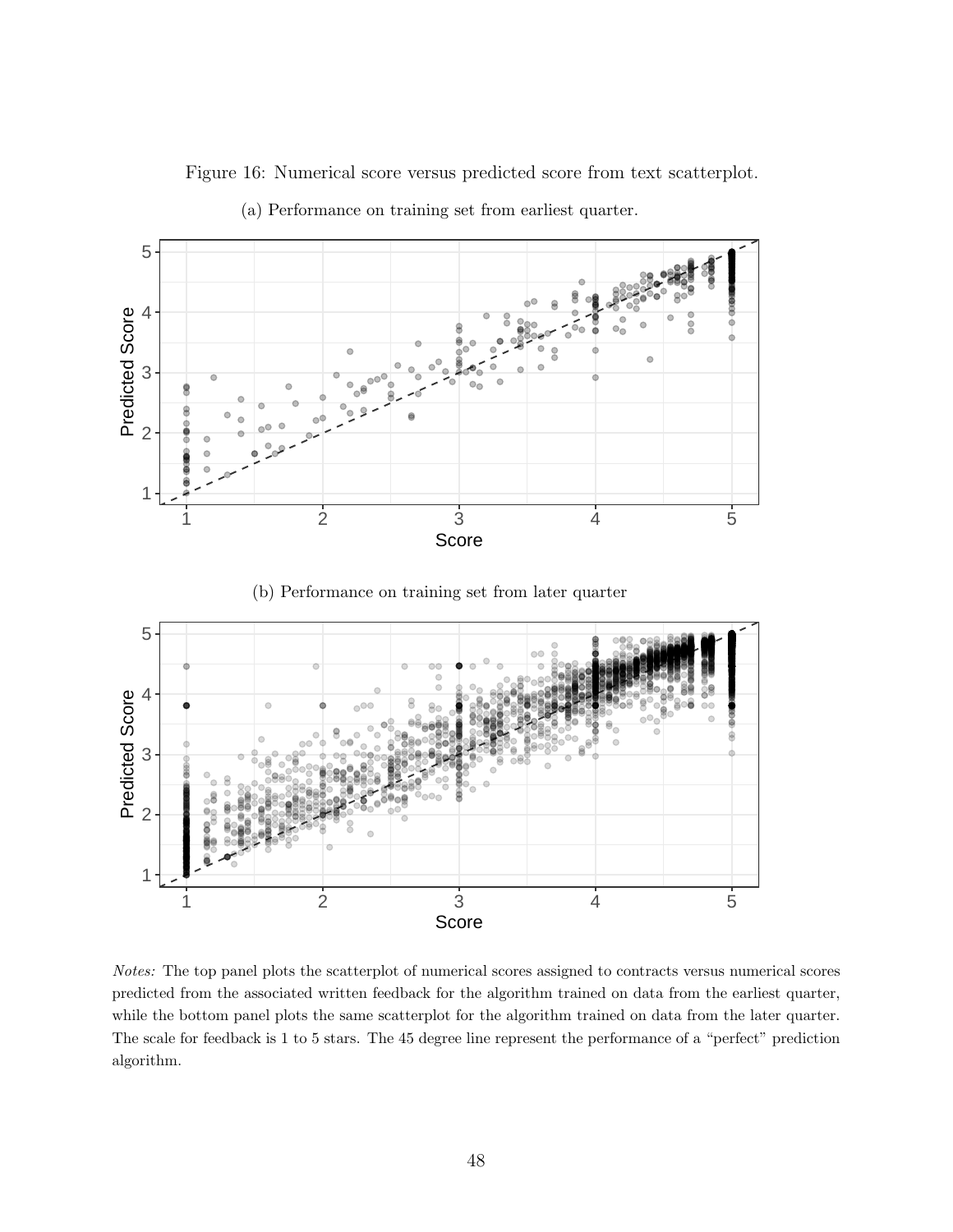### D Additional theoretical results

### <span id="page-48-0"></span>D.1 Convergence and the evolution of average feedback

We examine the equilibrium convergence process for the model developed in Section [4.](#page-20-0) Assume that in every period, employers randomly match with workers, workers produce outputs, and employers subsequently report feedback. Let  $p_t$  denote the truth-telling fraction of the employer population after period  $t$ . To avoid cases where the convergence process is trivial, we will assume that the  $p_E < 1$ , that is, that the equilibrium truth-telling fraction is not the all-truthful equilibrium (see Equation [4\)](#page-23-0) .

Consider the case of a marketplace where every employer starts off reporting feedback truthfully, that is,  $p_0 = 1$ . After every period, a fraction  $\theta_B = (1-\theta)(1-q_L)+\theta(1-q_H)$  of the employers receives a bad output, i.e.,  $y = 0$ . The employers who received a bad output then compare their benefit from truth-telling b with the cost of truthfully reporting bad feedback. Employers whose cost from truth-telling is lower than the benefit give bad feedback to the workers. As such, a fraction  $l_0 = \theta_B[1 - F(\frac{b}{\Delta w_0})]$  $\frac{b}{\Delta w(p_0)}$ ] begins to lie after the first period, and hence  $p_1 = p_0 - l_0$ .

Let  $T(x) = F(b/x)$  be the proportion of sellers that are better off truthfully reporting if the cost of bad feedback is x. From Equation [4](#page-23-0) we obtain  $T(p_E) = p_E$ . Since F is a cumulative distribution function, and  $\Delta w$  is decreasing in its argument, T is a decreasing but non-negative function. As a result,  $p_2 < p_1$ , but  $l_1 < l_0$ , and hence  $p_1-p_2 < p_0-p_1$ . Following the same argument, we can inductively show that the dynamics of the marketplace result in convergence to the equilibrium truth-telling fraction  $p_E$ , and that the rate of convergence decreases as the market approaches the equilibrium point. This is the pattern we observed empirically in all marketplaces: reputation initially inflates fast, but then flattens out as the equilibrium fraction is approached.

### <span id="page-48-1"></span>D.2 When is reputation inflation acute?

The conceptual framework developed in Section [4](#page-20-0) focuses on the role of reflected costs as the main driver of reputation inflation—which we then confirm empirically in Section [5.](#page-24-0) More specifically, our model predicts that reputation inflation will be sever in contexts such as in peer-to-peer platforms, such as online labor and sharing economy markets, where wage penalties for workers and employers' reflected costs are high. Some reasons for the higher worker cost of negative feedback include that feedback scores are often the sole signal of quality, workers are typically highly substitutable and have few transactions, and hence each rating is more consequential. As transactions are more personal, the reflected costs for em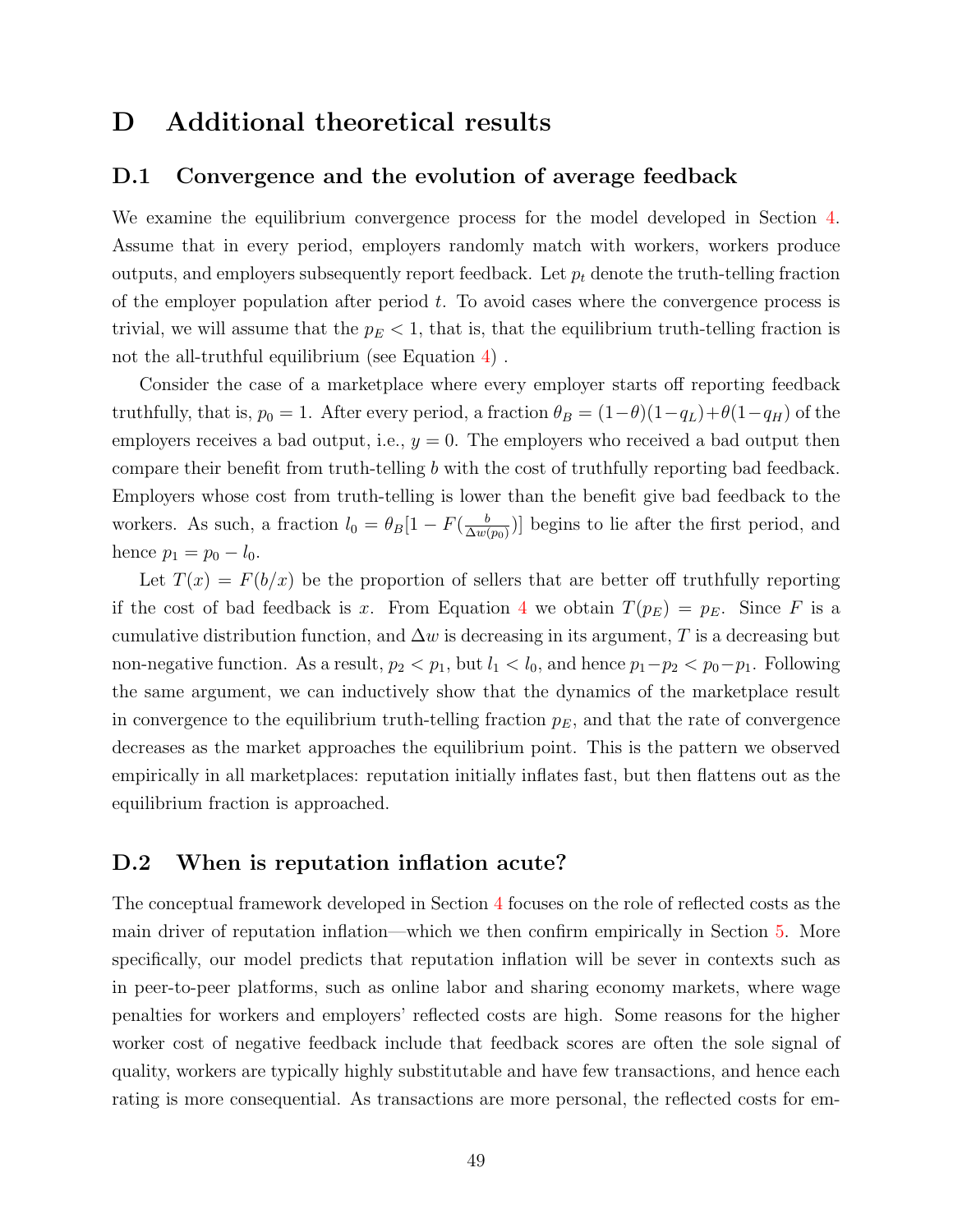ployers are also likely higher. In contrast, when individuals assign feedback to products (e.g. movie reviews) there is likely no reflected cost, and inflation will be less acute. Furthermore, institutional ratings—such as BBB and health inspection scores—are also less likely to suffer from inflation.

To provide a graphical depiction of this intuition, we plot in Figure [17](#page-49-0) the equilibrium truth-telling percentage for different truth-telling cost to truth-telling benefit ratios. To increase truth-telling costs, we increase the mean of the distribution of reflected cost coefficients, keeping everything else constant. When the cost-to-benefit ratio is low, we see that most of the employers truthfully report their feedback in equilibrium. This is the case for platforms such as Yelp or movie rating websites, where the raters are giving feedback to businesses, and transactions are less personal. Furthermore, reviewers in these platforms likely view themselves as performing a service for fellow consumers, and being known for good, honest reviews is at least part of the incentive people have for participating. In the language of our model, these sites have a higher b. As the cost-to-benefit ratio increases, the equilibrium truth-telling percentage approaches zero, and the average feedback scores are hence inflated: this is the case for platforms such as Uber or eBay, where the reflected costs are high.

<span id="page-49-0"></span>



*Notes:* This figure plots the equilibrium truth-telling fraction  $p_E$  as a fraction of the ratio of the average truth-telling cost  $\mu_C$  over the truth-telling benefit b. The parameters used in computing the equilibrium truth-telling fractions are  $q_H = 0.8, q_L = 0.2, \theta = 0.5, b = 1, F \sim N(\mu_C, 1)$ . Alternative distribution and parameter choices of parameters yield qualitatively similar results.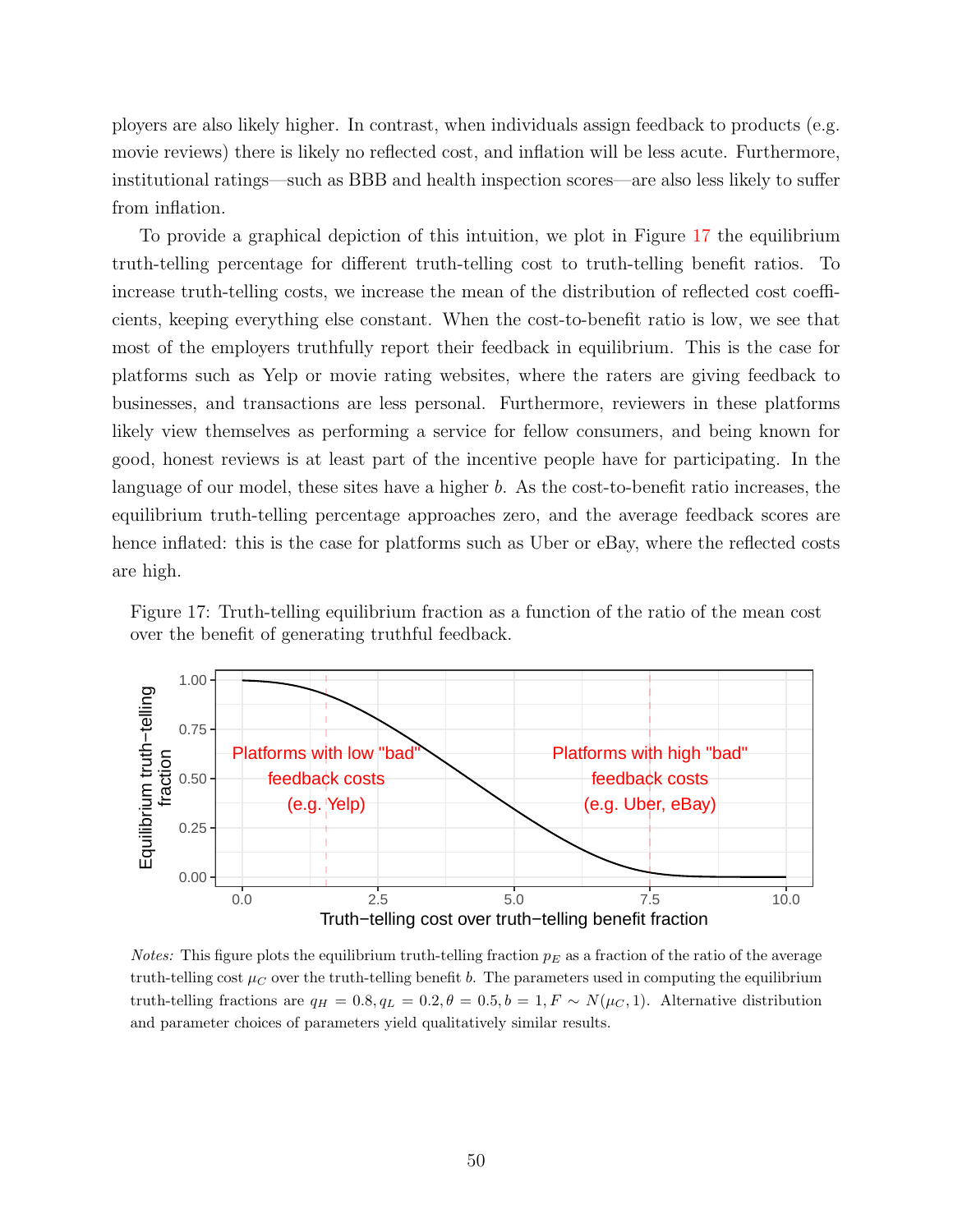### <span id="page-50-0"></span>E Informational implications of reputation inflation

The impact of reputation inflation could be minimal if market participants "know" about the rate of inflation and adjust accordingly; even if individuals are not well-informed, the platform could implement statistical adjustments in its design of the reputation system to uncover the "true" (non-inflated) scores. However, if the pooling in the highest feedback "bin" becomes acute, statistical corrections cannot recover the lost information. This is partially due to the fact that, by design, numerical scale systems are prone to top-censoring; for the question "rate on a scale from 1 to X," the value of X must be pre-specified.<sup>[16](#page-0-0)</sup>

To see the problem created by top-censoring, consider the information conveyed by the observation of a binary variable  $X$ , as it is captured by the information-theoretic entropy  $H(X) = p \log(p) + (1 - p) \log(1 - p)$ , where p is the probability of one outcome. As p goes to either 1 or 0, the information conveyed by the variable—in our case, the observed feedback score—goes to zero. However, this binary characterization of the reputation system is a simplification that could elide an important way in which rising—and even more compressed scores—could convey just as much (or even more) information. Consider increasing all nominal scores by some fixed amount and then "shrinking" all scores toward some new higher mean. This transformation would have no informational implications. To assess informativeness, we need to take an empirical approach.

To assess the informativeness of the feedback scores about worker quality over time, we conduct a variance decomposition, showing how the fraction of unexplained variance in feedback scores changes over time. Suppose that the data generating process of a worker's feedback is

<span id="page-50-1"></span>
$$
SCORE_{it} = a_{it} + c_t + \epsilon_{it}, \tag{A1}
$$

where  $a_{it}$  is the worker's true quality,  $c_t$  is a baseline time effect, and  $\epsilon_{it}$  is some noise term such that  $E[\epsilon_{it}] = 0.17$  $E[\epsilon_{it}] = 0.17$  If, over time, more of the variation in feedback scores can be explained by the variation in the noise term rather than by variation in the quality of individuals, then a feedback score is becoming less informative of the worker's true quality.

Consider a Bayesian employer trying to infer the quality of a worker from a score: the more the feedback score is attributable to noise, the lesser its impact on the employer's posterior belief of worker's quality after observing this score. To wit, let Pr(a) ~  $N(a_0, \sigma_0^2)$ be the employer's prior distribution for worker quality, and let  $\epsilon \sim N(0, \sigma^2)$  be the noise term with known variance  $\sigma^2$ , and a be the worker's true quality, which the employer forms

<sup>&</sup>lt;sup>16</sup>This is why reputation inflation differs from monetary inflation; a sandwich that used to cost \$0.50 and may now cost \$12. However, this could not happen if price was mechanically restricted to be below \$1.

 $17$  For simplicity, we are treating the feedback score as continuous. The logic is identical in the dichotomous case.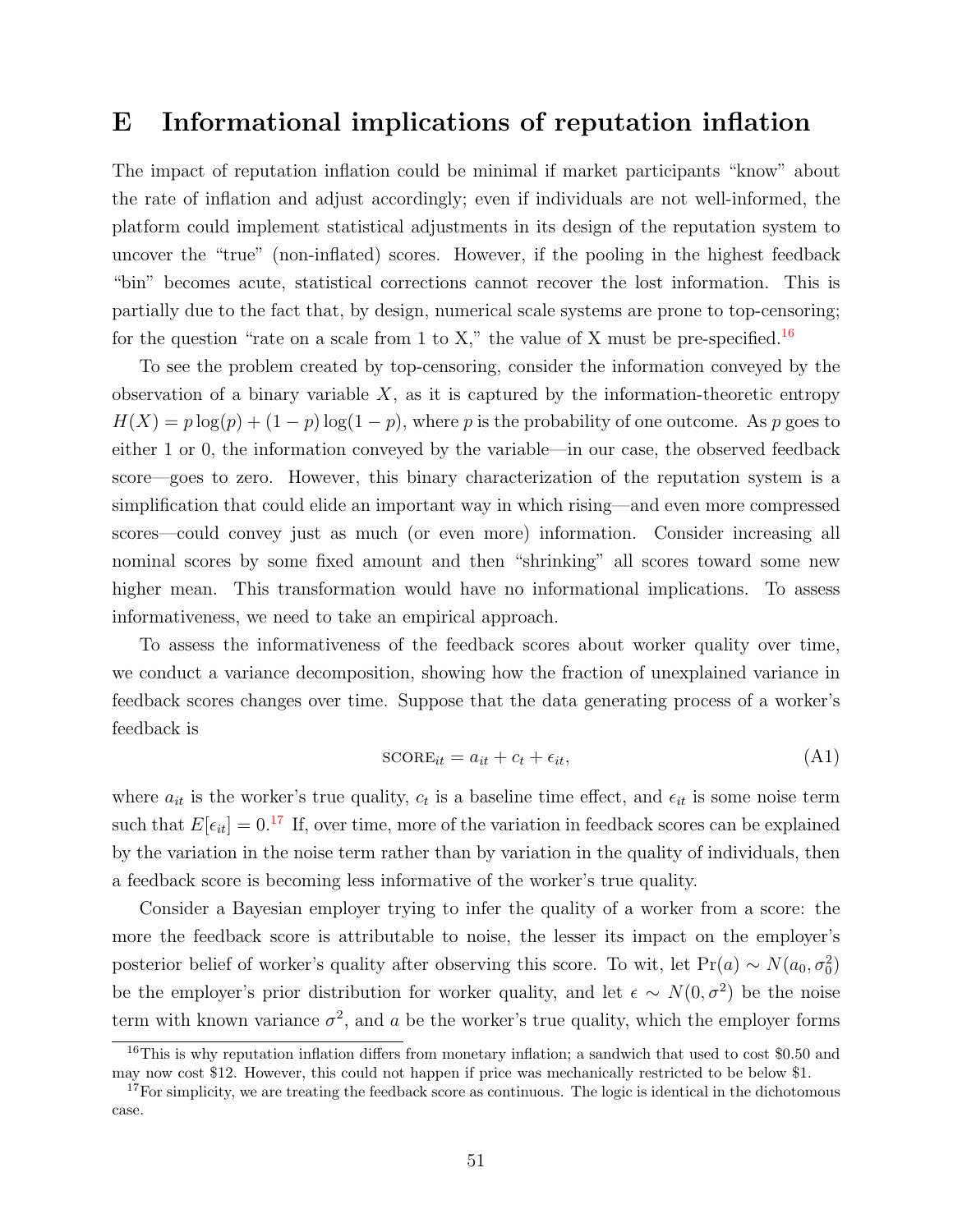a posterior about after observing a feedback score. After observing the worker's feedback score score, the employer's posterior is

$$
Pr(a| \text{SCORE}) = N\left(\frac{\frac{1}{\sigma^2} \text{SCORE} + \frac{1}{\sigma_0^2} a_0}{\frac{1}{\sigma^2} + \frac{1}{\sigma_0^2}}, \frac{1}{\frac{1}{\sigma^2} + \frac{1}{\sigma_0^2}}\right).
$$

From the above equation, as  $\sigma^2 \to \infty$ ,  $Pr(a|SCORE) \to Pr(a)$ , or in words, as the noise component of the score explains more of the variance, the observed feedback becomes less informative, and at the limit, has no effect on the employer's beliefs.

To explore the informativeness of feedback scores empirically, we make two assumptions. First, for a suitably small window of time (i.e., a quarter), we assume that the baseline time effect,  $c_t$ , is fixed. Second, we assume that the population distribution of  $a_{it}$  can have a changing mean, reflecting shifts in worker quality, but its variance is constant; workers could be getting systematically better or worse, but their abilities are not getting more or less spread out.

The fraction of variance due to noise is the quantity

<span id="page-51-0"></span>
$$
\frac{Var(\epsilon)}{Var(\text{score})} = 1 - \frac{Var(a)}{Var(\text{score})}.
$$
\n(A2)

If this ratio increases over time, feedback scores are becoming less informative. We can easily compute this fraction for a time period  $t$  by performing the regression implied by Equation [A1—](#page-50-1)the quantity of Equation [A2](#page-51-0) is  $1 - R_t^2$ , where  $R_t^2$  is the coefficient of determination from the period  $t$  regression.

We fit the regression described in Equation  $A1$  on the feedback scores generated in every quarter of our data separately. On each of these regressions, we are using fixed worker effects to estimate  $a_{it}$ , thereby allowing worker quality to evolve in time, even "within" a worker. Figure [18](#page-52-0) plots the percentage difference of  $1 - R_t^2$  from the minimum unexplained variance, which is found at the first period in our data. The increase in unexplained variance from 2007 to 2016 is about 118% (from 0.32 to 0.70). This strong positive trend in the explained variance implies that the relative importance of noise in explaining feedback grows over time, which in turn implies that the informativeness of feedback about worker quality has deteriorated.